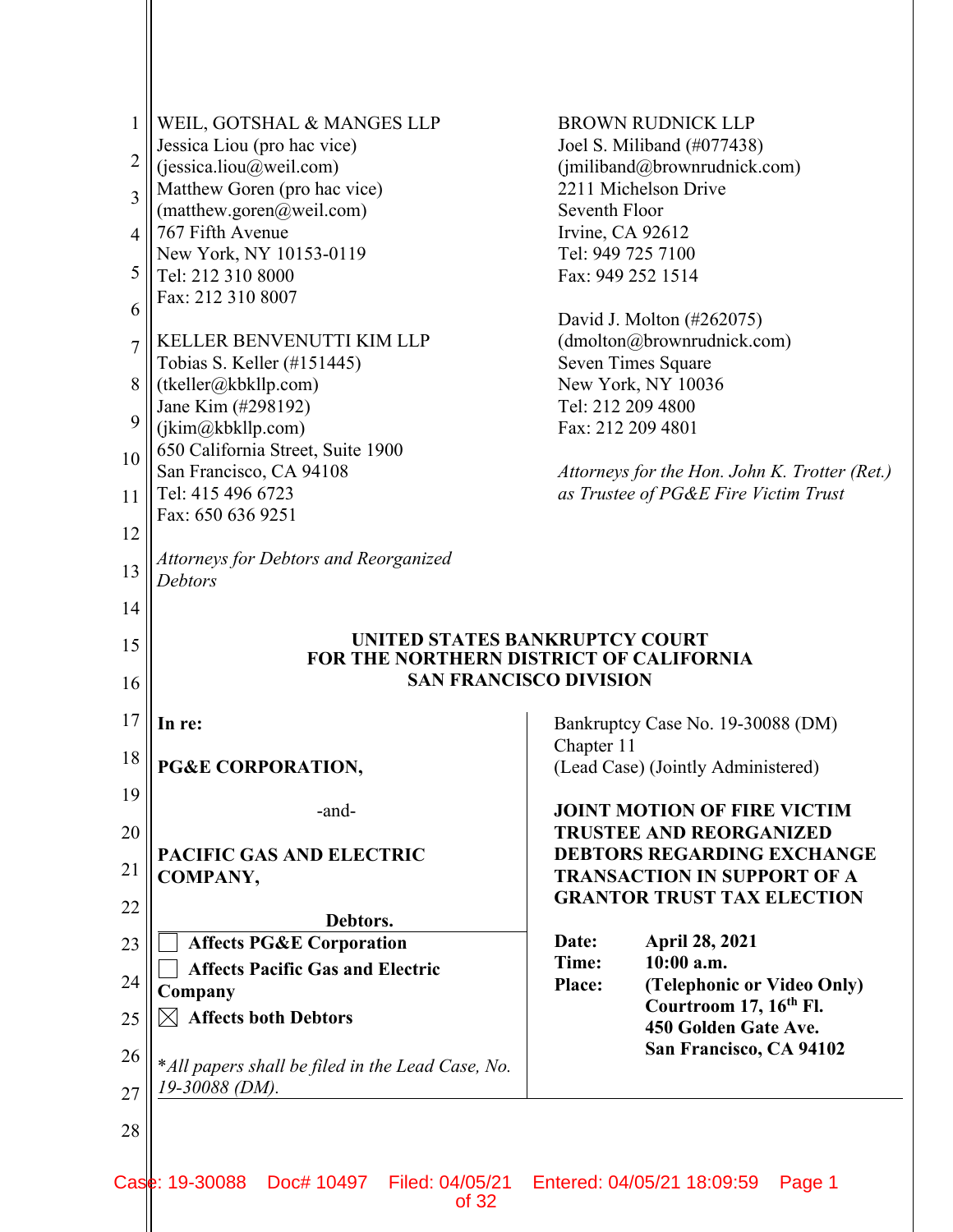1 2 3 4 5 6 7 8 9 10 11 12 13 14 The Honorable John K. Trotter (Ret.), in his capacity as the Trustee (the "**Trustee**") of the PG&E Fire Victim Trust (the "**Trust**," and its beneficiaries, the "**Fire Victims**"), and PG&E Corporation ("**PG&E Corp**") and Pacific Gas and Electric Company (the "**Utility**"), as reorganized debtors (the "**Reorganized Debtors**," and together with the Trustee, the "**Movants**" or the "**Parties**") in the above-captioned cases, hereby submit this motion (the "**Motion**") pursuant to section 105(a) of title 11 of the United States Code (the "**Bankruptcy Code**"), Section 11.1 of the Plan and Paragraph 78 of the Confirmation Order (each of the foregoing capitalized terms as defined below), for entry of an order (a) approving the Exchange Transaction Agreement (as defined below) and any ancillary agreements (the "**Ancillary Agreements**") appropriate to effect the Exchange Transaction Agreement, and (b) determining that the Exchange Transaction Agreement and the implementation thereof are consistent with (i) the authorizations provided under the Plan, Confirmation Order and the Trust Documents<sup>1</sup>; and (ii) the powers, duties and responsibilities granted to the Trustee under the Plan, Confirmation Order and the Trust Documents. A proposed form of order granting the relief requested in the Motion is annexed hereto as **Exhibit A** (the "**Proposed Order**").

15 16 17 18 19 20 Entry into and implementation of the Exchange Transaction Agreement are subject to the execution of definitive documentation mutually acceptable to the Parties. In addition, the relief requested in the Motion and the execution, implementation, and performance under the Exchange Transaction Agreement and any related agreements are not intended to in any way affect, modify or alter the Plan, Confirmation Order, or the validity or enforceability of the Channeling Injunction contained in the Plan and Confirmation Order.

21 22 In support of the Motion, the Movants respectfully submit the Declaration of the Honorable John K. Trotter (Ret.) in his capacity as Trustee of the Trust, filed contemporaneously herewith.

- 23
- 24 25
- 26

<sup>27</sup> 28 <sup>1</sup> "Trust Documents" means the PG&E Fire Victim Trust Agreement dated July 1, 2020 (the "**Trust Agreement**") together with the Claims Resolution Procedures attached as Exhibit 2 thereto, including all related exhibits.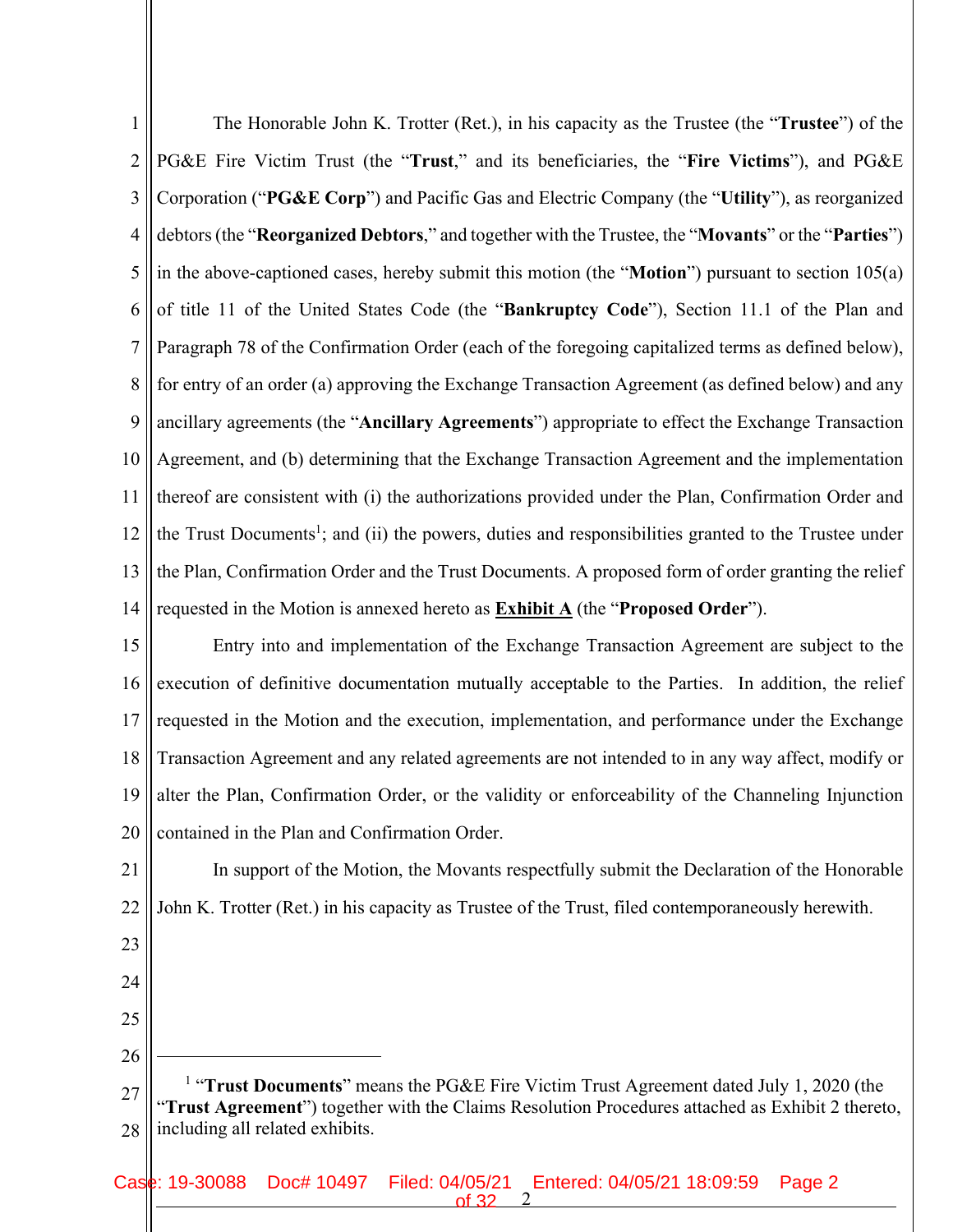| $\mathbf{1}$   |                |           |            |                          | <b>TABLE OF CONTENTS</b>                                                   |        |  |
|----------------|----------------|-----------|------------|--------------------------|----------------------------------------------------------------------------|--------|--|
| $\overline{2}$ |                |           |            |                          |                                                                            |        |  |
| 3              | I.             |           |            |                          |                                                                            |        |  |
| $\overline{4}$ | II.            |           |            |                          |                                                                            |        |  |
| 5              | III.           |           |            |                          |                                                                            |        |  |
| 6              |                | A.        |            |                          |                                                                            |        |  |
| 7              |                | <b>B.</b> |            |                          |                                                                            |        |  |
| 8              |                | $C$ .     |            |                          | Certain Key Terms and Provisions of the Exchange Transaction Agreement.  9 |        |  |
| 9              |                | D.        |            |                          | Potential Risks Inherent to the Exchange Transaction Agreement.  13        |        |  |
| 10             | IV.            |           |            |                          |                                                                            |        |  |
| 11             |                |           |            |                          |                                                                            |        |  |
| 12             |                |           |            |                          |                                                                            |        |  |
| 13             |                |           |            |                          |                                                                            |        |  |
| 14             |                |           |            |                          |                                                                            |        |  |
| 15             |                |           |            |                          |                                                                            |        |  |
| 16             |                |           |            |                          |                                                                            |        |  |
| 17             |                |           |            |                          |                                                                            |        |  |
| 18             |                |           |            |                          |                                                                            |        |  |
| 19             |                |           |            |                          |                                                                            |        |  |
| 20             |                |           |            |                          |                                                                            |        |  |
| 21             |                |           |            |                          |                                                                            |        |  |
| 22             |                |           |            |                          |                                                                            |        |  |
| 23             |                |           |            |                          |                                                                            |        |  |
| 24             |                |           |            |                          |                                                                            |        |  |
| 25             |                |           |            |                          |                                                                            |        |  |
| 26             |                |           |            |                          |                                                                            |        |  |
| 27             |                |           |            |                          |                                                                            |        |  |
| 28             |                |           |            |                          |                                                                            |        |  |
|                | Case: 19-30088 |           | Doc# 10497 | Filed: 04/05/21<br>of 32 | Entered: 04/05/21 18:09:59                                                 | Page 3 |  |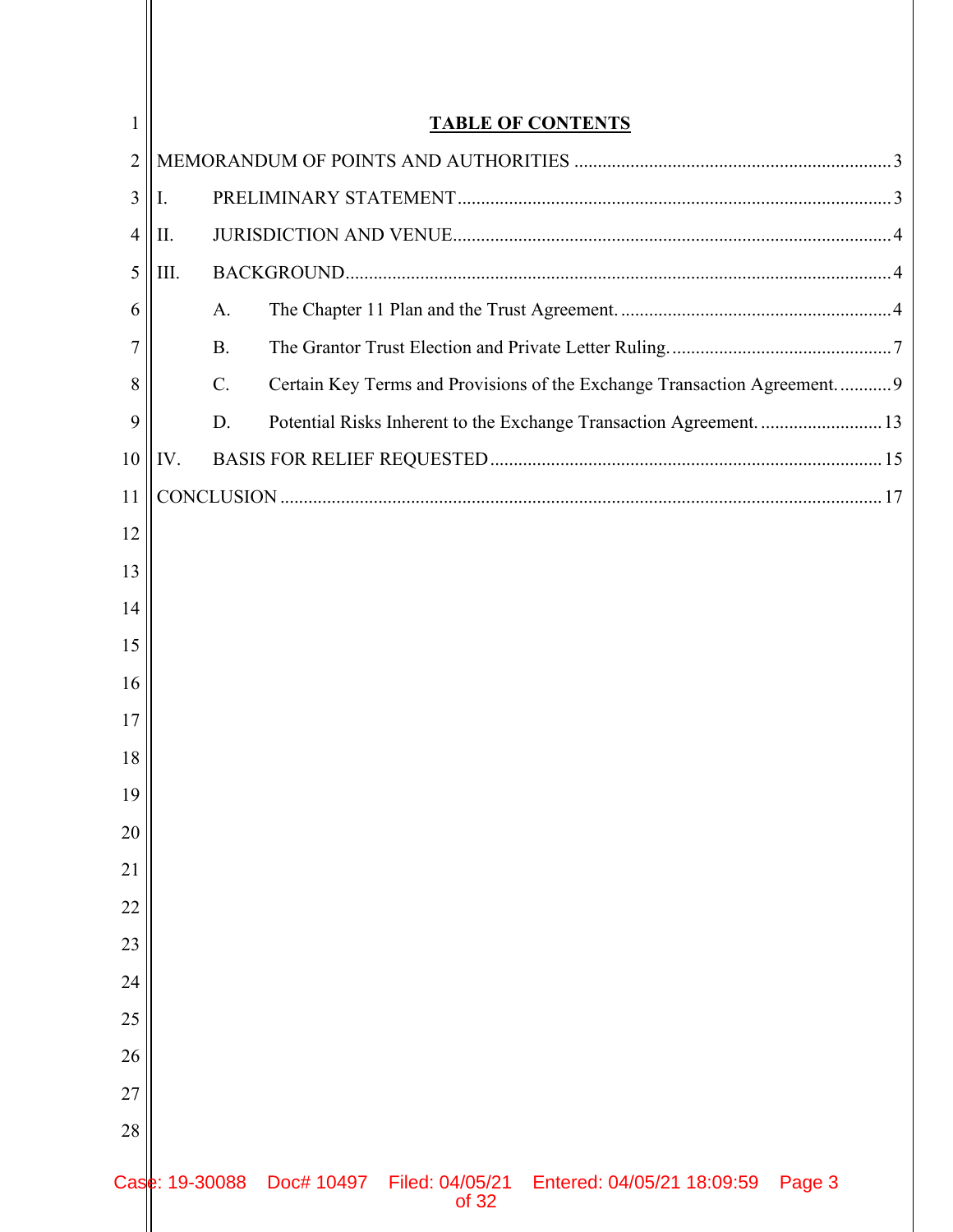| 1                   | <b>TABLE OF AUTHORITIES</b>                                                                                       |  |  |  |
|---------------------|-------------------------------------------------------------------------------------------------------------------|--|--|--|
| $\overline{2}$      | Page(s)                                                                                                           |  |  |  |
| 3                   | <b>Federal Cases</b>                                                                                              |  |  |  |
| $\overline{4}$      | In re Gonzales,                                                                                                   |  |  |  |
| 5                   |                                                                                                                   |  |  |  |
| 6                   | In re Mako, Inc.,                                                                                                 |  |  |  |
| $\overline{7}$<br>8 | U.S. for I.R.S. v. APT Indus., Inc.,                                                                              |  |  |  |
| 9                   | <b>Federal Statutes</b>                                                                                           |  |  |  |
| 10                  | 28 U.S.C.                                                                                                         |  |  |  |
| 11                  |                                                                                                                   |  |  |  |
| 12                  |                                                                                                                   |  |  |  |
| 13                  | <b>Bankruptcy Code</b>                                                                                            |  |  |  |
| 14                  |                                                                                                                   |  |  |  |
| 15                  |                                                                                                                   |  |  |  |
| 16                  |                                                                                                                   |  |  |  |
| 17                  |                                                                                                                   |  |  |  |
| 18                  |                                                                                                                   |  |  |  |
| 19<br>20            |                                                                                                                   |  |  |  |
| 21                  |                                                                                                                   |  |  |  |
| 22                  |                                                                                                                   |  |  |  |
| 23                  |                                                                                                                   |  |  |  |
| 24                  |                                                                                                                   |  |  |  |
| 25                  |                                                                                                                   |  |  |  |
| 26                  |                                                                                                                   |  |  |  |
| 27                  |                                                                                                                   |  |  |  |
| 28                  |                                                                                                                   |  |  |  |
|                     | $\mathbf{ii}$<br>Case: 19-30088<br>Doc# 10497<br>Entered: 04/05/21 18:09:59<br>Filed: 04/05/21<br>Page 4<br>of 32 |  |  |  |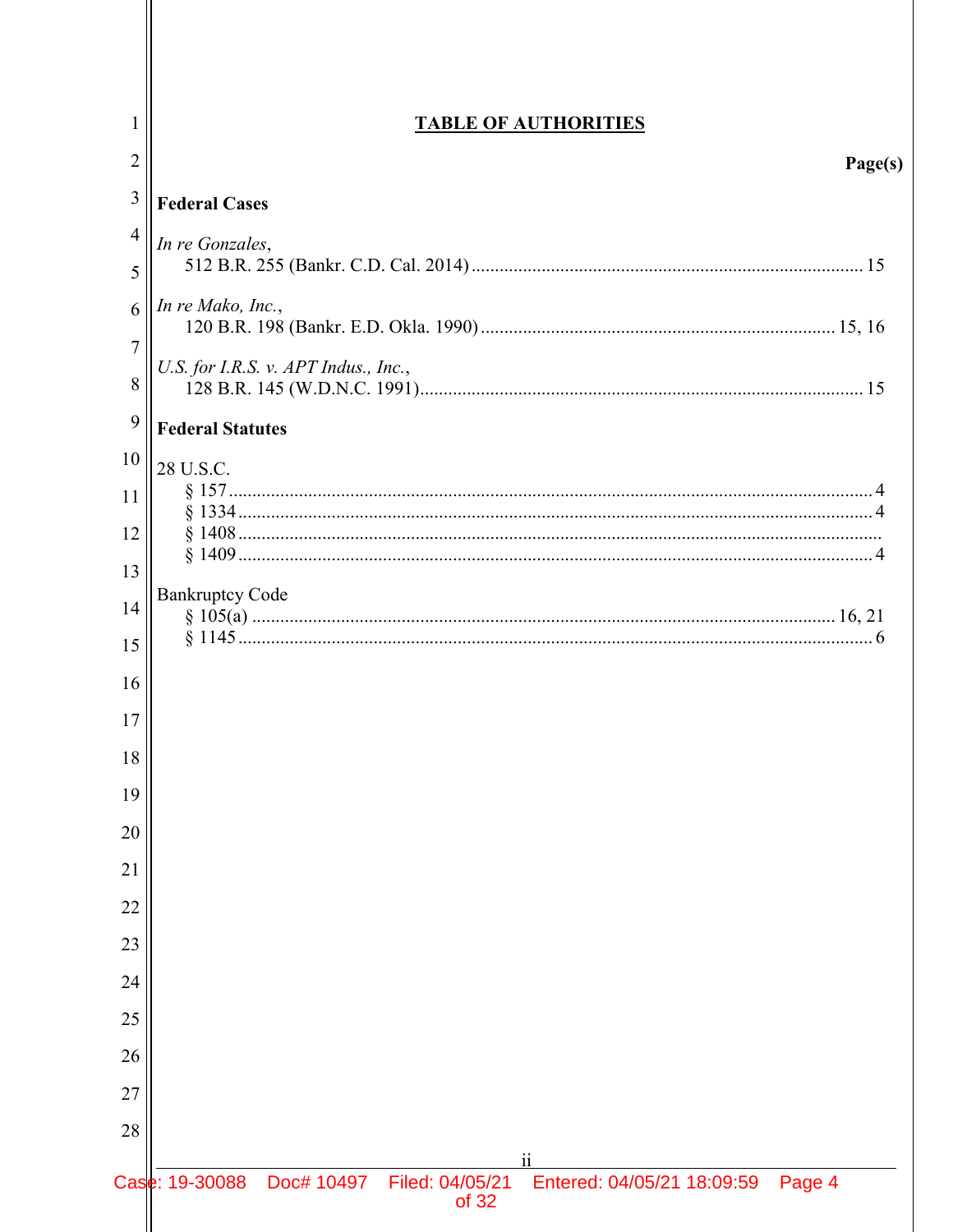1

#### **MEMORANDUM OF POINTS AND AUTHORITIES**

#### 2 **I. PRELIMINARY STATEMENT**

3 4 5 6 7 8 9 10 11 12 13 14 The Parties are finalizing an agreement (the "Exchange Transaction Agreement") based on substantially the same terms as are set forth in the Exchange Transaction Term Sheet (attached hereto as Exhibit B), regarding the Reorganized Debtors' right to treat the Trust as a grantor trust for U.S. federal income tax purposes (the "Grantor Trust Election") pursuant to the Plan, the Confirmation Order and the Trust Documents. The purpose of the Exchange Transaction Agreement is to allow the Trust and the Reorganized Debtors to maximize the potential tax benefits of grantor trust status. The potential tax benefits to the Trust and the Reorganized Debtors consist of potentially hundreds of millions of dollars of tax savings for the benefit of Fire Victims (and related tax deductions for the Reorganized Debtors), without giving rise to potentially significant gain recognition to the Utility in connection with the sale of common stock of PG&E Corp ("PG&E Stock") by the Trust. The realization of these benefits turns on whether the Trust is treated as a grantor trust for U.S. federal income tax purposes.

15 16 17 18 19 20 21 22 To clarify certain tax matters relating to grantor trust status, the Reorganized Debtors sought and obtained, after months of discussions with the Internal Revenue Service ("**IRS**"), a confidential private letter ruling ("**PLR**") from the IRS that approved a series of transactional steps, consistent with applicable Treasury Regulations, which the Reorganized Debtors and the Trust could follow to meet the requirements of the applicable Treasury Regulations and achieve the desired tax benefits of grantor trust status. The necessary steps to achieve these benefits for the Trust and the Reorganized Debtors, a series of securities transactions regarding the sale of PG&E Stock by the Trust, were not known at the time the Plan was confirmed and the Confirmation Order was entered.

23 24 25 26 27 28 For the Reorganized Debtors to make the Grantor Trust Election, and, therefore, for the Trust and the Reorganized Debtors to realize the above-described benefits, the Reorganized Debtors must be assured that the Trust will be able to comply with applicable Treasury Regulations requirements as described in the PLR. The Exchange Transaction Agreement addresses these matters and, as stated, is being pursued to achieve the significant economic benefits that will inure to both the Trust and the Reorganized Debtors.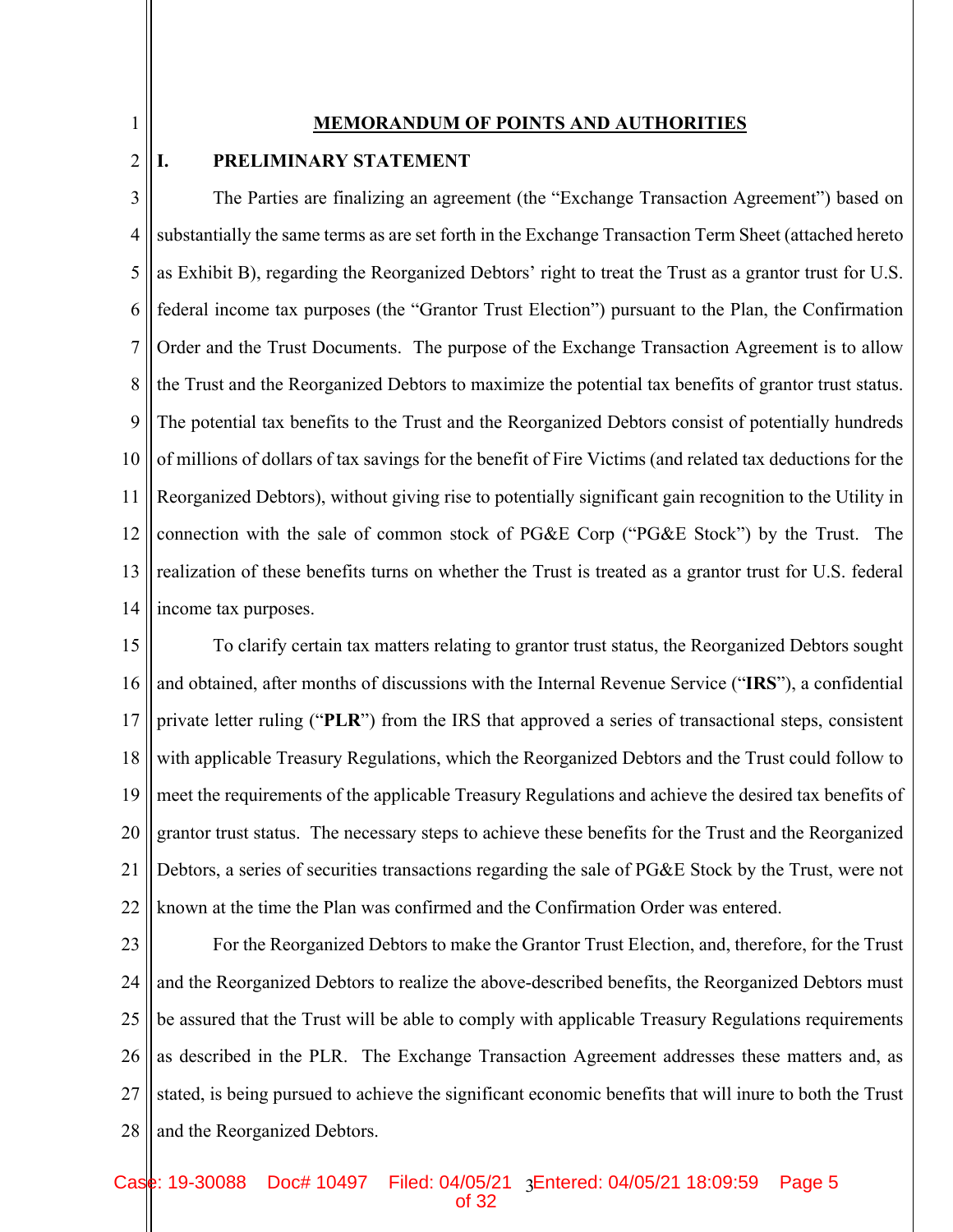1 2 3 4 5 6 7 8 9 10 11 The Movants therefore request that this Court approve the Exchange Transaction Agreement and confirm that the Trustee has the authority to enter into the Exchange Transaction Agreement, which is expected to provide favorable tax benefits to the Trust but would also come with certain risks and potential tax payment obligations.<sup>2</sup> The Trustee believes that execution of and performance under the Exchange Transaction Agreement is in the best interest of Fire Victims, is within the discretion and authority provided to the Trustee under the documents governing the Trust, and is consistent with the Plan, Confirmation Order and Trust Documents. Nonetheless, in the interest of transparency, the Trustee, with the support of the Reorganized Debtors, seeks this Court's approval of the execution and performance of the Exchange Transaction Agreement, and the transactions contemplated thereby, as consistent with the Plan and within the Trustee's authority under the documents governing the Trust.

12

## **II. JURISDICTION AND VENUE**

13 14 15 16 17 18 19 The Court has jurisdiction to consider this matter pursuant to 28 U.S.C. §§ 157 and 1334, the *Order Referring Bankruptcy Cases and Proceedings to Bankruptcy Judges*, General Order 24 (N.D. Cal.), Rule 5011-1(a) of the Bankruptcy Local Rules for the United States District Court for the Northern District of California, and the jurisdictional retention provisions of the Plan and Confirmation Order.<sup>3</sup> This is a core proceeding pursuant to 28 U.S.C. § 157(b). Venue is proper before the Court pursuant to 28 U.S.C. §§ 1408 and 1409. The statutory basis for the Motion's requested relief is section 105 of the United States Bankruptcy Code.

- 20 **III. BACKGROUND**
- 21

### **A. The Chapter 11 Plan and the Trust Agreement.**

22 23 24 On January 29, 2019 (the "**Petition Date**"), the Debtors commenced the chapter 11 cases (the "**Chapter 11 Cases**") in the United States Bankruptcy Court for the Northern District of California (the "**Bankruptcy Court**"). The Reorganized Debtors filed the Chapter 11 Cases to address the

25

<sup>26</sup> 27  $2$  The Reorganized Debtors are proceeding in parallel in the California Department of Financial Protection and Innovation to hold a fairness hearing and obtain an exemption under Section 3(a)(10) of the Securities Act with respect to the issuance of the New Shares (as defined below).

<sup>28</sup> <sup>3</sup> *See* Confirmation Order, ¶ 78; Plan, § 11.1.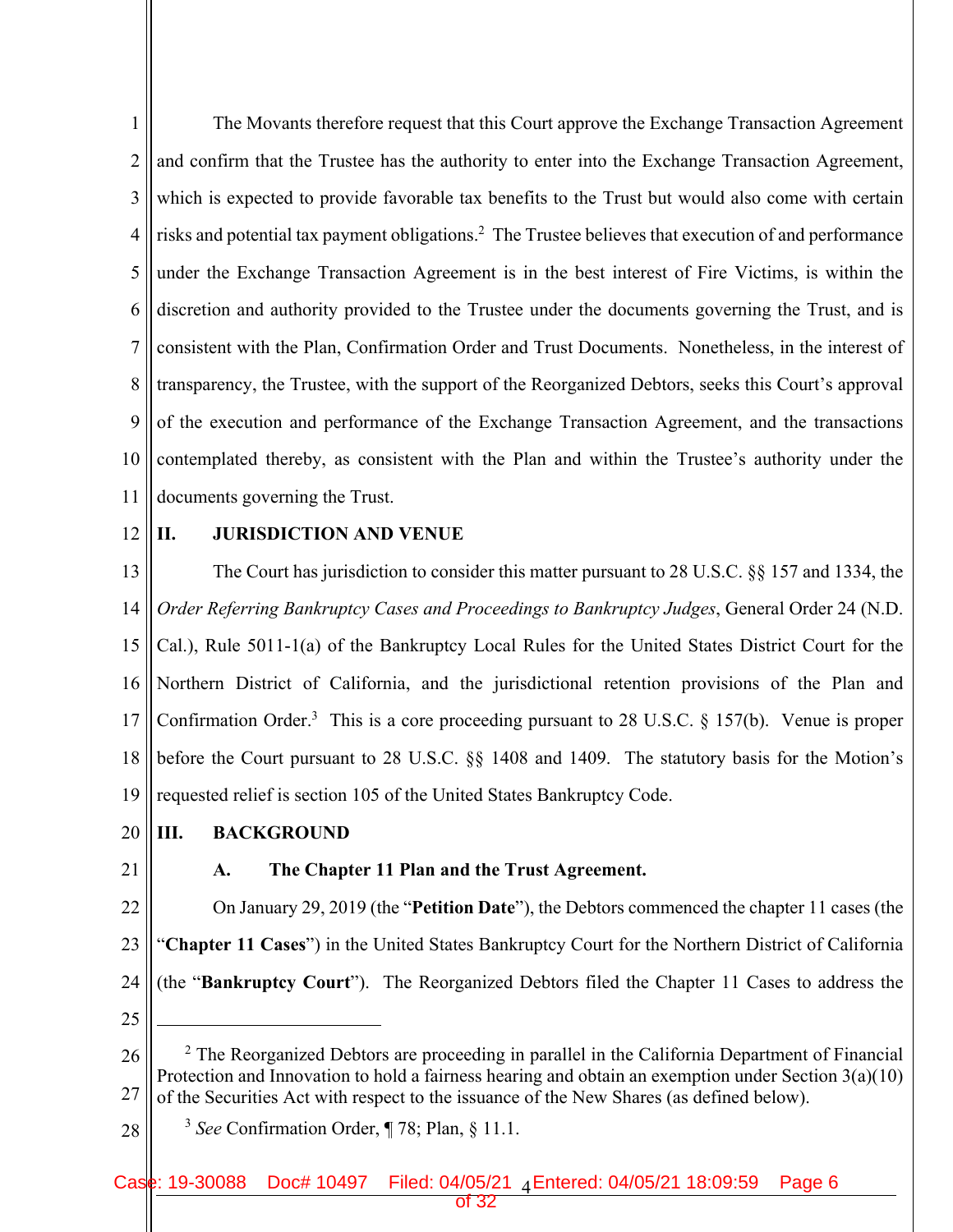1 2 3 4 5 6 7 billions of dollars of damage and loss (and therefore, liabilities) relating to the devastating 2017 and 2018 California fires and the 2015 Butte Fire and to provide compensation to wildfire victims fairly and expeditiously. On June 19, 2020, the Reorganized Debtors filed the *Debtors' and Shareholder Proponents' Joint Chapter 11 Plan of Reorganization Dated June 19, 2020* [Dkt. No. 8048] (together with all schedules and exhibits thereto, the "Plan").<sup>4</sup> The Plan, which, among other things, addresses the claims of approximately 80,000 Fire Victims, received the overwhelming support of the Fire Victims, with over 85% of Fire Victim ballots cast in favor of the Plan.<sup>5</sup>

8 9 10 11 12 13 14 15 The Trust was funded with a combination of cash, stock, rights to deferred cash and causes of action (all funding, collectively, the "**Aggregate Fire Victim Consideration**"). At the time a settlement agreement was reached with respect to the treatment of the Fire Victim Claims under the Plan, the Aggregate Fire Victim Consideration was purported to have the nominal aggregate value of approximately \$13.5 billion.<sup>6</sup> A critical component of the Aggregate Fire Victim Consideration was the PG&E Stock issued to the Trust pursuant to the Plan, which now comprises approximately 24% of the fully diluted shares of PG&E Corp. The Disclosure Statement and Disclosure Statement Supplement identified the risks associated with the Trust being funded with PG&E Stock.<sup>7</sup>

16 17 On June 20, 2020, the Bankruptcy Court entered the *Order Confirming Debtors' and Shareholder Proponent's Joint Chapter 11 Plan of Reorganization Dated June 19, 2020* [Dkt. No.

- 18
- 19

- 21 22 <sup>5</sup> *See Declaration of Christina Pullo of Prime Clerk LLC Regarding Solicitation of Votes and Tabulation of Ballots Cast with Respect to the Debtors' and Shareholder Proponents' Joint Chapter 11 Plan of Reorganization* [Dkt. No. 7507] (the "**Voting Certification**").
- 23 <sup>6</sup> *See* Debtors' Motion to Approve Tort Claimants' RSA [Dkt. No. 5038 at 12].

<sup>20</sup> <sup>4</sup> Capitalized terms not otherwise defined herein shall have the meanings ascribed to them in the Plan.

<sup>24</sup> 25 26 27 28 <sup>7</sup> *See,* e.g.¸ *Disclosure Statement for Debtors' and Shareholder Proponents' Joint Chapter 11 Plan of Reorganization* [Dkt. No. 6353] at 4 ("The \$6.75 billion value of the common stock of Reorganized PG&E Corp. is based on a formula set forth in the Tort Claimants RSA and incorporated in the Plan. The \$ 6.75 billion value does not necessarily reflect the actual value of the stock to be held by the Fire Victim Trust on the Effective Date and thereafter. The actual value of the stock on the Effective Date and the thereafter could be greater or less than the \$6.75 billion based on the future trading value of the common stock of Reorganized PG&E Corp.") (bold emphasis and capitalization omitted).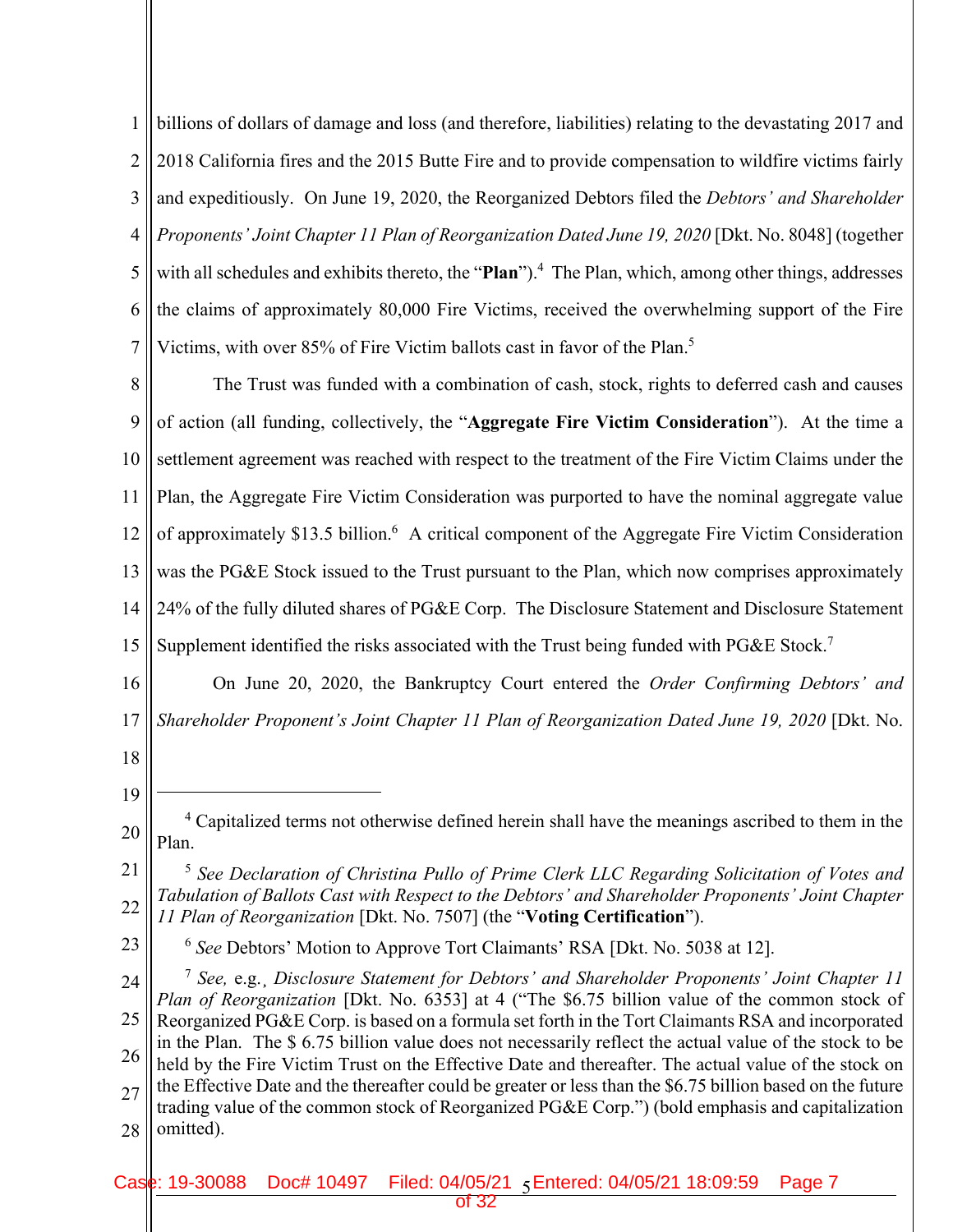1 2 3 4 5 6 7 8053] (the "**Confirmation Order**") and the Effective Date of the Plan occurred on July 1, 2020. Pursuant to the Plan and Confirmation Order, the Trust was established on the Effective Date and funded with approximately \$5.4 billion in cash and approximately 478 million shares of PG&E Stock. The Confirmation Order provided that the issuance of the PG&E Stock to the Trust was exempt from registration under the securities laws under section 1145 of the Bankruptcy Code and that such securities would be freely tradable by the recipients thereof subject to certain limited exceptions contained in the Confirmation Order.8

8 9 10 11 12 13 14 15 16 17 18 19 20 21 The Trust Agreement governs the Trustee's authority to marshal, manage, monetize and ultimately distribute the Aggregate Fire Victim Consideration to Fire Victims. The Trust Agreement provides the Trustee with broad authority and discretion over a number of matters, and to the extent that there is no inconsistency with the Plan or Confirmation Order, the Trustee "need not obtain the order or approval of any court in the exercise of any power or discretion conferred [under the Trust Agreement]."<sup>9</sup> One such express power conferred on the Trustee is the authority to effect the "[sale], transfer, or exchange [of] any or all of the Trust Assets at such prices and upon such terms as the Trustee may determine proper in consultation with the Investment Advisor and consistent with the other terms of the Trust Documents, the Plan and Confirmation Order[.]"10 In monetizing the Trust Assets, including the PG&E Stock held by the Trust, the Trustee is required to consult with, and in some cases, obtain the consent of the Trust Oversight Committee (as defined in the Trust Agreement).<sup>11</sup> The Trustee is also required to obtain the advice of professional advisors when developing a monetization plan or entering into an agreement to transfer material Trust Assets.<sup>12</sup>  $/ /$ 

- 22
- 23

24

- <sup>8</sup> *See* Confirmation Order, ¶¶ 30(a), (b).
- <sup>9</sup> *See* Trust Agreement, § 2.1(d).

27 <sup>11</sup> *See, e.g.*, Trust Agreement  $\S$ § 2.2(f)(ix), (x).

28 <sup>12</sup> *Id.*

Case: 19-30088 Doc# 10497 Filed: 04/05/21 <sub>6</sub>Entered: 04/05/21 18:09:59 Page 8 of 32

<sup>25</sup> 26 <sup>10</sup> *See Notice of Filing of Ninth Supplement to Plan Supplement in connection with Debtors' and Shareholder Proponents' Joint Chapter 11 Plan of Reorganization* [Dkt. No. 8057], Exhibit A (the "**Trust Agreement**") at Section 2.1(e)(iv).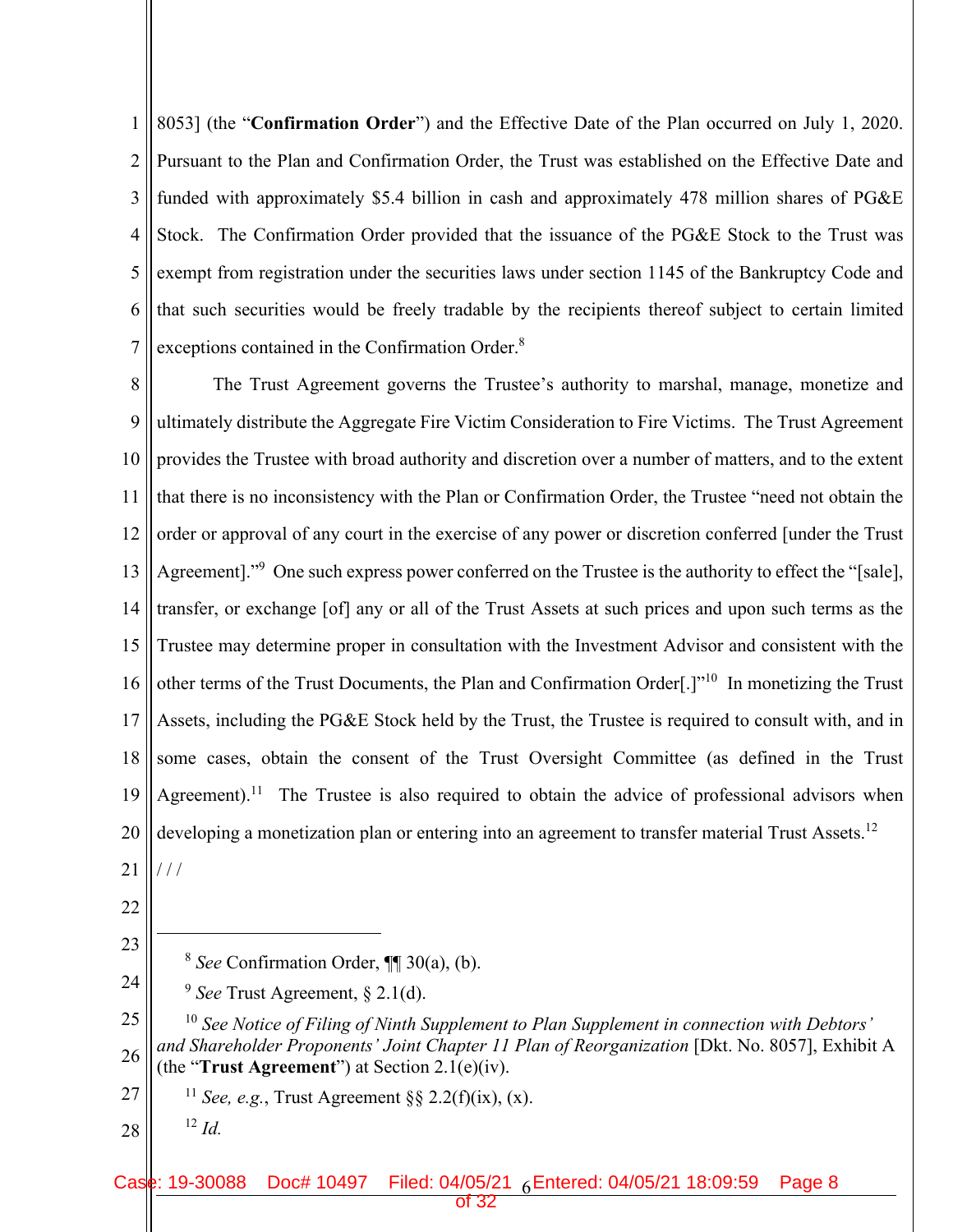1

## **B. The Grantor Trust Election and Private Letter Ruling.**

2 3 4 5 6 7 8 9 10 11 12 13 Under the Confirmation Order, the Plan and Trust Agreement, the Trust is intended to qualify as a "qualified settlement fund" ("**QSF**") for U.S. federal income tax purposes, subject to the Reorganized Debtors' right to elect to treat the Trust as a grantor trust for U.S. federal income tax purposes.<sup>13</sup> The Trust Agreement requires the Reorganized Debtors to inform the Trustee by April 1, 2021 of their decision with respect to the Grantor Trust Election.<sup>14</sup> The Reorganized Debtors informed the Trustee on March 29, 2021 that, in the event that the Reorganized Debtors and the Trust enter into definitive documentation consistent with the Exchange Transaction Term Sheet attached hereto as Exhibit B (or as otherwise agreed between the Parties) on or prior to the date required to make a timely Grantor Trust Election, the Reorganized Debtors will make the Grantor Trust Election. The Parties must therefore be able to act with certainty before the tax election deadline that will occur later this year. The Trust is required to cooperate with the Reorganized Debtors to facilitate the filing of tax returns and the consistent tax treatment of the Trust for federal and state tax purposes.<sup>15</sup>

14 15 16 17 18 19 20 The provision allowing the Reorganized Debtors to elect grantor trust treatment was included in the Plan to allow for potentially significant favorable economic benefits to both the Trust and the Reorganized Debtors: (i) neither the Trust nor the Reorganized Debtors would pay tax on any gain in the PG&E Stock when sold by the Trust, and (ii) the Reorganized Debtors would take a tax deduction as of the date the Fire Victims were actually compensated by the Trust rather than the date on which the Trust was funded. In other words, the Grantor Trust Election would allow the Trust to retain more cash for distribution to Fire Victims and allow the Reorganized Debtors to get a larger

- 21
- 22

23

<sup>14</sup> *See* Trust Agreement, § 1.4(c).

24 25 26 27 28 <sup>15</sup> See Plan, § 6.8(c) ("The Fire Victim Trustee shall cooperate fully with the Reorganized Debtors in connection with the preparation and filing by the Reorganized Debtors of any tax returns, claims for refunds, or other tax filings, and any tax proceedings, to the extent relating to any transfers to, distributions by, or the operations of the Fire Victim Trust."); Confirmation Order, ¶ 18(b) ("the Reorganized Debtors may elect to treat any trust comprising the Fire Victim Trust as a "grantor trust" for U.S. federal income tax purposes, in which case each such trust shall be treated consistently for state and local tax purposes, to the extent applicable. The Fire Victim Trustee and all holders of Fire Victim Claims shall report consistently with the foregoing.").

<sup>13</sup> *See, e.g.*, Confirmation Order, ¶ 18(b); Trust Agreement, Recital I; Plan, § 6.7(b).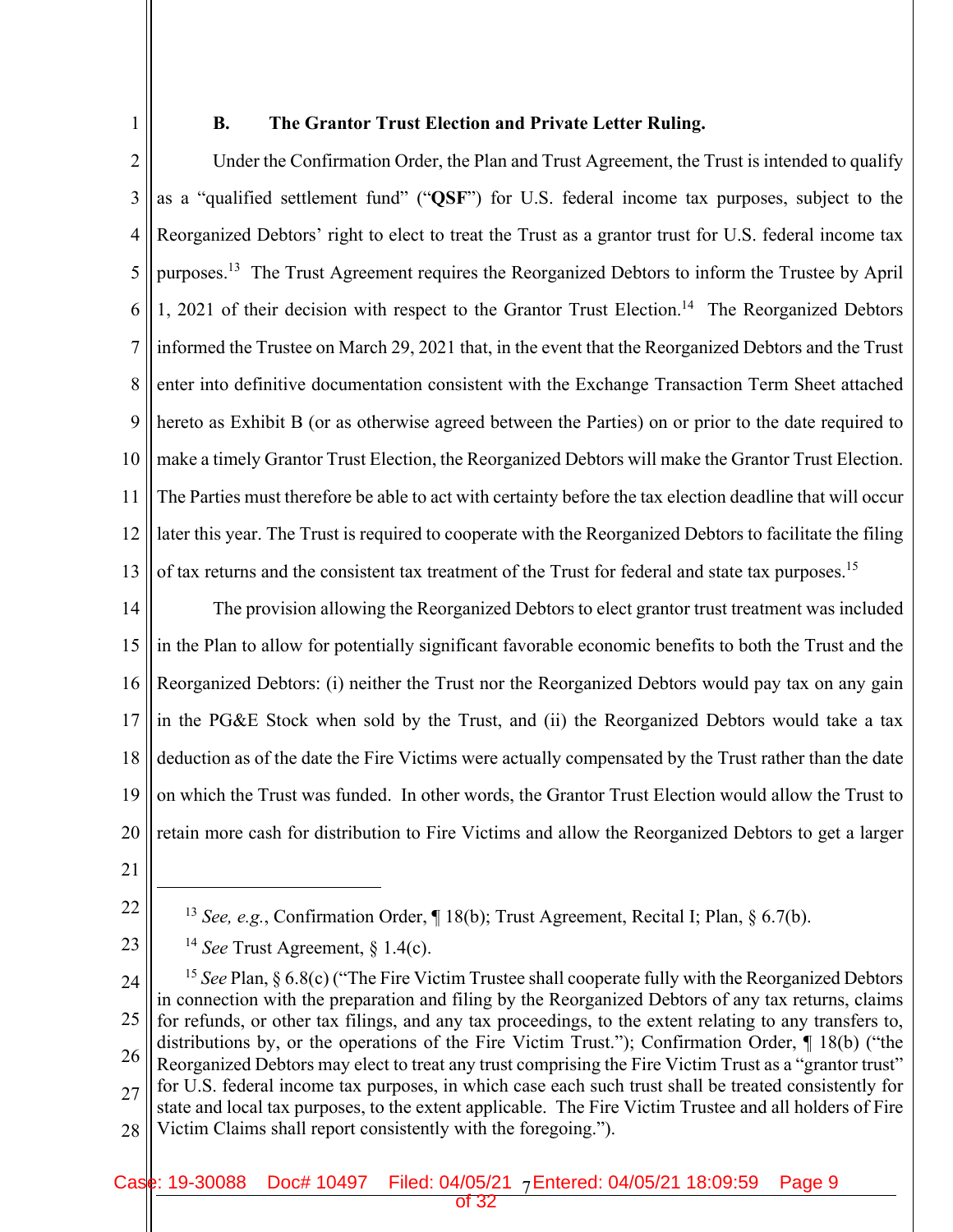1 2 3 4 5 6 7 tax deduction to the extent the PG&E Stock is monetized by the Trust at an aggregate value higher than its value on the Effective Date, so long as sales of PG&E Stock by the Trust are structured consistently with the securities exchange transaction described in the PLR. This securities exchange transaction was not explicitly addressed in the Plan. Conversely, if the Reorganized Debtors *do not* make the Grantor Trust Election, then the Trust would be subject to a 37% federal income tax and an 8.84% California state income tax on its gain from the sale of PG&E Stock at an aggregate value higher than its value on the Effective Date.

8 9 10 11 12 13 14 15 16 To clarify certain tax matters relating to grantor trust status, including with respect to the securities exchange transaction, the Reorganized Debtors obtained the PLR from the IRS. Due to technical requirements under the Treasury Regulations, the securities exchange transaction (to be implemented through the Exchange Transaction Agreement) is vital to achieving the desired tax benefits. That is, in the event of a sale by the Trust of the newly received PG&E Stock immediately following a stock-for-stock exchange (conducted in accordance with the Exchange Transaction Agreement), neither the Trust nor the Reorganized Debtors would pay tax on the gain realized, and the Reorganized Debtors may potentially obtain a greater tax deduction as a result of the greater amount available for distribution to the Fire Victims.

17

An illustration of the difference in taxation using approximate numbers follows:

18 19 20 21 22 23 24 25 The Trust acquired the PG&E Stock with a fair market value (*i.e.*, tax basis) of roughly \$9 per share. If the Trust were to sell the PG&E Stock at \$11 per share without the Grantor Trust Election, it would be subject to tax on the \$2 per share gain. Because the Trust currently has approximately 478 million shares of PG&E Stock, it is clear that the tax cost to the Fire Victims could be substantial (over \$400 million in total based on these assumptions).<sup>16</sup> Conversely, if the Grantor Trust Election is made, the Exchange Transaction Agreement entered into, and the PG&E Stock is disposed of in accordance with the stock-for-stock exchange process required under the applicable Treasury Regulations, the Trust would pay no tax on the same assumed facts.

- 26
- 27
- 28 <sup>16</sup> At the close of trading on April 1, 2021, the price per share of PG&E Stock was \$11.50.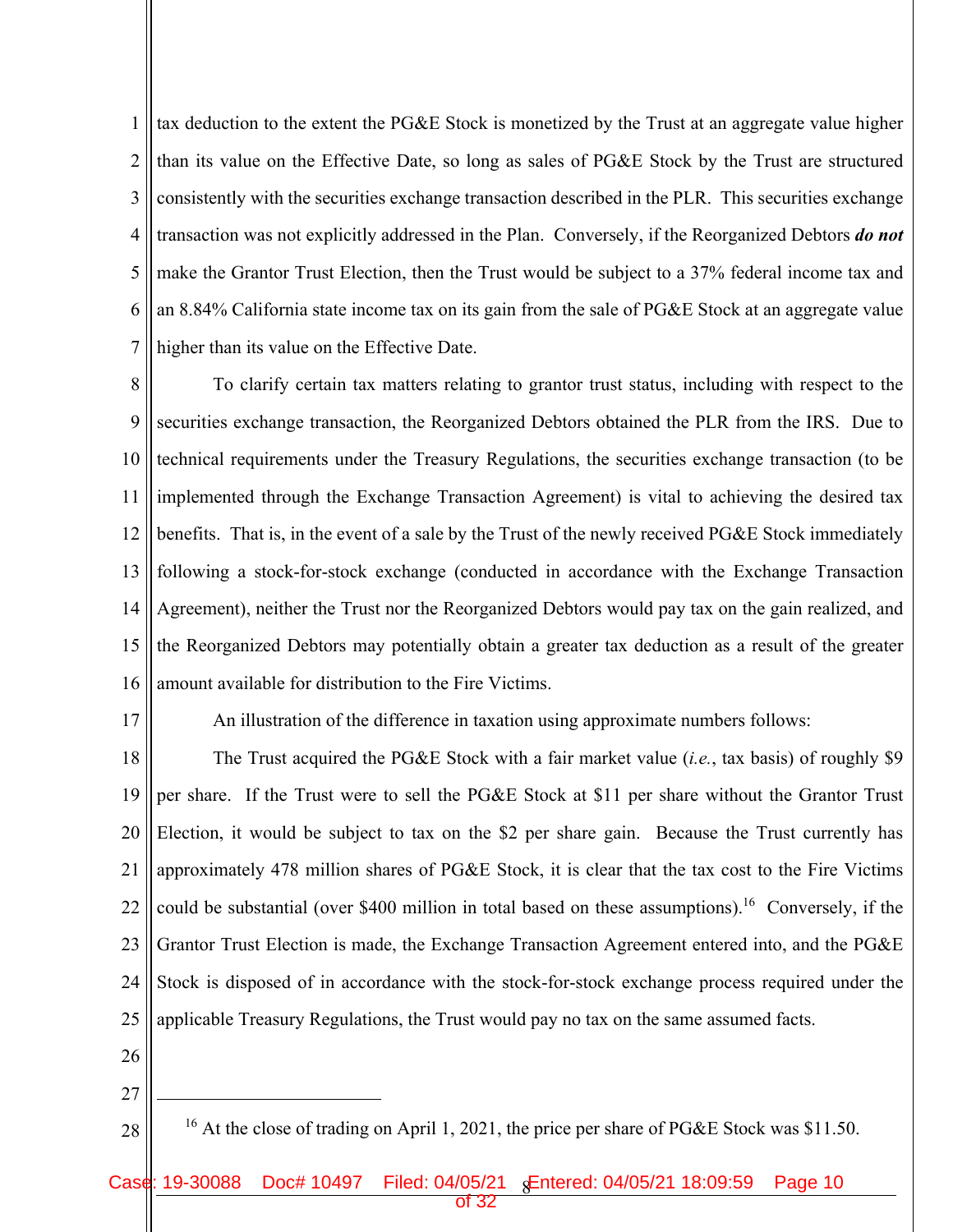1 2 3 4 5 6 7 8 9 10 11 12 13 14 The Trustee and the Reorganized Debtors have both independently concluded that proceeding with the Exchange Transaction Agreement in order to obtain the benefits of grantor trust status is in their respective interests. To that end, the Parties are pursuing the securities exchange agreement described in the PLR (to be implemented through the Exchange Transaction Agreement) in order to assure the favorable tax outcome to the Trust and to the Reorganized Debtors. Consistent with commercial practices, the Exchange Transaction Agreement allocates liability where the Parties fail to perform in accordance with the agreement. Thus, the tax savings benefits to be obtained by the Trust carry with them the potential downside of liability for failing to perform. In accordance with the Trust Agreement, the Trustee obtained the advice of the Trust's financial advisors and legal counsel with respect to the Exchange Transaction Agreement, as well as the consent of the Trust Oversight Committee.<sup>17</sup> The Trustee intends to take every precaution to limit the risk of liability under the Exchange Transaction Agreement. However, given the potential risk inherent in such commercial agreements, the Trustee seeks this Court's confirmation that the Exchange Transaction Agreement is consistent with the Plan, Confirmation Order, and Trust Documents.

15

## **C. Certain Key Terms and Provisions of the Exchange Transaction Agreement.**

16 17 18 19 20 In order to comply with technical requirements under IRS Treasury Regulations embodied in the PLR, the Trust cannot directly sell the PG&E Stock that it received under the Plan. Instead, when the Trust intends to sell shares, it must first exchange them for newly issued shares. The purpose of the Exchange Transaction Agreement is to create a procedure for effecting these exchanges, with such agreement appropriately apportioning any potential risk of liability among the Parties.

21 22 The Exchange Transaction Term Sheet is attached hereto as **Exhibit B**. The Exchange Transaction Agreement contemplates the following:

- The Trust exchanges with the Reorganized Debtors, on a one-for-one basis, a number of shares of PG&E Stock that it currently owns (the "**Old Shares**") for an equal number of newly issued shares of PG&E Stock (the "**New Shares**") that are exactly
- 27

28

23

24

25

26

<sup>17</sup> *See* Trust Agreement §§ 2.2(f)(ix), (x), 6.2, and 6.6.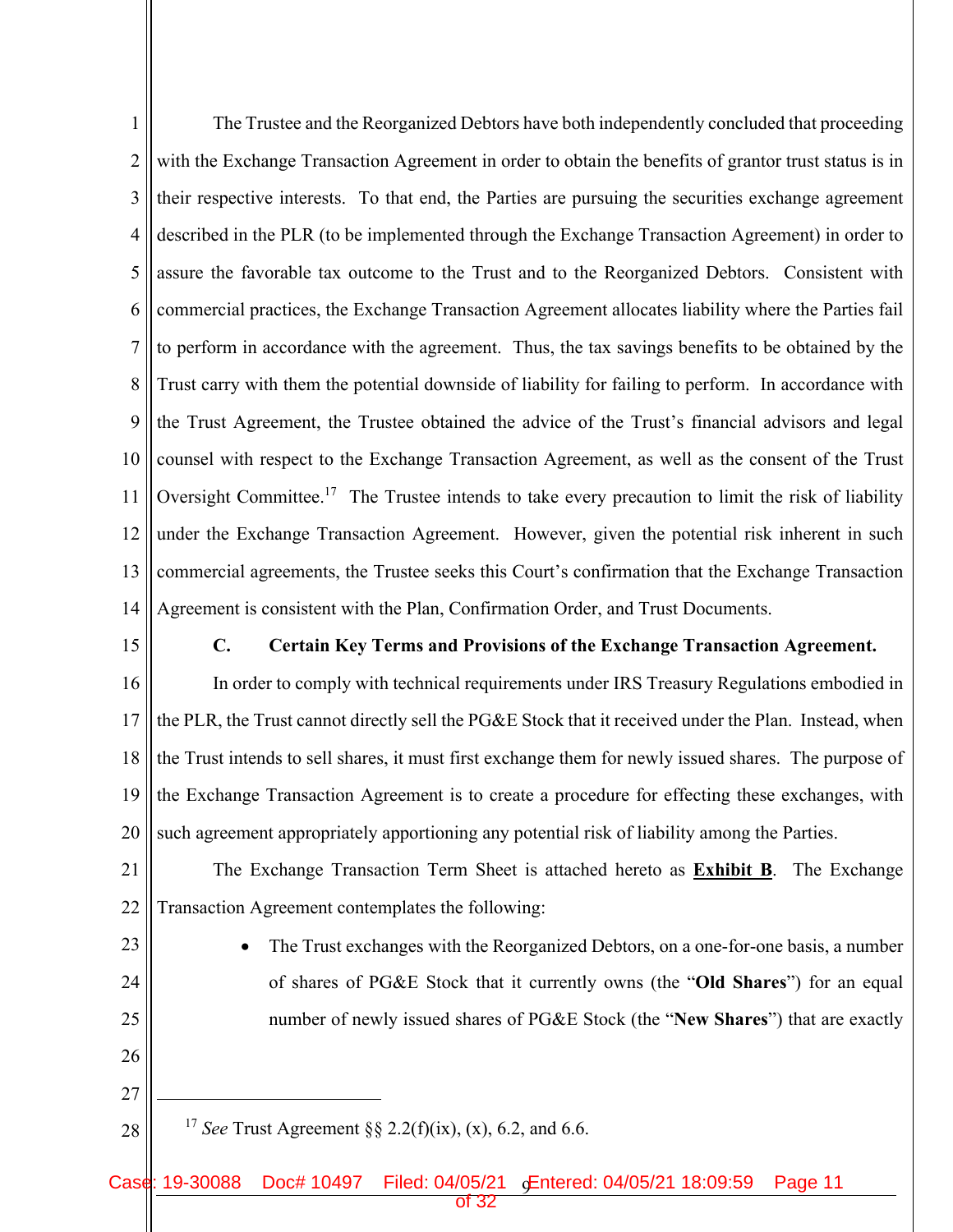| $\mathbf{1}$   | the same as the Old Shares being exchanged. It is critical under the PLR that only the                                                                                                        |                                                                  |                                                                                                                                                                                                                                                      |  |  |
|----------------|-----------------------------------------------------------------------------------------------------------------------------------------------------------------------------------------------|------------------------------------------------------------------|------------------------------------------------------------------------------------------------------------------------------------------------------------------------------------------------------------------------------------------------------|--|--|
| 2              | New Shares be sold by the Trust.                                                                                                                                                              |                                                                  |                                                                                                                                                                                                                                                      |  |  |
| 3              | For example: if the Trust wants to sell 10 shares of PG&E Stock, the following occurs:<br>٠                                                                                                   |                                                                  |                                                                                                                                                                                                                                                      |  |  |
| $\overline{4}$ |                                                                                                                                                                                               |                                                                  | The Trust returns to the Utility 10 Old Shares.                                                                                                                                                                                                      |  |  |
| 5              |                                                                                                                                                                                               |                                                                  | Reorganized Debtors transfer to the Trust 10 New Shares. This is a stock-for-                                                                                                                                                                        |  |  |
| 6              |                                                                                                                                                                                               |                                                                  | stock exchange at the same then-current value.                                                                                                                                                                                                       |  |  |
| 7              |                                                                                                                                                                                               |                                                                  | The Trust then proceeds to sell the New Shares on a timely basis.                                                                                                                                                                                    |  |  |
| $\,8\,$        |                                                                                                                                                                                               |                                                                  | These procedures are applicable until the Trust sells all of its shares of PG&E Stock.                                                                                                                                                               |  |  |
| 9              |                                                                                                                                                                                               |                                                                  | Certain key terms and provision of the Exchange Transaction Term Sheet are summarized as                                                                                                                                                             |  |  |
| 10             |                                                                                                                                                                                               | follows: <sup>18</sup>                                           |                                                                                                                                                                                                                                                      |  |  |
| 11<br>12       |                                                                                                                                                                                               | <b>Parties</b>                                                   | PG&E Corp, the Utility, a newly formed direct subsidiary of PG&E<br>Corp ("ShareCo," and together with PG&E Corp and Utility,                                                                                                                        |  |  |
| 13             |                                                                                                                                                                                               |                                                                  | "PG&E"), and the Trust.                                                                                                                                                                                                                              |  |  |
| 14             |                                                                                                                                                                                               | <b>Issuance of</b><br><b>New Shares</b>                          | On the effective date of the Exchange Transaction Agreement, PG&E<br>Corp will issue 477,743,590 New Shares to ShareCo, which, for so                                                                                                                |  |  |
| 15<br>16       |                                                                                                                                                                                               |                                                                  | long as the Trust continues to hold Old Shares, will hold New Shares<br>in a brokerage account at the brokerage firm where the Trust holds its<br>Old Shares (the "Brokerage Firm").                                                                 |  |  |
| 17<br>18<br>19 |                                                                                                                                                                                               | <b>Exchange of</b><br><b>Old Shares for</b><br><b>New Shares</b> | As and when the Trust desires to immediately sell or otherwise<br>dispose of any Old Shares, the Trust shall provide notice to PG&E and<br>the exchange of the Old Shares proposed to be sold for an equal<br>number of New Shares will be effected. |  |  |
| 20<br>21       |                                                                                                                                                                                               |                                                                  | At such time, the Brokerage Firm will immediately deposit into an<br>account of the Trust the same number of New Shares in exchange for<br>the corresponding Old Shares (an "Exchange") which will be<br>deposited into the account of Utility.      |  |  |
| 22             |                                                                                                                                                                                               |                                                                  |                                                                                                                                                                                                                                                      |  |  |
| 23             |                                                                                                                                                                                               |                                                                  |                                                                                                                                                                                                                                                      |  |  |
| 24             |                                                                                                                                                                                               |                                                                  |                                                                                                                                                                                                                                                      |  |  |
| 25             |                                                                                                                                                                                               |                                                                  | This summary is qualified in its entirety by reference to the provisions of the Exchange<br>Transaction Term Sheet and final Exchange Transaction Agreement (as may be supplemented). To                                                             |  |  |
| 26             | the extent that any discrepancies exist between the summary described in the Motion and the terms                                                                                             |                                                                  |                                                                                                                                                                                                                                                      |  |  |
| 27             | of the Exchange Transaction Term Sheet and final Exchange Transaction Agreement (as may be<br>supplemented), the Exchange Transaction Term Sheet and when finalized, the Exchange Transaction |                                                                  |                                                                                                                                                                                                                                                      |  |  |
| 28             | Agreement (as may be supplemented) shall govern.                                                                                                                                              |                                                                  |                                                                                                                                                                                                                                                      |  |  |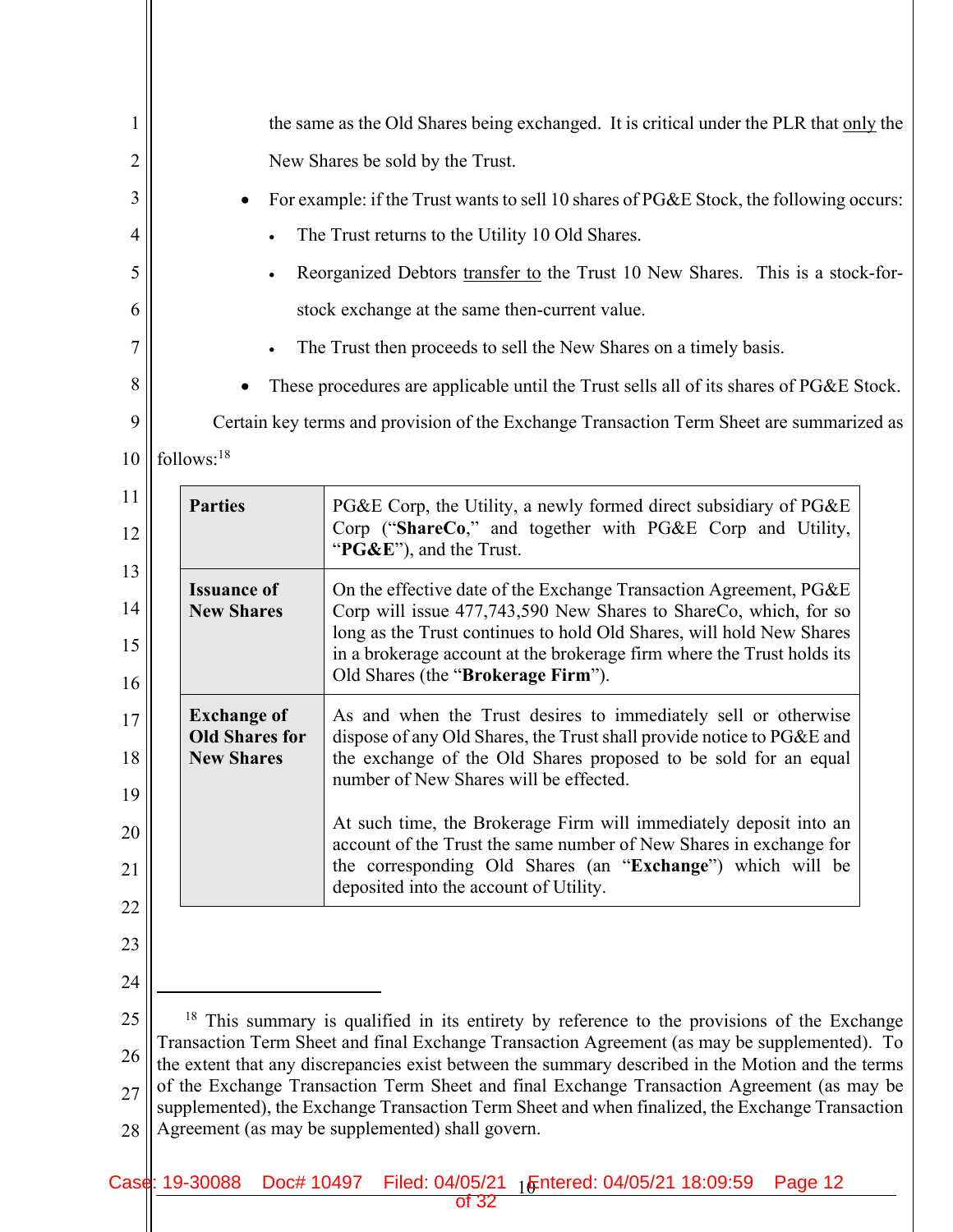| 1<br>$\overline{2}$ | <b>Disposition of</b><br><b>New Shares by</b> | The Trust shall not enter into an agreement to sell or otherwise dispose<br>of any New Shares prior to its receipt of such New Shares.           |
|---------------------|-----------------------------------------------|--------------------------------------------------------------------------------------------------------------------------------------------------|
| 3                   | <b>Trust</b>                                  | The Trust shall immediately (but in no event later than two business                                                                             |
| $\overline{4}$      |                                               | days, absent circumstances beyond its control) (the "Disposition                                                                                 |
| 5                   |                                               | Period") dispose of such New Shares for cash. In the case of a sale on<br>the market, it is sufficient that the trade date occur within the      |
|                     |                                               | Disposition Period although such trade is to be settled within two<br>business days thereafter in the ordinary course, and in the case of an     |
| 6                   |                                               | underwritten offering, it is sufficient that such transaction becomes                                                                            |
| 7                   |                                               | binding on the Trust within the Disposition Period. In the event that<br>the Trust is unable to dispose of New Shares within the Disposition     |
| 8                   |                                               | period, without the Trust's fault, then the Trust may use the Mitigation<br>Mechanism (defined below) to set aside such New Shares.              |
| 9                   |                                               |                                                                                                                                                  |
| 10                  |                                               | The following events, not within the control of the Trust, shall relieve<br>the Trust of any obligation to sell New Shares immediately after the |
| 11                  |                                               | Exchange, subject to the utilization and exhaustion of the Mitigation<br>Mechanism:                                                              |
| 12                  |                                               | The delivery by PG&E Corp of a notice to suspend trading                                                                                         |
| 13                  |                                               | pursuant to the Registration Rights Agreement (defined<br>below) to the Trust during any Disposition Period,                                     |
| 14                  |                                               | In the event that the Trust enters into an agreement with one                                                                                    |
| 15                  |                                               | or more underwriters for the underwritten offering of any New<br>Shares, and prior to closing, the underwriters validly exercise                 |
| 16                  |                                               | a termination right or assert a failure of a condition to closing,                                                                               |
| 17                  |                                               | The Brokerage Firm is unable to timely effect an Exchange or<br>sale due to any act or omission of PG&E in breach of the                         |
| 18                  |                                               | <b>Exchange Transaction Agreement,</b><br>Bankruptcy of PG&E Corp, ShareCo or Utility, unless the                                                |
| 19                  |                                               | Exchanges are permitted to continue in accordance with the                                                                                       |
| 20                  |                                               | terms of the Exchange Transaction Agreement pursuant to<br>"Day 1" relief granted by the applicable bankruptcy court, or                         |
| 21                  |                                               | An injunction by a court of competent jurisdiction, or a<br>regulatory ruling, order or similar restriction applicable to                        |
|                     |                                               | PG&E Corp, ShareCo or Utility, prohibits or delays the timely                                                                                    |
| 22                  |                                               | execution of an Exchange or subsequent sale (an adverse effect<br>on PG&E Corp's share price is not a cause for delay of a                       |
| 23                  |                                               | subsequent sale for purposes of this provision).                                                                                                 |
| 24                  |                                               | The Exchange Transaction Agreement will provide an additional                                                                                    |
| 25                  |                                               | exchange mechanism intended to preserve the tax benefits of the<br>Exchange for both the Trust and PG&E (the "Mitigation                         |
| 26                  |                                               | <b>Mechanism</b> "); the Trust will not be required to utilize the Mitigation                                                                    |
| 27                  |                                               | Mechanism to the extent that the events specified above involve more<br>than $250,000,000$ shares in the aggregate during the term of the        |
| 28                  |                                               | <b>Exchange Transaction Agreement.</b>                                                                                                           |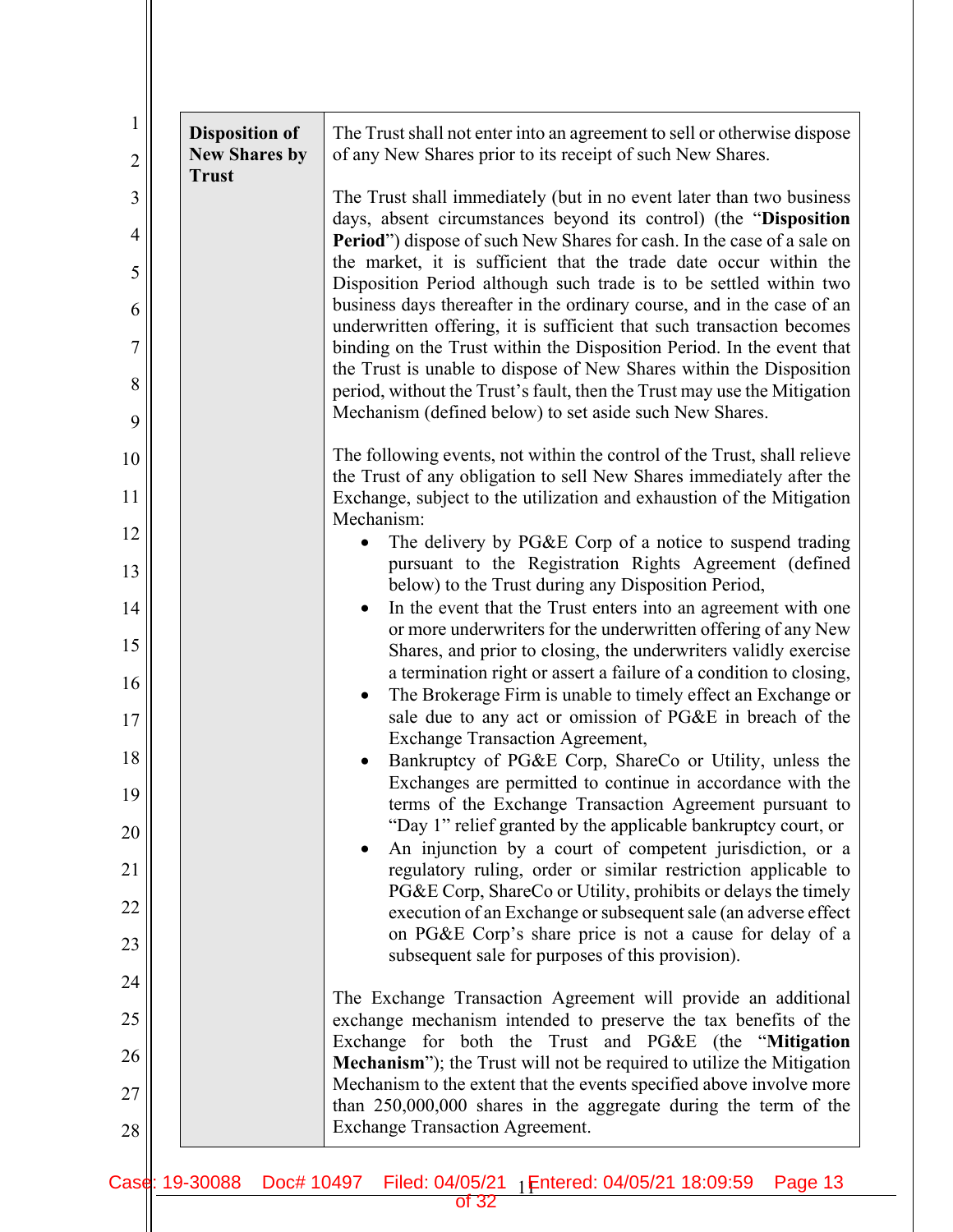| Nonconforming                                 | If the Trust disposes (or is deemed to dispose for U.S. federal income                                                                                                                                                                                                                            |
|-----------------------------------------------|---------------------------------------------------------------------------------------------------------------------------------------------------------------------------------------------------------------------------------------------------------------------------------------------------|
| <b>Disposition of</b><br><b>Old Shares or</b> | tax purposes) of any Old Shares or New Shares in a manner other than<br>(1) an Exchange or (2) a Trust disposition of New Shares in                                                                                                                                                               |
| <b>New Shares by</b>                          | accordance with the terms set forth herein, the Trust must (unless the                                                                                                                                                                                                                            |
| <b>Trust</b>                                  | transaction has been or is waived by Utility) pay Utility, within 10<br>days following the end of the fiscal quarter in which such disposition                                                                                                                                                    |
|                                               | (or deemed disposition) occurs, an amount equal to (i) the value of<br>such shares at the time of the disposition (or deemed disposition)                                                                                                                                                         |
|                                               | multiplied by (ii) the highest combined federal, state and local                                                                                                                                                                                                                                  |
|                                               | marginal income tax rate applicable to a corporation resident in the<br>city in which PG&E is headquartered (initially, San Francisco,                                                                                                                                                            |
|                                               | California) as in effect for the then current taxable year for the date of<br>the disposition (or deemed disposition), on the assumption that Utility                                                                                                                                             |
|                                               | shall include in its taxable income an amount of income or gain<br>attributable to the disposition (or deemed disposition) of such shares,                                                                                                                                                        |
|                                               | for such taxable year, regardless of any available offsetting deductions                                                                                                                                                                                                                          |
|                                               | or losses (such income or gain, the "Specified Tax Items"). Within<br>10 days following the filing of the federal income tax return for any                                                                                                                                                       |
|                                               | taxable year in respect of which a tax payment has been made by the<br>Trust, PG&E Corp must furnish to the Trust a statement from a third                                                                                                                                                        |
|                                               | party accounting firm confirming that Utility has taken the Specified                                                                                                                                                                                                                             |
|                                               | Tax Items into account in determining its annual taxable income, and<br>to the extent (if any) Utility has not included all Specified Tax Items                                                                                                                                                   |
|                                               | in its annual taxable income, PG&E Corp will return to the Trust the<br>applicable portion of such tax payment within 10 days following the                                                                                                                                                       |
|                                               | delivery of such statement.                                                                                                                                                                                                                                                                       |
| <b>Other</b><br><b>Transactions</b>           | The Trust shall have limited rights to engage in transactions other than<br>Exchanges and related sales of New Shares.                                                                                                                                                                            |
| <b>Shares Free</b><br>and Clear               | All New Shares shall be issued to the Trust fully paid and<br>nonassessable and free and clear of any and all liens of any kind,<br>nature or description, including any mortgage, deed of trust, pledge,<br>hypothecation, security interest, encumbrance, claim, lien or charge<br>of any kind. |
|                                               | All Old Shares held by the Trust shall be delivered to Utility free and                                                                                                                                                                                                                           |
|                                               | clear of any and all liens of any kind, nature or description, including<br>any mortgage, deed of trust, pledge, hypothecation, security interest,                                                                                                                                                |
|                                               | encumbrance, claim, lien or charge of any kind.                                                                                                                                                                                                                                                   |
| <b>Securities Law</b>                         | To allow reliance on Section $3(a)(10)$ of the Securities Act for the                                                                                                                                                                                                                             |
| <b>Considerations</b>                         | Exchanges, PG&E will seek a fairness determination under Section<br>25142 of the California Corporations Code.                                                                                                                                                                                    |
|                                               | The New Shares will not bear any restrictive legend.                                                                                                                                                                                                                                              |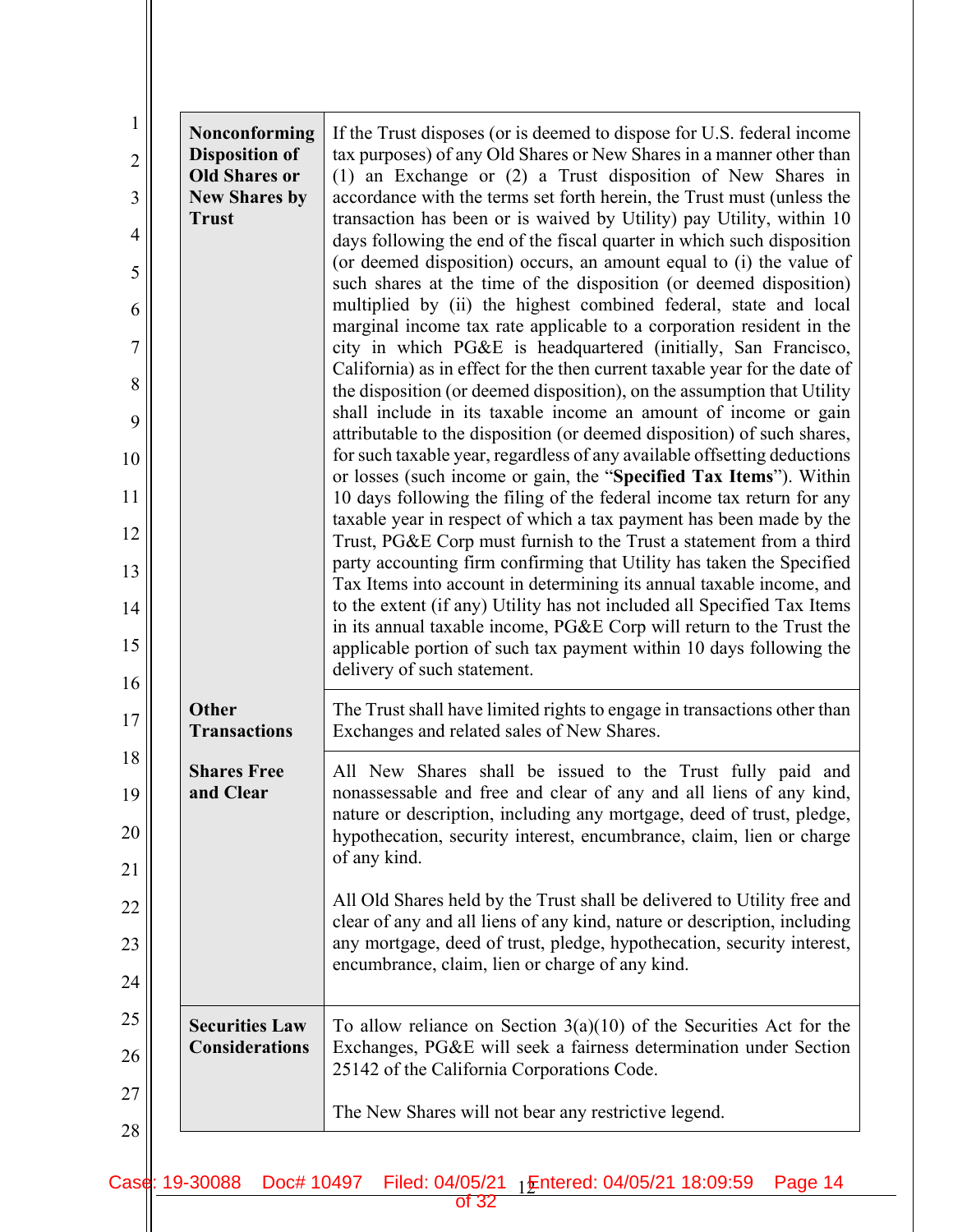1 2 3 4 5 6 7 8 9 10 11 12 13 14 15 16 17 18 19 20 21 22 23 24 25 26 27 28 Promptly following the Effective Date, PG&E Corp will amend or supplement its registration statement on Form S-3ASR (Registration No. 333-253630) to the extent required to register the resale of the New Shares by the Trust in a manner consistent with this term sheet and the Registration Rights Agreement dated July 1, 2020, between PG&E Corp and the Trust (the "**Registration Rights Agreement**"). The Registration Rights Agreement may be amended to address the new proposed structure, as needed. **D. Potential Risks Inherent to the Exchange Transaction Agreement.**  The Trustee believes that the benefits of the Exchange Transaction Agreement outweigh the potential risks, which are summarized as follows: 1. **(a) Potential Execution/Market Risk:** The need to transfer Old Shares back to Utility and receive New Shares from PG&E Corp (on behalf of Utility) *prior to entering into any agreement to sell PG&E Corp stock* has the potential to impair the Trust's ability to opportunistically respond to rapid changes in market conditions. **(b) Mitigation of Potential Risk:** Steps have been taken to ensure that the exchange of Old Shares for New Shares will happen nearly contemporaneously so as to minimize the amount of time between the Trust's decision to sell shares and the time it can execute a trade. For example, the Exchange Transaction Agreement will require that the share transferor and transferee accounts be held at all times at the same office (*i.e.*, where the Trust's Broker/Dealer account is maintained) and that each Exchange (as defined in the Exchange Transaction Term Sheet) will take place pursuant to standing instructions that cannot be revoked without the Trust's consent. 2. **(a) Potential Execution and Tax Payment Risk:** If the New Shares are not sold in a manner consistent with the securities exchange transactions described in the PLR, there may be taxable gain recognized to the Reorganized Debtors that would otherwise not exist. The Exchange Transaction Agreement provides that the Trust will make a tax payment to the Reorganized Debtors in respect of certain violations of the Exchange Transaction Agreement that cause the Utility to recognize taxable gain. **/ / /**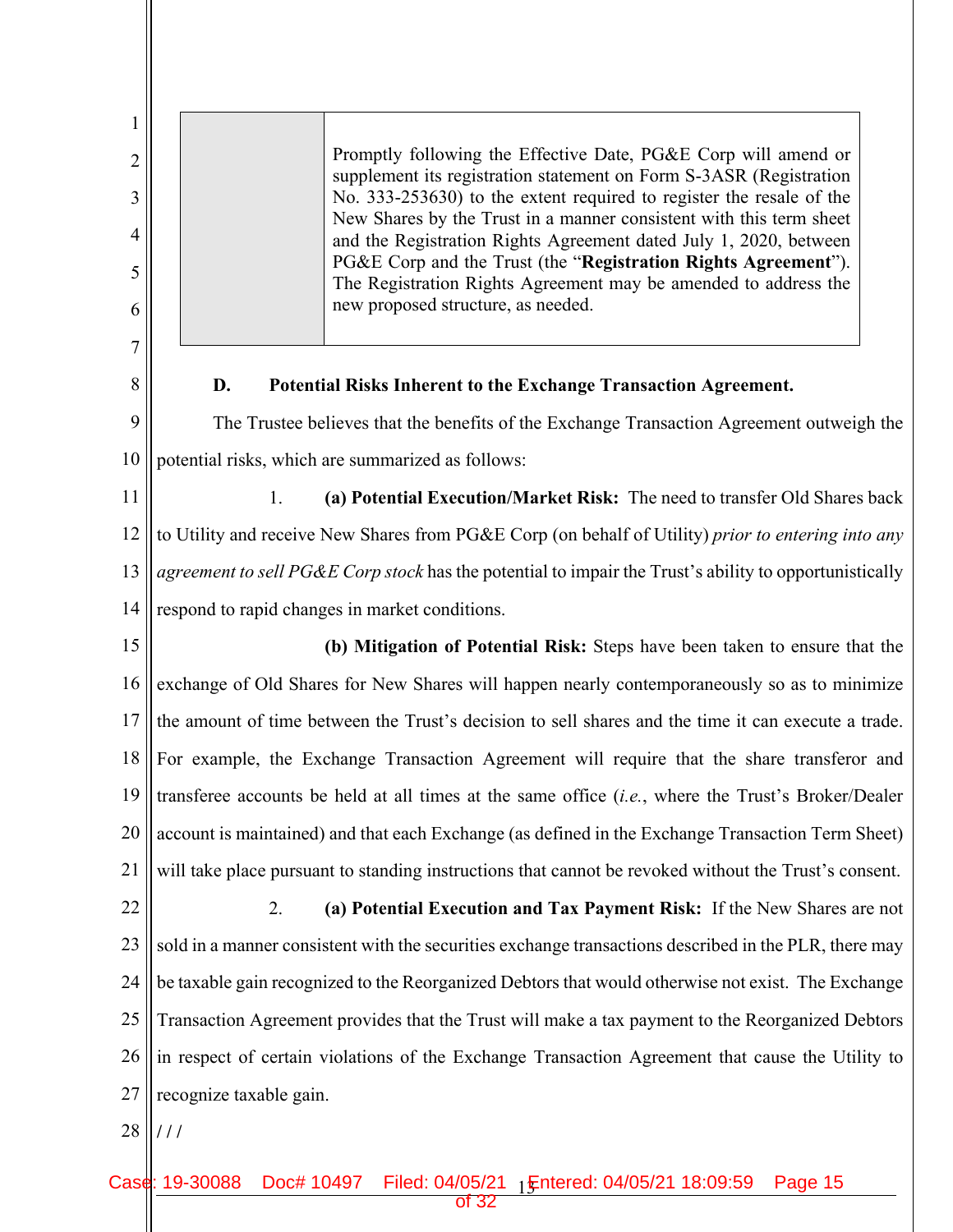| 1              | (b) Mitigation of Potential Risk: The Exchange Transaction Agreement                                      |
|----------------|-----------------------------------------------------------------------------------------------------------|
| $\overline{2}$ | provides that the following events, that are not within the control of the Trust, will relieve the Trust  |
| 3              | of any obligation to sell New Shares immediately after an Exchange:                                       |
| $\overline{4}$ | (i) the delivery by PG&E Corp to the Trust of a notice to suspend                                         |
| 5              | trading by the Trust of PG&E Corp common stock during the period between an Exchange                      |
| 6              | and a planned sale of New Shares by the Trust received pursuant to such Exchange,                         |
| 7              | (ii) in the event the Trust enters into an agreement with one or more                                     |
| 8              | underwriters for the underwritten offering of any New Shares, and prior to closing the                    |
| 9              | underwriters validly exercise a termination right or assert a failure of a condition to closing,          |
| 10             | (iii) the Brokerage Firm (as defined in the Exchange Transaction Term                                     |
| 11             | Sheet) is unable to timely effect an Exchange or sale due to any act or omission of the                   |
| 12             | Reorganized Debtors in breach of the Exchange Transaction Agreement,                                      |
| 13             | (iv) bankruptcy of PG&E Corp, ShareCo or the Utility, unless the                                          |
| 14             | Exchanges are permitted to continue in accordance with the terms of the Exchange                          |
| 15             | Transaction Agreement pursuant to "Day 1" relief granted by the applicable bankruptcy court,              |
| 16             | <b>or</b>                                                                                                 |
| 17             | (v) an injunction by a court of competent jurisdiction, or a regulatory                                   |
| 18             | ruling, order or similar restriction applicable to PG&E Corp or the Utility prohibits or delays           |
| 19             | the timely execution of an Exchange or subsequent sale.                                                   |
| 20             | In addition, the Reorganized Debtors and the Trust have negotiated a procedure (the                       |
| 21             | Mitigation Mechanism) to avoid an adverse tax consequence in the event of certain nonconforming           |
| 22             | transactions. In situations where this procedure is available, the Trust would be required to utilize     |
| 23             | this procedure to mitigate potential tax liability, which would eliminate the need for any tax payment.   |
| 24             | The tax payment risk will be further mitigated by the Trust agreeing to limitations on hedging and        |
| 25             | similar activities that could result in the recognition of taxable gain by the Utility under the Internal |
| 26             | Revenue Code and applicable Treasury Regulations. See Exhibit A to the attached Exchange                  |
| 27             | Transaction Term Sheet.                                                                                   |
| 28             |                                                                                                           |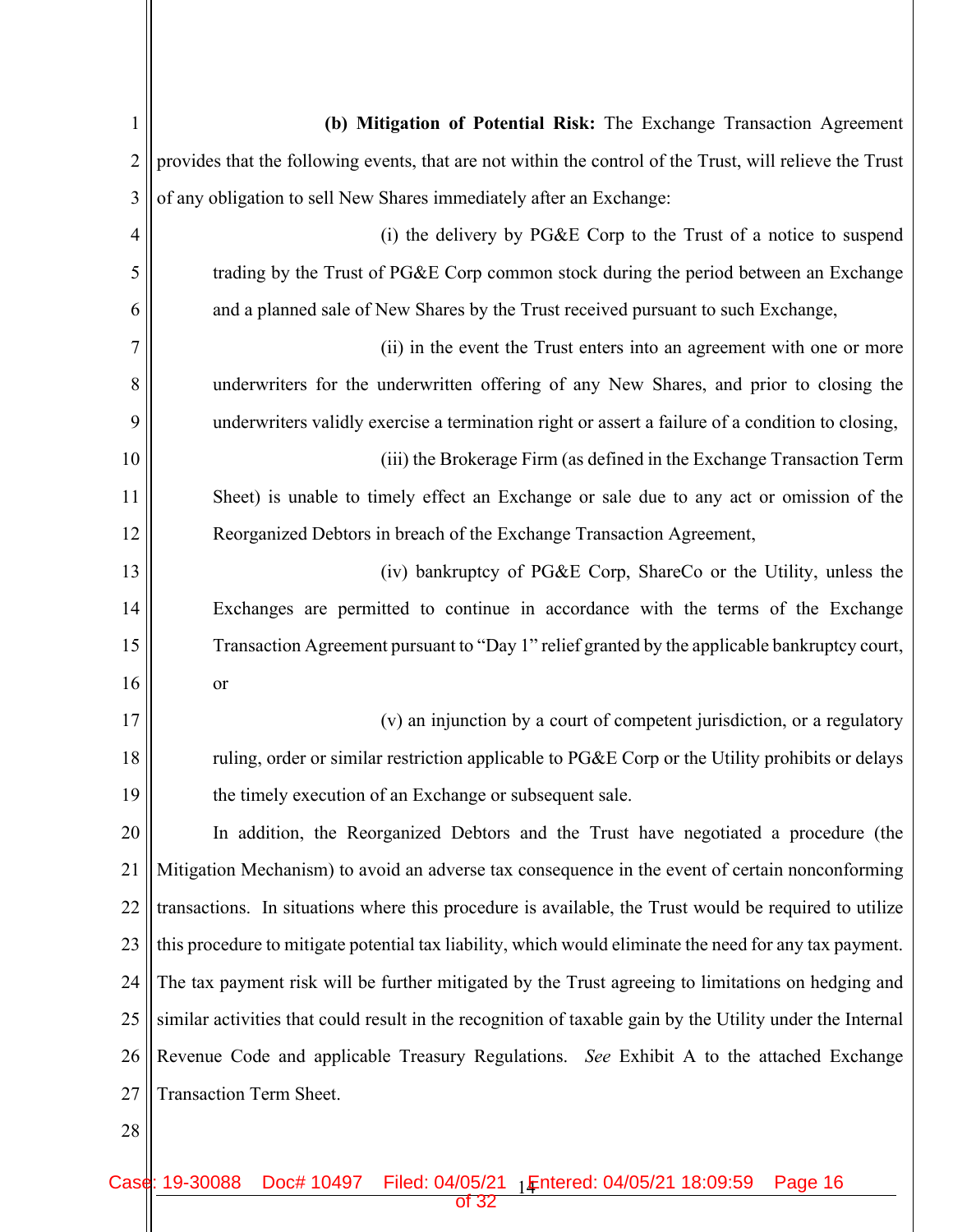1 2 3 4 The Trustee believes that these potential risks are addressed and apportioned appropriately in the Exchange Transaction Agreement and that, as stated, the economic benefits to be realized by the Fire Victims outweigh the potential risks, making execution of the agreement and performance thereunder in the best interests of the Fire Victims.

5

#### **IV. BASIS FOR RELIEF REQUESTED**

6 7 8 9 10 11 12 13 14 15 16 17 18 19 20 The Movants understand the importance of transparency on matters of significant importance to the Fire Victims, including a transaction that impacts the PG&E Stock held by the Trust. The Movants acknowledge that the Plan, Confirmation Order and the Trust Documents contemplate a grantor trust election but do not expressly contemplate that the grantor trust election would be coupled with the stock-for-stock exchange mechanics in connection with the disposition of Trust Assets as provided for in the Exchange Transaction Agreement. Therefore, to provide assurance to the Fire Victims and other stakeholders in these Chapter 11 Cases, the Trustee requests, with the support of the Reorganized Debtors, that the Court enter an Order (a) approving the Exchange Transaction Agreement and any Ancillary Agreements appropriate to effect the Exchange Transaction Agreement, and (b) determining that the Exchange Transaction Agreement and the implementation thereof are consistent with (i) the authorization provided under the Plan, Confirmation Order, and the Trust Documents; and (ii) the power, duties and responsibilities granted to the Trustee under the Plan, Confirmation Order and the Trust Documents.

21 22 23 24 25 26 27 28 Bankruptcy Code Section 105(a) explicitly authorizes bankruptcy courts to "issue any order, process, or judgment that is necessary or appropriate" to adjudicate bankruptcy proceedings, and Courts have repeatedly held that not only do bankruptcy courts possess the authority and jurisdiction to clarify the scope of confirmation orders, but that it is appropriate to do so. *See, e.g.*, *In re Gonzales*, 512 B.R. 255, 259 (Bankr. C.D. Cal. 2014) (holding that § 105 authorizes (and grants ancillary jurisdiction to) bankruptcy courts to issue orders clarifying the scope of previously ordered confirmation orders); *U.S. for I.R.S. v. APT Indus., Inc.*, 128 B.R. 145, 147 (W.D.N.C. 1991) (affirming a bankruptcy court's order directing the application of reorganization plan payments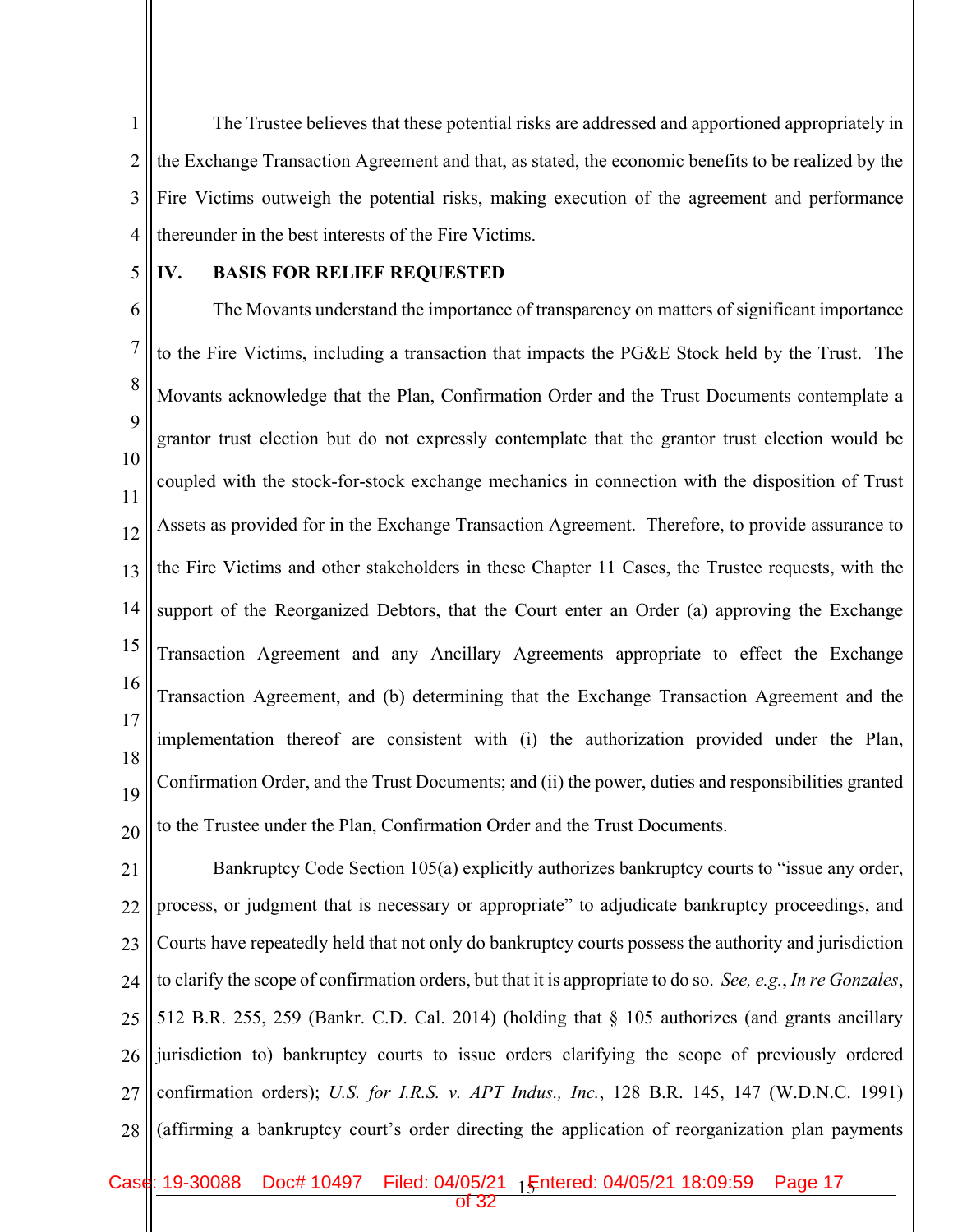1 2 3 4 5 6 7 because, although the plan had been substantially consummated, the court's order "did not change any material terms of the plan," but rather permissibly "clarified the plan where previously it had been silent"). Indeed, in *In re Mako, Inc.*, 120 B.R. 198 (Bankr. E.D. Okla. 1990), a litigation trustee and proposed purchaser of the debtor's assets sought court approval of their agreement. The Court explained that "[u]nder the Plan confirmed in this case, this Court is also authorized to provide instruction to the Litigation Trustee with regard to the discharge of his duties," and—as requested— "interpret[ed] the Plan to provide instruction to the Litigation Trustee." *Id.* at 202.

8 9 10 11 Here, the Fire Victims and other stakeholders in the Chapter 11 Cases will benefit from this Court's authorization of the Exchange Transaction Agreement under the Plan, Confirmation Order and the Trust Documents, and the Trustee's execution of and performance under the Exchange Transaction Agreement and any related agreements.

12 13 14 15 16 17 18 To recap, such an order is appropriate because: (1) the Exchange Transaction Agreement is consistent with the Plan, Confirmation Order and the Trust Documents; (2) the Trustee has obtained the advice of professional advisors as to the legal and financial considerations of the Exchange Transaction Agreement; (3) the Trust Oversight Committee has consented to the transactions set forth in the Exchange Transaction Agreement, and (4) the Trustee has concluded, based upon careful consideration and appropriate advice, that entering into the Exchange Transaction Agreement is in the best interests of the Fire Victims

19

### **NOTICE**

20 21 22 23 24 25 26 27 Notice of this Motion will be provided to (i) the Office of the U.S. Trustee for Region 17 (Attn: Timothy Laffredi, Esq., James L. Snyder, Esq. and Marta Villacorta, Esq.); (ii) the Securities and Exchange Commission; (iii) the Internal Revenue Service; (iv) the Office of the California Attorney General; (v) the California Public Utilities Commission; (vi) the Nuclear Regulatory Commission; (vii) the Federal Energy Regulatory Commission; (viii) the Office of the United States Attorney for the Northern District of California; (ix) those persons who have formally appeared in these Chapter 11 Cases and requested service pursuant to Bankruptcy Rule 2002; and  $(x)$ beneficiaries of the Trust, through postings on the Trust website and portals in accordance with

28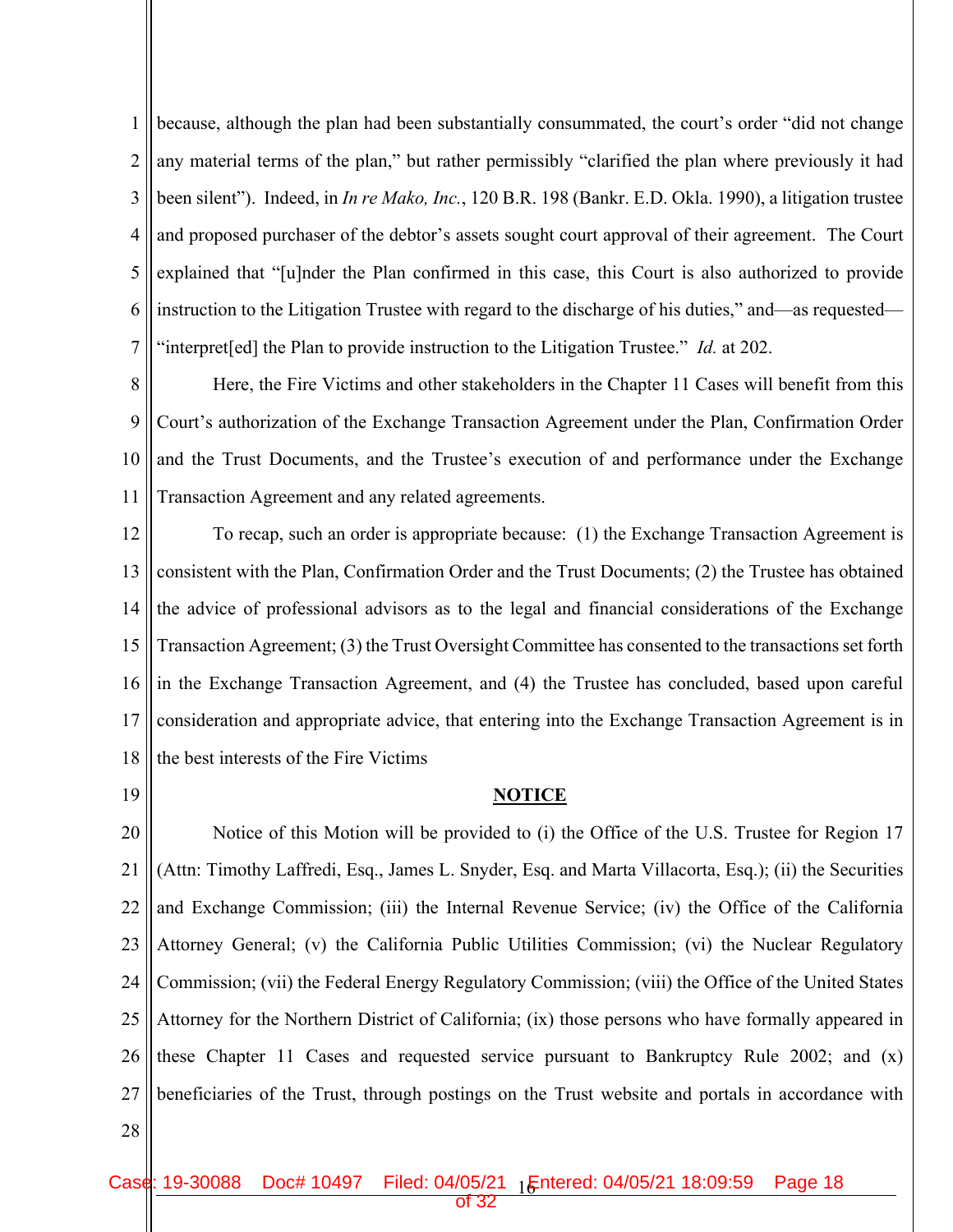| $\mathbf{1}$   | Section 8.6(d) of the Trust Agreement. The Movants respectfully submit that no further notice is       |  |  |  |
|----------------|--------------------------------------------------------------------------------------------------------|--|--|--|
| $\overline{2}$ | required.                                                                                              |  |  |  |
| $\overline{3}$ | <b>CONCLUSION</b>                                                                                      |  |  |  |
| $\overline{4}$ | WHEREFORE, for the good cause shown and reasons presented herein, the Movants                          |  |  |  |
| 5              | respectfully request entry of an Order granting the relief requested herein and any further relief the |  |  |  |
| 6              | Court may deem just and proper.                                                                        |  |  |  |
| $\overline{7}$ | DATED: April 5, 2021<br><b>BROWN RUDNICK LLP</b>                                                       |  |  |  |
| 8              |                                                                                                        |  |  |  |
| 9              | /s/ Joel S. Miliband<br>By:                                                                            |  |  |  |
|                | Joel S. Miliband (SBN 077438)                                                                          |  |  |  |
| 10             | (JMiliband@brownrudnick.com)<br>David J. Molton (SBN 262075)                                           |  |  |  |
| 11             | (DMolton@brownrudnick.com)                                                                             |  |  |  |
| 12             | Attorneys for the Hon. John K. Trotter (Ret.)                                                          |  |  |  |
| 13             | as Trustee of PG&E Fire Victim Trust                                                                   |  |  |  |
| 14             |                                                                                                        |  |  |  |
| 15             | KELLER BENVENUTTI KIM LLP<br>Tobias S. Keller (#151445)                                                |  |  |  |
|                | (tkeller@kbkllp.com)                                                                                   |  |  |  |
| 16             | Jane Kim (#298192)                                                                                     |  |  |  |
| 17             | (jkim@kbkllp.com)                                                                                      |  |  |  |
|                | 650 California Street, Suite 1900                                                                      |  |  |  |
| 18             | San Francisco, CA 94108                                                                                |  |  |  |
| 19             | Tel: 415 496 6723<br>Fax: 650 636 9251                                                                 |  |  |  |
| 20             |                                                                                                        |  |  |  |
| 21             | WEIL, GOTSHAL & MANGES LLP<br>Jessica Liou (pro hac vice)                                              |  |  |  |
|                | (jessica.liou@weil.com)                                                                                |  |  |  |
| 22             | Matthew Goren (pro hac vice)                                                                           |  |  |  |
| 23             | (matthew.goren@weil.com)<br>767 Fifth Avenue                                                           |  |  |  |
| 24             | New York, NY 10153-0119                                                                                |  |  |  |
| 25             | Tel: 212 310 8000<br>Fax: 212 310 8007                                                                 |  |  |  |
| 26             | Attorneys for Debtors and Reorganized                                                                  |  |  |  |
| 27             | Debtors                                                                                                |  |  |  |
| 28             |                                                                                                        |  |  |  |
|                |                                                                                                        |  |  |  |
|                | Case: 19-30088<br>Doc# 10497<br>Filed: 04/05/21 1 Entered: 04/05/21 18:09:59<br>Page 19                |  |  |  |
|                | of 32                                                                                                  |  |  |  |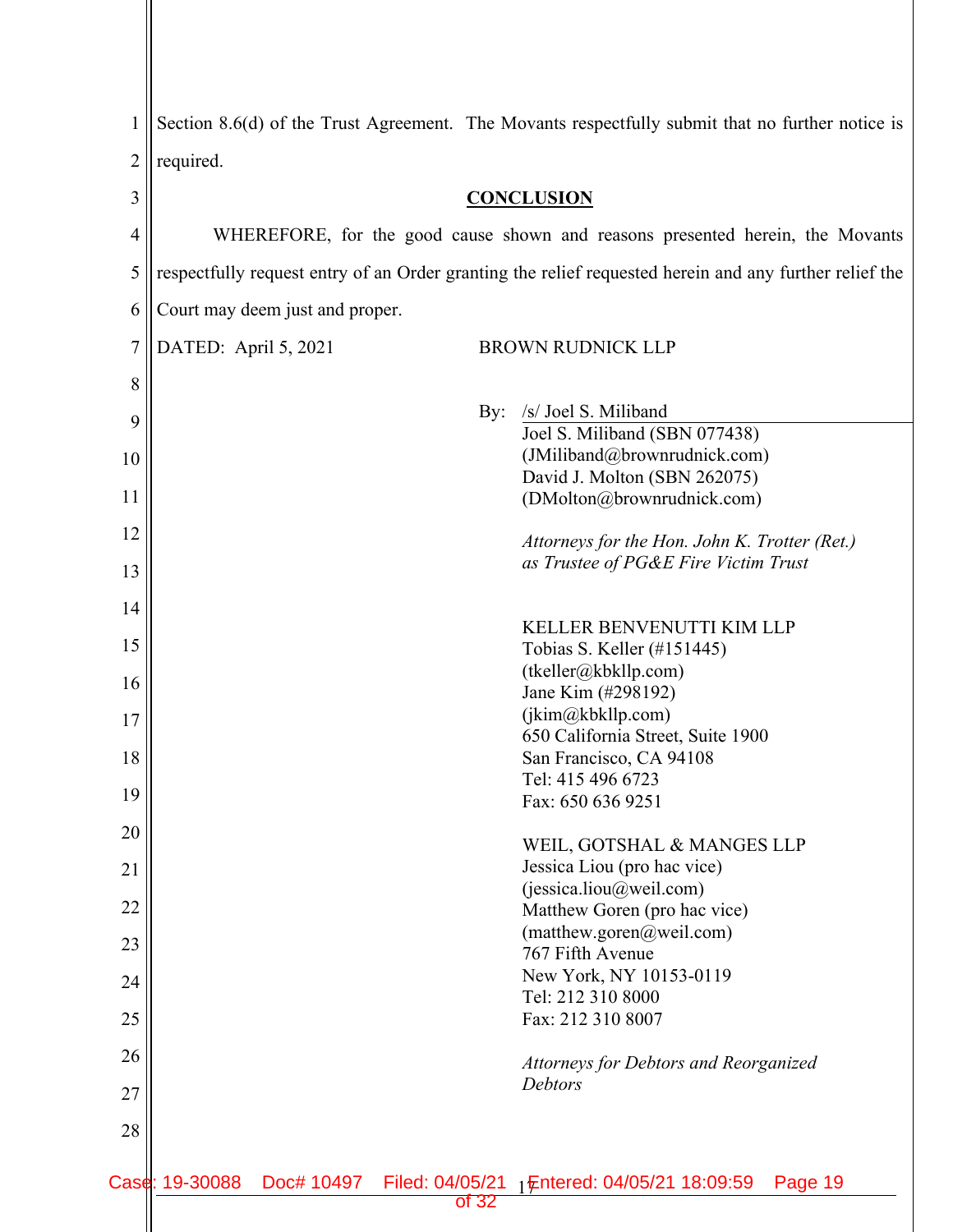| $\mathbf{1}$   |                |                                     | <b>EXHIBIT A to Motion</b> |         |
|----------------|----------------|-------------------------------------|----------------------------|---------|
| $\overline{2}$ |                |                                     | Proposed Order             |         |
| $\overline{3}$ |                |                                     |                            |         |
| $\overline{4}$ |                |                                     |                            |         |
| 5              |                |                                     |                            |         |
| 6              |                |                                     |                            |         |
| $\overline{7}$ |                |                                     |                            |         |
| $\,8\,$        |                |                                     |                            |         |
| 9              |                |                                     |                            |         |
| $10\,$         |                |                                     |                            |         |
| $11\,$         |                |                                     |                            |         |
| $12\,$         |                |                                     |                            |         |
| 13             |                |                                     |                            |         |
| 14             |                |                                     |                            |         |
| 15             |                |                                     |                            |         |
| 16             |                |                                     |                            |         |
| $17\,$         |                |                                     |                            |         |
| $18\,$         |                |                                     |                            |         |
| 19             |                |                                     |                            |         |
| $20\,$         |                |                                     |                            |         |
| 21             |                |                                     |                            |         |
| $22\,$         |                |                                     |                            |         |
| $23\,$         |                |                                     |                            |         |
| $24\,$         |                |                                     |                            |         |
| $25\,$         |                |                                     |                            |         |
| $26\,$         |                |                                     |                            |         |
| $27\,$         |                |                                     |                            |         |
| $28\,$         |                |                                     |                            |         |
|                | Case: 19-30088 | Doc# 10497 Filed: 04/05/21<br>of 32 | Entered: 04/05/21 18:09:59 | Page 20 |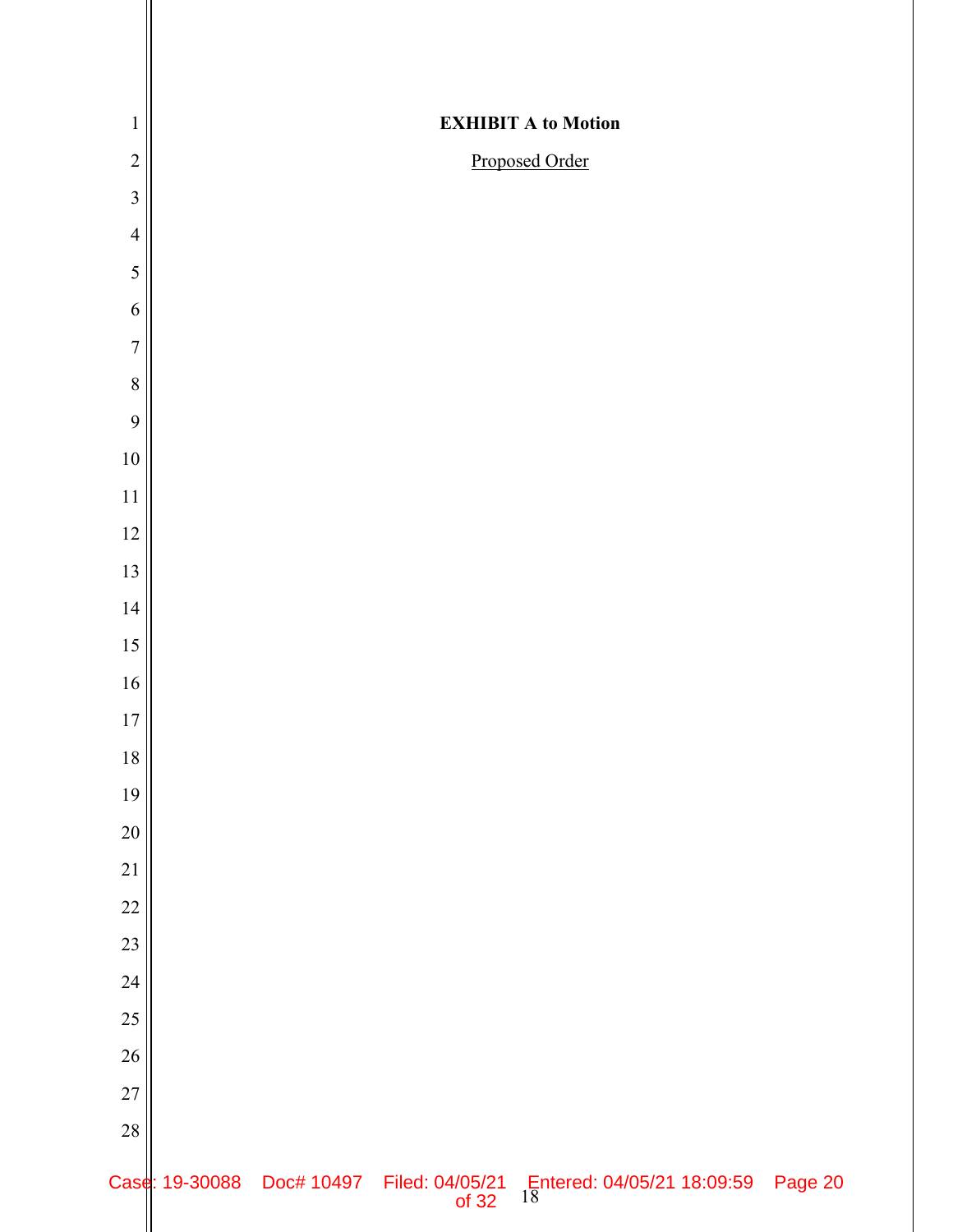| $\mathbf{1}$   | WEIL, GOTSHAL & MANGES LLP                                                        |                                                                                       |  |  |
|----------------|-----------------------------------------------------------------------------------|---------------------------------------------------------------------------------------|--|--|
| $\overline{2}$ | Jessica Liou (pro hac vice)<br>$($ iessica.liou@weil.com $)$                      |                                                                                       |  |  |
| 3              | Matthew Goren (pro hac vice)<br>(mattlew.goren@weil.com)                          |                                                                                       |  |  |
|                | 767 Fifth Avenue                                                                  |                                                                                       |  |  |
| 4              | New York, NY 10153-0119<br>Tel: 212 310 8000                                      |                                                                                       |  |  |
| 5              | Fax: 212 310 8007                                                                 |                                                                                       |  |  |
| 6              | KELLER BENVENUTTI KIM LLP                                                         | <b>BROWN RUDNICK LLP</b>                                                              |  |  |
| 7              | Tobias S. Keller (#151445)<br>(tkeller@kbkllp.com)                                | Joel S. Miliband (#077438)<br>(jmiliband@brownrudnick.com)                            |  |  |
| 8              | Jane Kim (#298192)<br>(jkim@kbkllp.com)                                           | 2211 Michelson Drive, Seventh Floor<br>Irvine, CA 92612                               |  |  |
| 9              | 650 California Street, Suite 1900                                                 | Tel: 949 725 7100<br>Fax: 949 2521514                                                 |  |  |
|                | San Francisco, CA 94108<br>Tel: 415 496 6723                                      |                                                                                       |  |  |
| 10             | Fax: 650 636 9251                                                                 | David J. Molton (#262075)<br>(dmolton@brownrudnick.com)                               |  |  |
| 11             | Attorneys for Debtors and Reorganized<br><b>Debtors</b>                           | Seven Times Square<br>New York, NY 10036                                              |  |  |
| 12             |                                                                                   | Tel: 212 209 4800                                                                     |  |  |
| 13             |                                                                                   | Fax: 212 209 4801                                                                     |  |  |
| 14             |                                                                                   | Attorneys for the Hon. John K. Trotter (Ret.)<br>as Trustee of PG&E Fire Victim Trust |  |  |
| 15             | UNITED STATES BANKRUPTCY COURT                                                    |                                                                                       |  |  |
|                | FOR THE NORTHERN DISTRICT OF CALIFORNIA                                           |                                                                                       |  |  |
| 16             | <b>SAN FRANCISCO DIVISION</b>                                                     |                                                                                       |  |  |
| 17             | In re:                                                                            | Bankruptcy Case No. (DM)                                                              |  |  |
| 18             |                                                                                   |                                                                                       |  |  |
| 19             | <b>PG&amp;E CORPORATION,</b><br>-and-                                             | Chapter 11<br>(Lead Case)                                                             |  |  |
| 20             |                                                                                   | (Jointly Administered)                                                                |  |  |
| 21             | PACIFIC GAS AND ELECTRIC COMPANY,                                                 | [PROPOSED] ORDER GRANTING                                                             |  |  |
|                | Debtors.                                                                          | <b>JOINT MOTION</b>                                                                   |  |  |
| 22             |                                                                                   | OF FIRE VICTIM TRUSTEE AND<br><b>REORGANIZED DEBTORS</b>                              |  |  |
| 23             | <b>Affects PG&amp;E Corporation</b>                                               | <b>REGARDING EXCHANGE</b>                                                             |  |  |
| 24             | <b>Affects Pacific Gas and Electric Company</b>                                   | <b>TRANSACTION IN SUPPORT</b><br>OF A GRANTOR TRUST TAX                               |  |  |
| 25             | <b>Affects both Debtors</b>                                                       | <b>ELECTION</b>                                                                       |  |  |
| 26             | *All papers shall be filed in the Lead Case, No. 19-                              | <b>Re: Docket No.</b>                                                                 |  |  |
| 27             | 30088 (DM).                                                                       |                                                                                       |  |  |
| 28             | 19                                                                                |                                                                                       |  |  |
|                |                                                                                   |                                                                                       |  |  |
|                | Case: 19-30088  Doc# 10497  Filed: 04/05/21  Entered: 04/05/21  18:09:59<br>of 32 | Page 21                                                                               |  |  |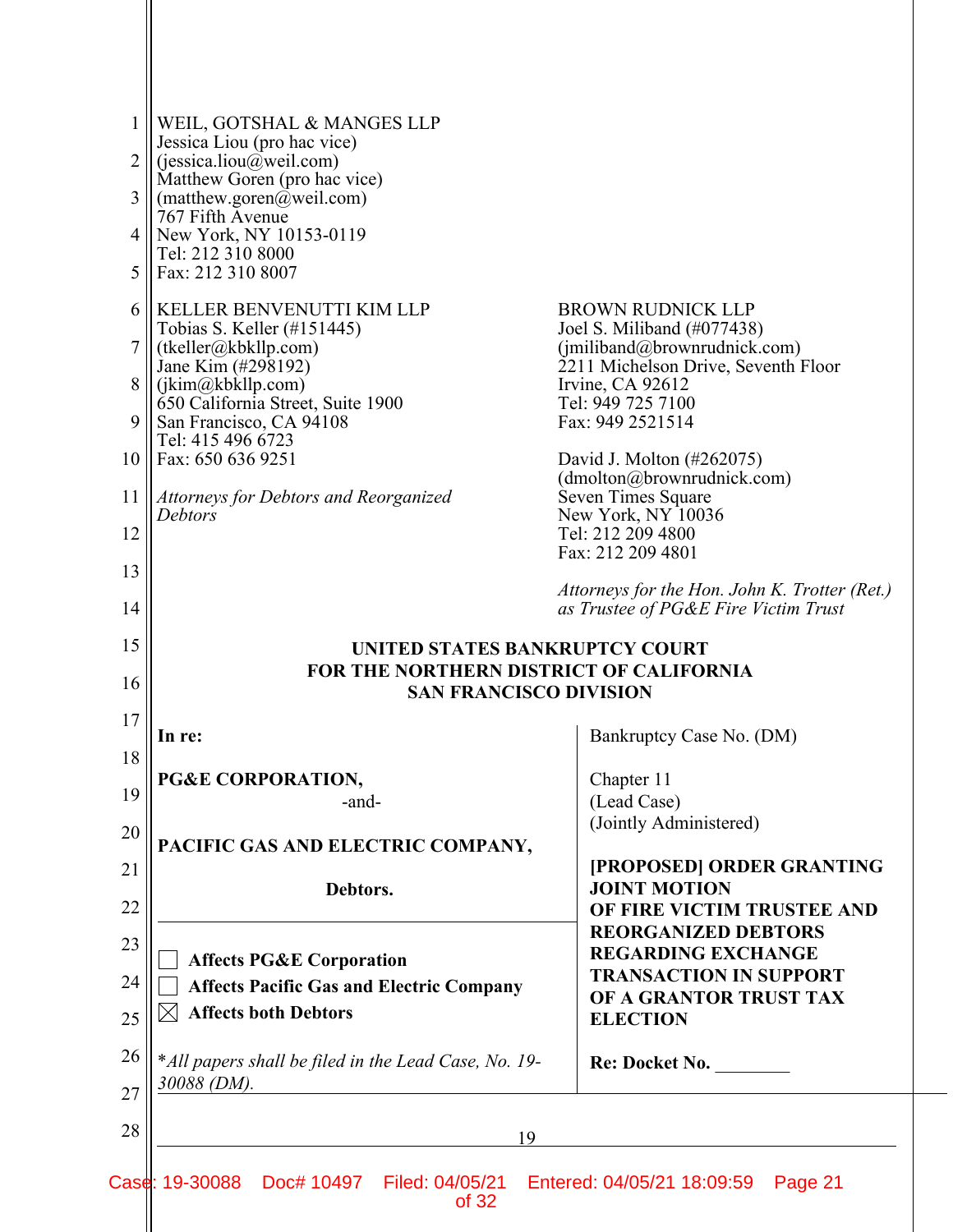1 2 3 4 5 6 7 8 9 10 11 12 13 14 15 16 17 Upon the Motion dated April 5, 2021 [Docket No. 100], (the "**Motion**")<sup>1</sup> of the Honorable John K. Trotter (Ret.), in his capacity as the Trustee of the PG&E Fire Victim Trust appointed pursuant to the Plan (the "**Trustee**"), and the Reorganized Debtors pursuant to section 105(a) of title 11 of the United States Code (the "**Bankruptcy Code**"), Section 11.1 of the Plan and Paragraph 78 of the Confirmation Order, seeking entry of an order (a) approving the Exchange Transaction Agreement and any Ancillary Agreements appropriate to effect the Exchange Transaction Agreement, and (b) determining that the Exchange Transaction Agreement and the implementation thereof are consistent with the Plan, Confirmation Order, the Trust Documents and the Trustee's power, duties and responsibilities thereunder; and consideration of the Motion and the requested relief being a core proceeding pursuant to 28 U.S.C. § 157(b); and venue being proper before this Court pursuant to 28 U.S.C. §§ 1408 and 1409; and the Court having found and determined that notice of the Motion as provided to the parties listed therein is reasonable and sufficient, and it appearing that no other or further notice need be provided; and this Court having reviewed the Motion and the Trotter Declaration submitted in support of the Motion; and this Court having determined that the legal and factual bases set forth in the Motion establish just cause for the relief granted herein; and upon all of the proceedings had before this Court and after due deliberation and sufficient cause appearing therefor,

- 18
- 19

IT IS HEREBY ORDERED as follows:

1. The Motion is hereby granted.

20 21 22 23 24 2. The Exchange Transaction Agreement is authorized and approved, and, subject to the Parties entering into mutually acceptable documentation, the Parties are authorized to execute, perform and implement the actions and transactions contemplated by the Exchange Transaction Agreement and any and all Ancillary Agreements appropriate to effect the Exchange Transaction Agreement.

- 25
- 26

<sup>27</sup> <sup>1</sup> All capitalized terms used but not defined herein have the meanings ascribed to them in the Motion.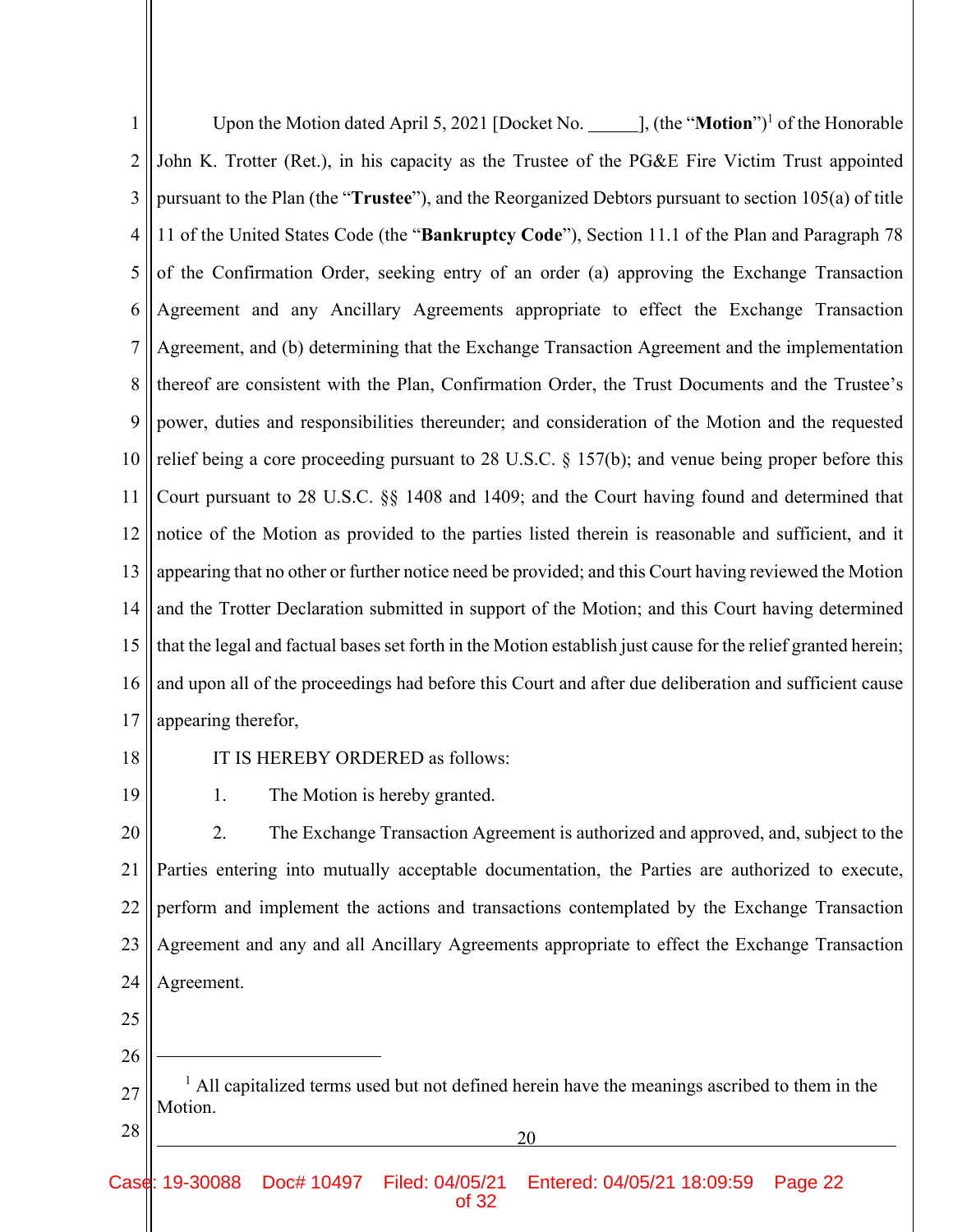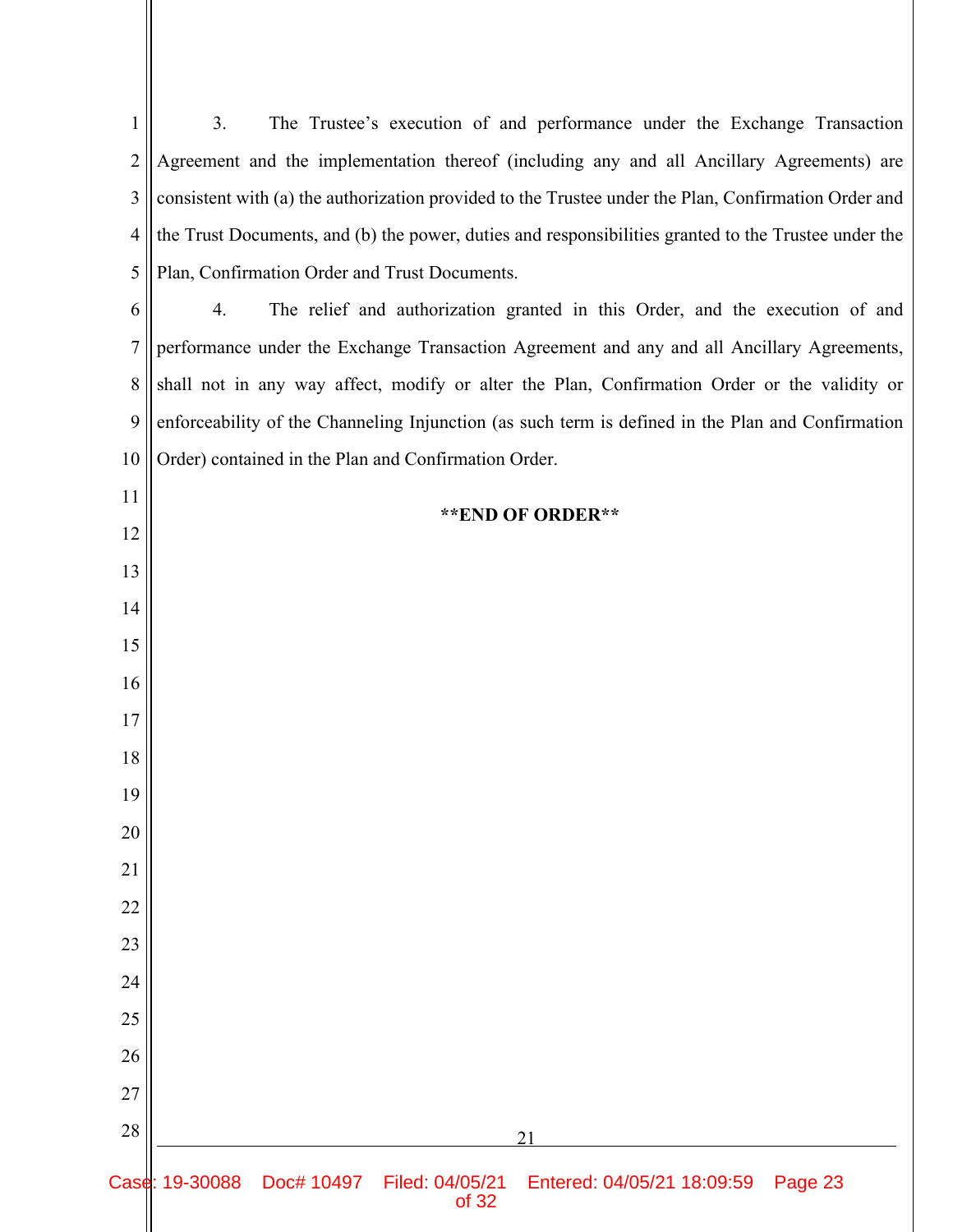## **EXHIBIT B to Motion**

Exchange Transaction Term Sheet

Case: 19-30088 Doc# 10497 Filed: 04/03/21 Entered: 04/05/21 18:09:59 Page 24 of 32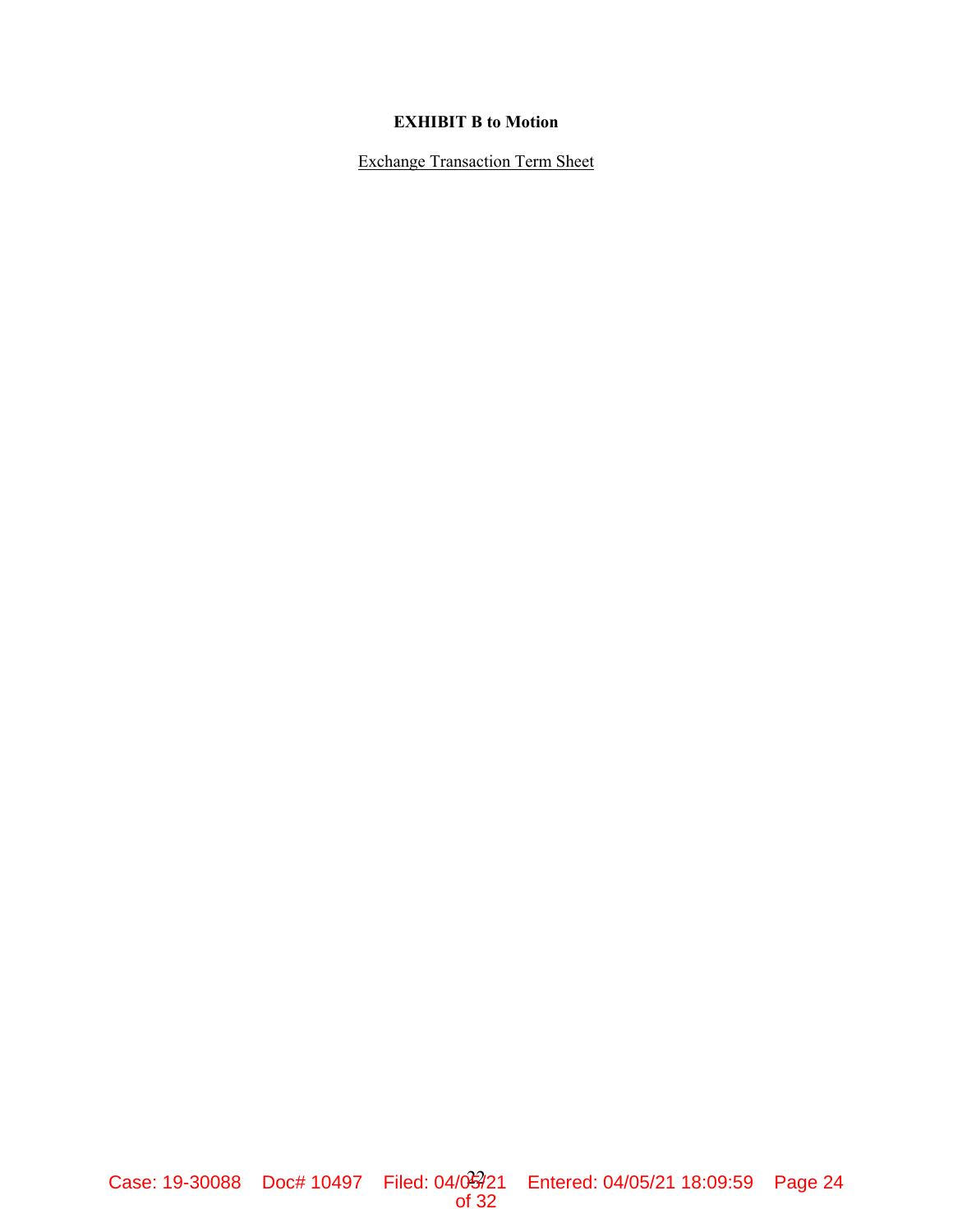#### **PG&E**

## **Fire Victim Trust – Grantor Trust Election and Share Exchange Term Sheet**

This term sheet is non-binding and shall not give rise to any duty to negotiate or create or imply any other legal obligation on the part of any party. No legal obligation of any kind shall arise with respect to the matters set forth in this term sheet, unless and until definitive agreements are executed and delivered by the parties. Except as required by applicable laws, no party shall disclose the terms of the arrangements set out herein to any other person other than their attorneys, accountants and financial advisors.

| <b>Parties</b>                            | PG&E Corporation ("HoldCo"), Pacific Gas and Electric Company ("Utility"), a newly<br>formed direct subsidiary of HoldCo that is a limited liability company ("ShareCo", and<br>together with HoldCo and Utility, "PG&E") and the PG&E Fire Victim Trust (the<br>"Trust" and together with PG&E, the "Parties").                                                                                                                                                                                                                                                                                                                                                                                                                                         |
|-------------------------------------------|----------------------------------------------------------------------------------------------------------------------------------------------------------------------------------------------------------------------------------------------------------------------------------------------------------------------------------------------------------------------------------------------------------------------------------------------------------------------------------------------------------------------------------------------------------------------------------------------------------------------------------------------------------------------------------------------------------------------------------------------------------|
| <b>Background</b>                         | On June 20, 2020, the U.S. Bankruptcy Court for the Northern District of California<br>approved HoldCo's and Utility's Joint Chapter 11 Plan of Reorganization (the "Plan").<br>Pursuant to the Plan, HoldCo contributed an aggregate of 477,743,590 shares of<br>common stock of HoldCo to Utility (the "Plan Shares"), which Utility then transferred<br>to the Trust.                                                                                                                                                                                                                                                                                                                                                                                 |
| <b>Grantor Trust</b><br><b>Election</b>   | Utility shall make a timely grantor trust election with respect to the Trust for U.S. federal<br>(and any applicable state and local) income tax purposes. Subject to applicable<br>confidentiality protections, the Trust shall provide Utility with such information as<br>Utility may reasonably request in connection with the making of such election. Once<br>the election is made, all Parties shall report consistent with such election as provided in<br>Section $6.8(c)$ of the Plan.                                                                                                                                                                                                                                                         |
| <b>Issuance of New</b><br><b>Shares</b>   | Upon the effectiveness of the definitive documentation (the "Definitive<br>Documentation") for the matters set forth in this term sheet (the "Effective Date"),<br>HoldCo will issue 477,743,590 newly issued shares of HoldCo common stock ("New<br>Shares") to ShareCo which, for so long as the Trust continues to hold its Plan Shares,<br>will be held by ShareCo in a brokerage account at the brokerage firm where the Trust<br>holds its Plan Shares (the "Designated Brokerage Firm"). Other than the approval of the<br>Board of Directors of HoldCo, no authorization, approval or other consent will be<br>required by HoldCo or any of its subsidiaries in order for HoldCo to issue and/or<br>exchange the New Shares as set forth herein. |
| <b>Separate Accounts</b><br>for the Trust | The Trust shall maintain at least two separate brokerage accounts with the Designated<br>Brokerage Firm, with an account solely for holding of Plan Shares (the "Plan Share Trust<br>Account") and a separate account for the temporary holding and disposition of New<br>Shares (the "New Share Trust Account").                                                                                                                                                                                                                                                                                                                                                                                                                                        |

Case: 19-30088 Doc# 10497 Filed: 04/03/21 Entered: 04/05/21 18:09:59 Page 25 of 32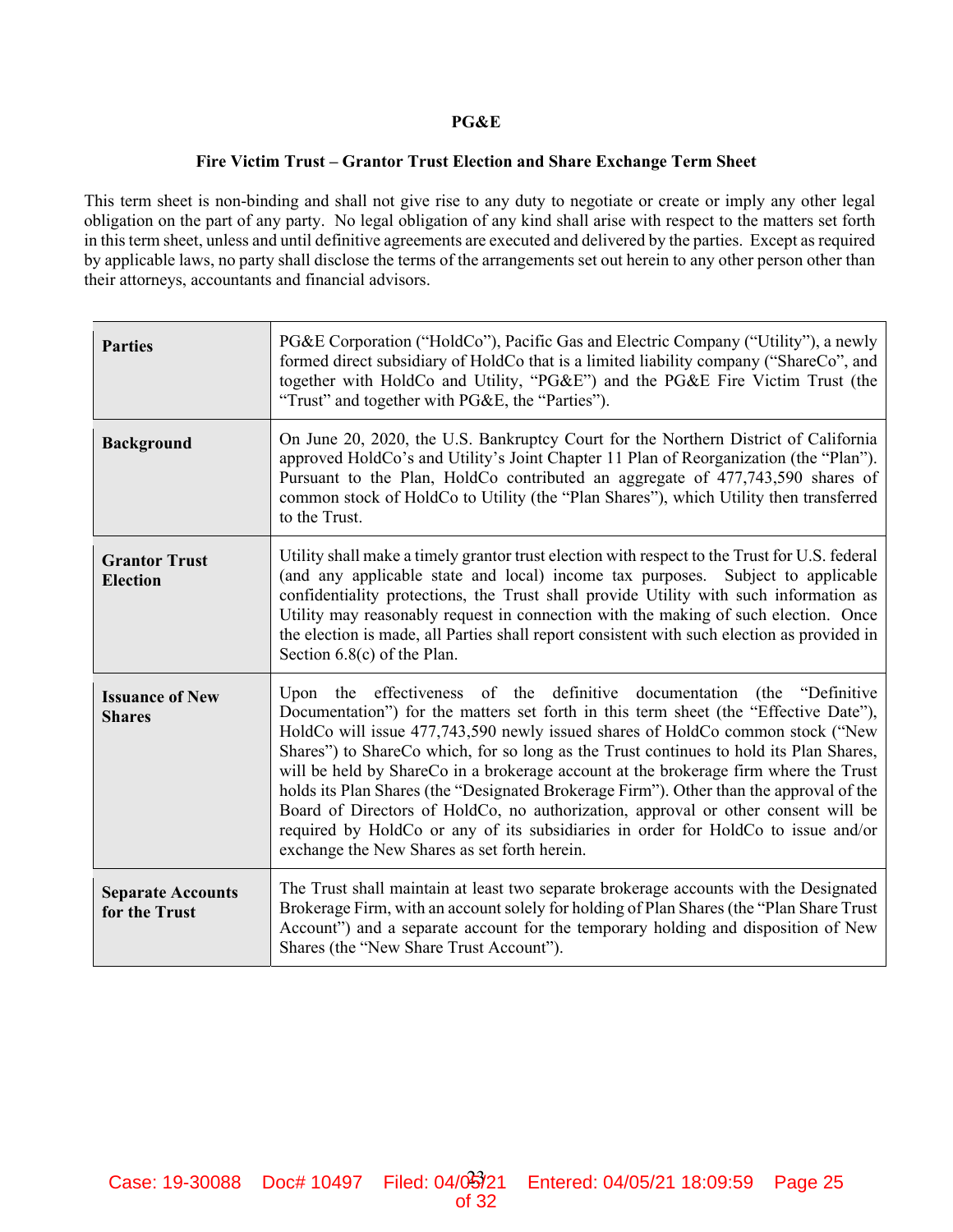| <b>Exchange of Plan</b><br><b>Shares for New</b><br><b>Shares</b> | As and when the Trust desires to immediately sell or otherwise dispose of any Plan<br>Shares, the Trust shall exchange with ShareCo (on behalf of Utility) <sup>1</sup> the Plan Shares<br>proposed to be sold for an equal number of New Shares. To effect such Exchange (as<br>further defined below), the Trust shall provide written notice to HoldCo and the<br>Designated Brokerage Firm of the number of Plan Shares that it desires to dispose of<br>and deliver to an account of Utility at the Designated Brokerage Firm such number of<br>Plan Shares. Such notice (the "Notice") shall be in the form set forth in the Definitive<br>Documentation, or as otherwise agreed to by the Trust and HoldCo and shall provide for<br>the Exchange to automatically occur on the books and records of the Designated<br>Brokerage Firm without any further consent or approval of Holdco or Utility. <sup>2</sup>                                                                                                      |
|-------------------------------------------------------------------|-----------------------------------------------------------------------------------------------------------------------------------------------------------------------------------------------------------------------------------------------------------------------------------------------------------------------------------------------------------------------------------------------------------------------------------------------------------------------------------------------------------------------------------------------------------------------------------------------------------------------------------------------------------------------------------------------------------------------------------------------------------------------------------------------------------------------------------------------------------------------------------------------------------------------------------------------------------------------------------------------------------------------------|
|                                                                   | Upon the Designated Brokerage Firm's receipt of the Notice and delivery of the Plan<br>Shares by the Trust as provided above, the Designated Brokerage Firm shall (pursuant<br>to an outstanding order of ShareCo which may not be revoked or modified without the<br>prior written consent of the Trust) immediately deposit into the New Share Trust<br>Account the same amount of New Shares in exchange for the corresponding Plan Shares<br>(an "Exchange") deposited into the account of Utility. PG&E shall agree to fully<br>cooperate in each such Exchange and shall take no action to delay, impede or otherwise<br>hinder such Exchange.                                                                                                                                                                                                                                                                                                                                                                        |
|                                                                   | (Note that, in the event of a transaction pursuant to which PG&E would repurchase<br>shares from the Trust, the same procedure would be used but, instead of receiving New<br>Shares in the Exchange, the Trust would receive the agreed price.)                                                                                                                                                                                                                                                                                                                                                                                                                                                                                                                                                                                                                                                                                                                                                                            |
| <b>Disposition of New</b><br><b>Shares by Trust</b>               | The Trust agrees that it shall not enter into an agreement to sell or otherwise dispose of<br>any New Shares prior to receipt of such New Shares.                                                                                                                                                                                                                                                                                                                                                                                                                                                                                                                                                                                                                                                                                                                                                                                                                                                                           |
|                                                                   | The Trust further agrees that, upon receipt of the New Shares, it shall immediately (but<br>in no event later than two business days, absent circumstances beyond its control) (the<br>"Disposition Period") dispose of such shares for cash or other property. In the case of a<br>sale on the market, it is sufficient that the trade date occur within the Disposition Period<br>although such trade is to be settled within two business days thereafter in the ordinary<br>course, and in the case of an underwritten offering, it is sufficient that such transaction<br>becomes binding on the Trust within the Disposition Period. In the event that the Trust<br>is unable to dispose of New Shares within the Disposition Period, without the Trust's<br>fault, then the Trust may use the mitigation mechanism described below to set aside such<br>New Shares if such mitigation mechanism has not been exhausted.<br>The following events, not within the control of the Trust, shall relieve the Trust of any |
|                                                                   | obligation to sell New Shares immediately after the Exchange pursuant to which such                                                                                                                                                                                                                                                                                                                                                                                                                                                                                                                                                                                                                                                                                                                                                                                                                                                                                                                                         |

<sup>1</sup> The delivery of the New Shares shall be treated by all parties as a capital contribution by HoldCo to Utility, followed by Utility's delivery of New Shares to the Trust in exchange for Plan Shares.

<sup>2</sup> Through an Agreement with the Designated Brokerage Firm, documentation should operate like a sight letter of credit, without any further action or consent required of HoldCo, ShareCo or Utility.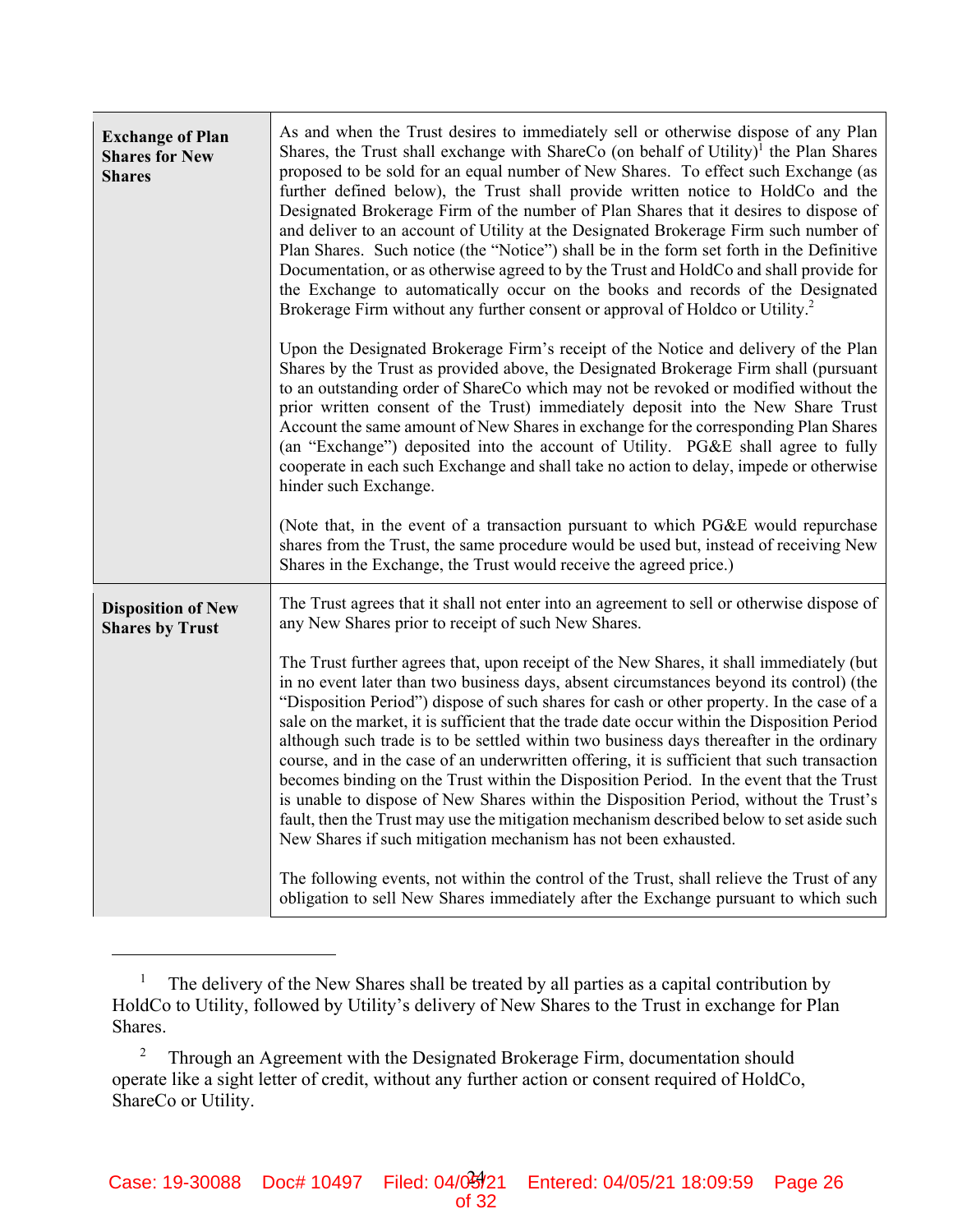|                                                                                               | New Shares were received, subject to the utilization and exhaustion of the additional<br>exchange mechanism described in the next paragraph:<br>The delivery by HoldCo of a Suspension Notice (as defined in the Registration<br>$\bullet$<br>Rights Agreement (as defined below)) to the Trust during any Disposition<br>Period,<br>In the event that the Trust enters into an agreement with one or more<br>$\bullet$<br>underwriters for the underwritten offering of any New Shares, and prior to<br>closing, the underwriters validly exercise a termination right or assert a failure<br>of a condition to closing,<br>The Designated Brokerage Firm is unable to timely effect an Exchange or sale<br>$\bullet$<br>due to any act or omission of PG&E in breach of the Definitive Documentation,<br>Bankruptcy of HoldCo, ShareCo or Utility, unless the Exchanges are permitted<br>$\bullet$<br>to continue in accordance with the terms of the Definitive Documentation<br>pursuant to "Day 1" relief granted by the applicable bankruptcy court, or<br>an injunction by a court of competent jurisdiction, or a regulatory ruling, order<br>$\bullet$<br>or similar restriction applicable to HoldCo, ShareCo or Utility, prohibits or<br>delays the timely execution of an Exchange or subsequent sale (it being<br>understood that an adverse effect on HoldCo's share price is not a cause for<br>delay of a subsequent sale for purposes of this provision).<br>The Definitive Documentation will provide an additional exchange mechanism <sup>3</sup><br>intended to preserve the tax benefits of the Exchange for both the Trust and PG&E, it<br>being understood that the Trust will not be required to utilize the additional exchange<br>mechanism to the extent that the events specified above involve more than 250,000,000<br>shares in the aggregate during the term of the Definitive Documentation. |
|-----------------------------------------------------------------------------------------------|--------------------------------------------------------------------------------------------------------------------------------------------------------------------------------------------------------------------------------------------------------------------------------------------------------------------------------------------------------------------------------------------------------------------------------------------------------------------------------------------------------------------------------------------------------------------------------------------------------------------------------------------------------------------------------------------------------------------------------------------------------------------------------------------------------------------------------------------------------------------------------------------------------------------------------------------------------------------------------------------------------------------------------------------------------------------------------------------------------------------------------------------------------------------------------------------------------------------------------------------------------------------------------------------------------------------------------------------------------------------------------------------------------------------------------------------------------------------------------------------------------------------------------------------------------------------------------------------------------------------------------------------------------------------------------------------------------------------------------------------------------------------------------------------------------------------------------------------------------------------------------------------------------------------------------|
|                                                                                               | The Trust shall, and shall instruct any broker or other third party effecting a disposition<br>on its behalf to, take reasonable steps to properly designate and identify only New Shares<br>as being disposed of.                                                                                                                                                                                                                                                                                                                                                                                                                                                                                                                                                                                                                                                                                                                                                                                                                                                                                                                                                                                                                                                                                                                                                                                                                                                                                                                                                                                                                                                                                                                                                                                                                                                                                                             |
| Nonconforming<br><b>Disposition of Plan</b><br><b>Shares or New</b><br><b>Shares by Trust</b> | If the Trust disposes (or is deemed to dispose for U.S. federal income tax purposes) of<br>any Plan Shares or New Shares in a manner other than (1) an Exchange or (2) a Trust<br>disposition of New Shares in accordance with the terms set forth herein <sup>4</sup> , the Trust shall<br>(unless the transaction has been or is waived by Utility) pay Utility, within 10 days<br>following the end of the fiscal quarter in which such disposition (or deemed disposition)<br>occurs, an amount equal to (i) the value of such shares at the time of the disposition (or<br>deemed disposition) <sup>5</sup> multiplied by (ii) the highest combined federal, state and local                                                                                                                                                                                                                                                                                                                                                                                                                                                                                                                                                                                                                                                                                                                                                                                                                                                                                                                                                                                                                                                                                                                                                                                                                                              |

<sup>3</sup> Under no circumstances will the additional exchange mechanism require a "forced sale" by the Trust.

4 For the avoidance of doubt, transactions such as a merger, consolidation or recapitalization of HoldCo shall not be considered a disposition of Plan Shares or New Shares by the Trust. However, the sale or other disposition of any New Shares in a transaction in which the acquirer would receive a substituted basis in the New Shares for U.S. federal income tax purposes (other than a sale or other disposition of New Shares to a subsidiary that is a disregarded entity for U.S. federal income tax purposes (to be defined to include multitier disregarded entities)) shall be considered a nonconforming transfer. In the event of a merger, consolidation or recapitalization, the Parties will cooperate in good faith to preserve the tax benefits of the Exchange structure.

5 Note: This is based on a presumptive "zero basis." With respect to the Plan Shares, such (footnote continued)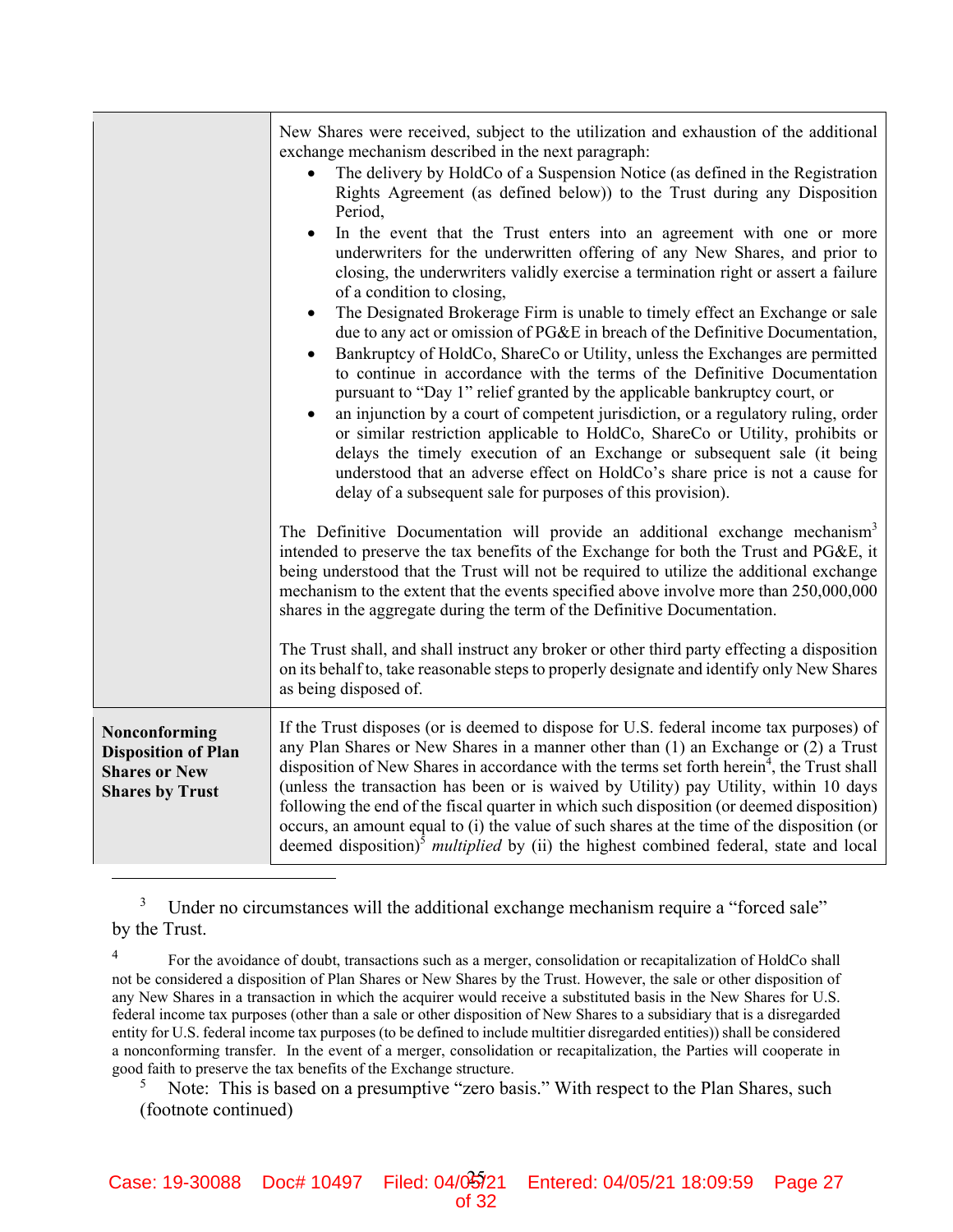|                                                                          | marginal income tax rate applicable to a corporation resident in the city in which PG&E<br>is headquartered (initially, San Francisco, California) as in effect for the then current<br>taxable year for the date of the disposition (or deemed disposition), on the assumption<br>that Utility shall include in its taxable income an amount of income or gain attributable<br>to the disposition (or deemed disposition) of such shares, for such taxable year,<br>regardless of any available offsetting deductions or losses (such income or gain, the<br>"Specified Tax Items"). Within 10 days following the filing of the federal income tax<br>return for any taxable year in respect of which a tax payment has been made by the Trust,<br>HoldCo will furnish to the Trust a statement from a third party accounting firm<br>confirming that Utility has taken the Specified Tax Items into account in determining its<br>annual taxable income, and to the extent (if any) Utility has not included all Specified<br>Tax Items in its annual taxable income, HoldCo will return the applicable portion of<br>such tax payment within 10 days following the delivery of such statement. |
|--------------------------------------------------------------------------|---------------------------------------------------------------------------------------------------------------------------------------------------------------------------------------------------------------------------------------------------------------------------------------------------------------------------------------------------------------------------------------------------------------------------------------------------------------------------------------------------------------------------------------------------------------------------------------------------------------------------------------------------------------------------------------------------------------------------------------------------------------------------------------------------------------------------------------------------------------------------------------------------------------------------------------------------------------------------------------------------------------------------------------------------------------------------------------------------------------------------------------------------------------------------------------------------|
| <b>Other Transactions</b>                                                | To facilitate the transactions contemplated by this Term Sheet, the Definitive<br>Documentation shall further include the Trust Plan Share Restrictions attached as<br>Exhibit A hereto.                                                                                                                                                                                                                                                                                                                                                                                                                                                                                                                                                                                                                                                                                                                                                                                                                                                                                                                                                                                                          |
| <b>Shares Free and</b><br><b>Clear</b>                                   | All New Shares shall be issued to the Trust fully paid and nonassessable and free and<br>clear of any and all liens of any kind, nature or description, including any mortgage,<br>deed of trust, pledge, hypothecation, security interest, encumbrance, claim, lien or<br>charge of any kind.                                                                                                                                                                                                                                                                                                                                                                                                                                                                                                                                                                                                                                                                                                                                                                                                                                                                                                    |
|                                                                          | All Plan Shares held by the Trust shall be delivered to Utility free and clear of any and<br>all liens of any kind, nature or description, including any mortgage, deed of trust, pledge,<br>hypothecation, security interest, encumbrance, claim, lien or charge of any kind.                                                                                                                                                                                                                                                                                                                                                                                                                                                                                                                                                                                                                                                                                                                                                                                                                                                                                                                    |
| <b>Other Tax Payments</b>                                                | No amount shall be payable by the Trust to PG&E with respect to the disposition of New<br>Shares consistent with the foregoing.                                                                                                                                                                                                                                                                                                                                                                                                                                                                                                                                                                                                                                                                                                                                                                                                                                                                                                                                                                                                                                                                   |
| <b>Trust Tax Filing</b><br><b>Requirements</b>                           | The Trust shall timely prepare and file (i) all tax filings required to be filed by the Trust<br>as a grantor trust of which Utility is considered the grantor and owner, including any<br>applicable state and local tax filings and annual IRS Form 1041 with accompanying<br>schedules and statements, and (ii) all required tax information statements relating to all<br>payments and distributions made by the Trust, e.g., all Form 1099s to creditors, etc.                                                                                                                                                                                                                                                                                                                                                                                                                                                                                                                                                                                                                                                                                                                               |
| <b>Cooperation and</b><br><b>Information Sharing;</b><br>Confidentiality | The Parties shall cooperate fully with each other in exchanging such information as<br>provided in the Plan and providing such assistance as the other Parties may reasonably<br>request in connection with the foregoing, including in connection with its financial or<br>tax reporting obligations with respect to the foregoing and the examination, defense or<br>pursuit of any tax proceeding. <sup>6</sup>                                                                                                                                                                                                                                                                                                                                                                                                                                                                                                                                                                                                                                                                                                                                                                                |

zero basis will only apply unless and until PG&E successfully obtains an advance closing agreement from the IRS providing for a fair market value tax basis in such shares as of the date of contribution to Utility (in which event the tax payment computation would be the same as that formerly included under "Tax Payments" for sales of Plan Shares predating this term sheet).

6 Simultaneously with the execution of the Definitive Documentation, the parties will (footnote continued)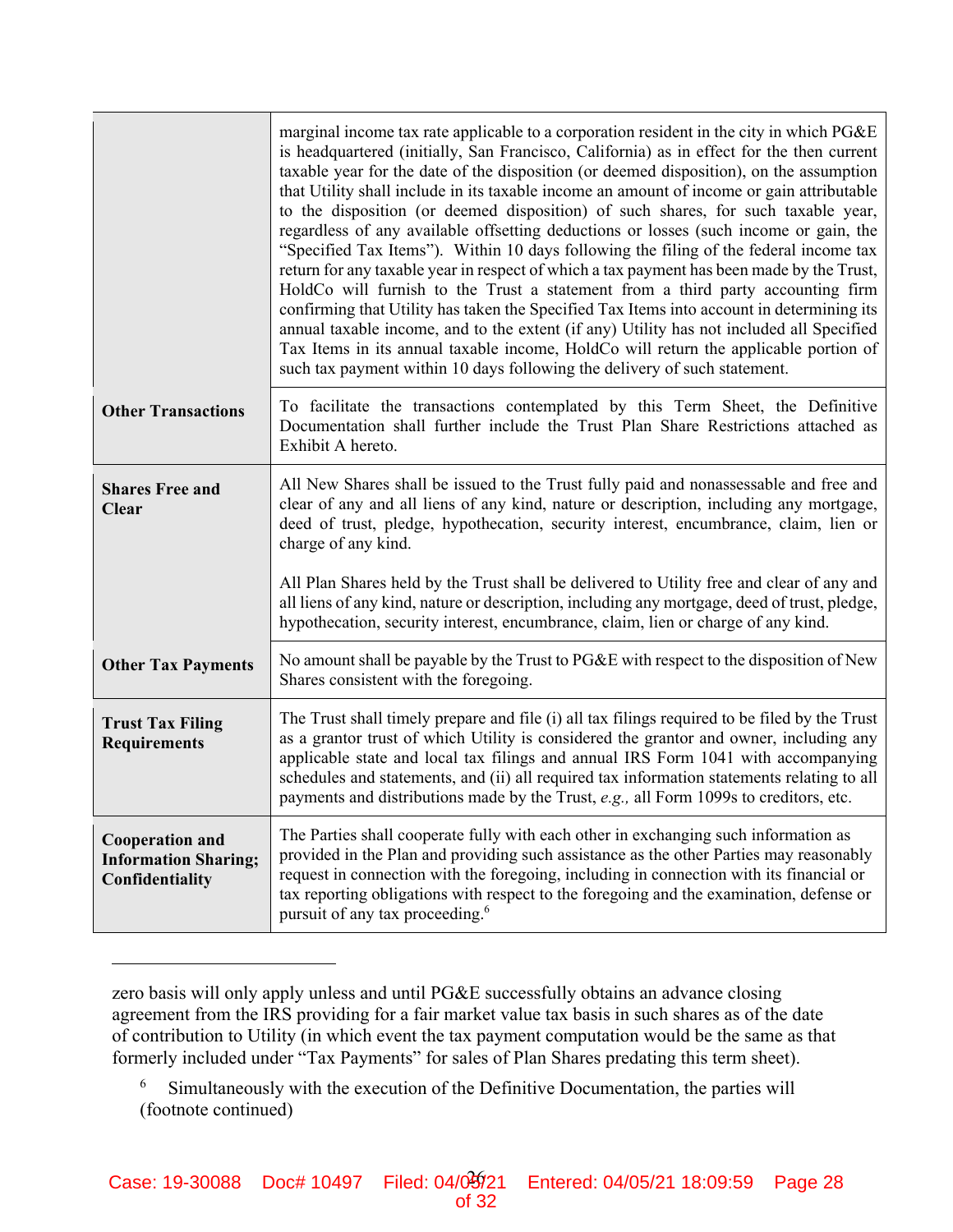|                                                                                                                                                                                                           | Subject to customary exceptions to be agreed (including the financial and tax reporting<br>obligations referred to above), the Parties will keep confidential and not disclose any<br>information exchanged pursuant to the definitive documents, including information<br>about the Trust's Exchange and trading transactions.                                                                                                                                                                                                                                          |
|-----------------------------------------------------------------------------------------------------------------------------------------------------------------------------------------------------------|--------------------------------------------------------------------------------------------------------------------------------------------------------------------------------------------------------------------------------------------------------------------------------------------------------------------------------------------------------------------------------------------------------------------------------------------------------------------------------------------------------------------------------------------------------------------------|
| To allow reliance on Section $3(a)(10)$ of the Securities Act for the Exchanges, PG&E<br><b>Securities Law</b><br>will seek a fairness determination under California state law.<br><b>Considerations</b> |                                                                                                                                                                                                                                                                                                                                                                                                                                                                                                                                                                          |
|                                                                                                                                                                                                           | The New Shares will not bear any restrictive legend.                                                                                                                                                                                                                                                                                                                                                                                                                                                                                                                     |
|                                                                                                                                                                                                           | Promptly following the Effective Date, HoldCo will amend or supplement its<br>registration statement on Form S-3ASR (Registration No. 333-253630) to the extent<br>required to register the resale of the New Shares by the Trust in a manner consistent with<br>this term sheet and the Registration Rights Agreement dated July 1, 2020, between<br>HoldCo and the Trust (the "Registration Rights Agreement"). Registration Rights<br>Agreement to be amended in form and substance mutually satisfactory to PG&E and<br>Trust to address the new proposed structure. |
|                                                                                                                                                                                                           | Subject to applicable law, the Parties will cooperate in a commercially reasonable<br>manner in the defense of any claim by a holder of PG&E common stock in connection<br>with any purchase or sale of Plan Shares or New Shares made in accordance with the<br>terms of the definitive documents for the Exchange.                                                                                                                                                                                                                                                     |
| <b>Miscellaneous</b>                                                                                                                                                                                      | The Parties will cooperate to obtain Bankruptcy Court approval of the Exchange<br>Transaction Agreement. All Definitive Documentation and all filings with the<br>Bankruptcy Court with respect to the matters set forth in this term sheet shall be mutually<br>reasonably acceptable to the Parties. If necessary, the Trust will extend the April 1<br>deadline in the Trust Agreement for PG&E to make a grantor trust election.                                                                                                                                     |
|                                                                                                                                                                                                           | Each party will bear its own legal expenses.                                                                                                                                                                                                                                                                                                                                                                                                                                                                                                                             |

execute a separate document setting forth the specific items of information that the parties agree the Trust is required to provide under the Plan.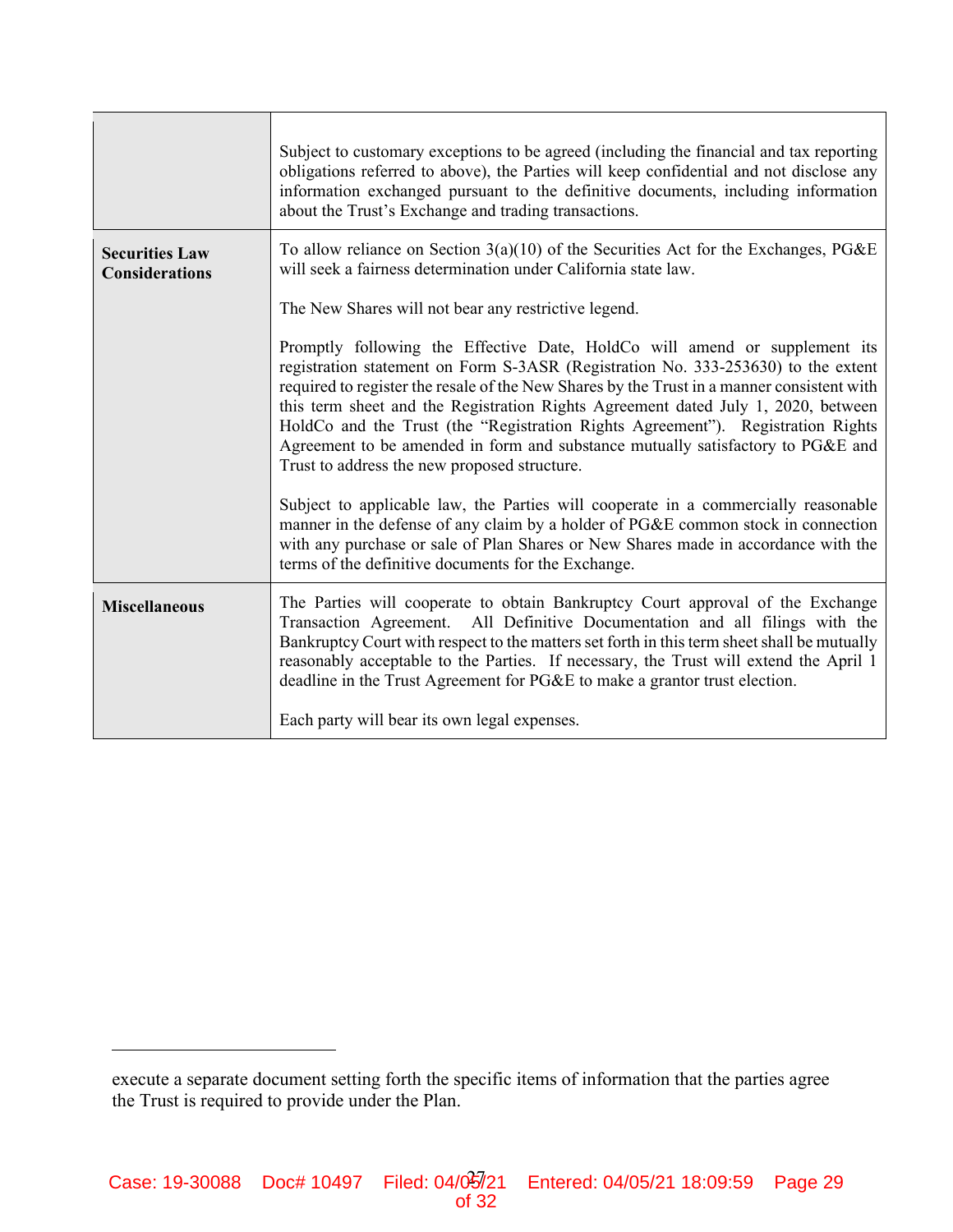# **EXHIBIT A to Exchange Transaction Term Sheet**

## **Trust Plan Share Restrictions**

On June 20, 2020, the U.S. Bankruptcy Court for the Northern District of California approved PG&E's ("HoldCo") and Pacific Gas and Electric Company's Joint Chapter 11 Plan of Reorganization (the "Plan"). The purpose of this document is to set forth guidelines and restrictions (the "Tax Guidelines") with respect to activities conducted (or to be conducted) by the PG&E Fire Victim Trust (the "Trust") relating to HoldCo common stock ("HoldCo Stock") in order to ensure that such activities will not (i) result in a transfer of ownership for U.S. federal income tax purposes of any of the HoldCo Stock received by the Trust pursuant to the Plan (in particular, the HoldCo Stock received in July and August of 2020) (the "Plan Shares") and any other HoldCo Stock that is treated as Plan Shares as described in the accompanying term sheet or (ii) cause gain recognition with respect to any Plan Shares including, without limitation, by virtue of a "constructive sale" of the Plan Shares for purposes of section 1259 of the Internal Revenue Code of 1986, as amended (the "Code") and thus to ensure deferral of gain with respect to all Plan Shares.

# **I. CERTAIN DEFINED TERMS:**

- **A.** References to "Similar Property" shall mean any securities, shares or other property (either individually or in the aggregate) to the extent changes to the fair market value of such property could reasonably be expected to positively and significantly correlate with changes in the fair market value of HoldCo Stock.
- **B.** References to "Offsetting Transaction" shall mean any transaction or transactions (either individually or in the aggregate) to the extent changes to the fair market value of such transaction or transactions could reasonably be expected to negatively and significantly correlate with changes in the fair market value of HoldCo Stock or Similar Property.

# **II. Financing Transactions:**

- **A.** The Trust may post Plan Shares (directly or indirectly through its interest in one or more direct or indirect wholly-owned subsidiaries of the Trust that holds Plan Shares and is a disregarded entity for Federal income tax purposes) as collateral for a loan so long as the Trust (or disregarded entity, as applicable) (i) is permitted to substitute cash or other property for the Plan Shares or interests posted as collateral and (ii) remains the shareholder (or owner of such interests) of record, retains the right to vote the shares or interests, and receives any dividends or distributions paid on the Plan Shares or such interests during the course of the transaction.
- **B.** While a financing described in part II.A of the Tax Guidelines is in effect, the Trust may not enter into any transaction or combination of transactions the result of which would be to reduce risk of loss or the opportunity for gain with respect to any of the Plan Shares used as collateral in respect of such financing, including, for example, any transaction described in part III.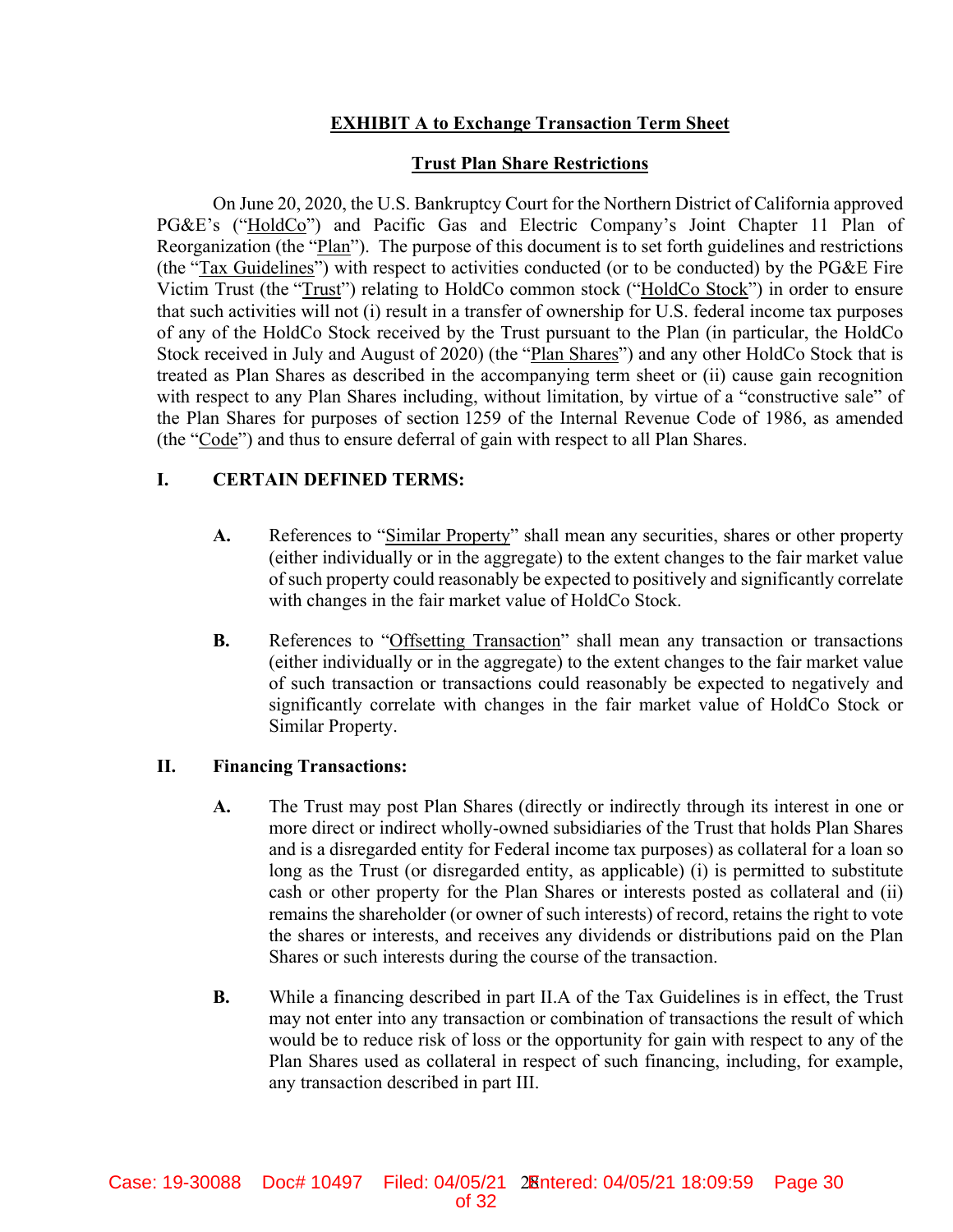## **III. Hedging Transactions:**

- **A.** The Trust may enter into either a purchased put option or a written call option with respect to the Plan Shares or Similar Property if such option is not "in-the-money" when entered.
- **B.** The Trust may not enter into a combination of a purchased put option and a written call option or equivalent transaction with respect to any of the Plan Shares or Similar Property.
- **C.** The Trust may enter into a transaction that is intended to hedge general market risk (e.g., a regulated futures contract or option on a broad stock index to the extent that it satisfies the other requirements herein).
- **D.** Except as specifically provided herein, the Trust may not enter into any Offsetting Transactions.

# **IV. Securities Lending and Short-Sale or Similar Transactions:**

- **A.** The Trust may not loan any Plan Shares, as securities lender, to any other party, as securities borrower.
- **B.** The Trust may not borrow HoldCo Stock or any Similar Property, as securities borrower, from any other party, as securities lender, and sell such HoldCo Stock or Similar Property to any other party or otherwise engage in a "short sale" transaction.
- **C.** The Trust may not enter into a transaction or combination of transactions which provides that the Trust pays amounts by reference to the investment yield on any HoldCo Stock or Similar Property and receives amounts by reference to the decline in the value of such property (*e.g.*, a short total return swap transaction).
- **D.** The Trust may not enter into a transaction or combination of transactions pursuant to which it is required deliver any HoldCo Stock or Similar Property (or an amount of cash by reference thereto) in the future in exchange for a cash payment (*i.e.*, a futures or forward transaction).

# **V. Change in Law:**

- **A.** The parties shall cooperate in updating the Tax Guidelines from time to time to reflect any change or expected change in U.S. federal income tax law or the interpretation thereof after the date hereof that could be reasonably expected to, when considered in light of the potential activities of the Trust, (i) result in a transfer of ownership of any Plan Shares for U.S. federal income tax purposes, (ii) cause a constructive sale of any Plan Shares for purposes of section 1259 of the Code or (iii) otherwise result in the recognition of gain with respect to any Plan Shares for U.S. federal income tax purposes (a "Relevant Law Change").
- **B.** If the parties become aware of a Relevant Law Change applicable to any past, current, or proposed transaction by the Trust,  $(x)$  such party shall notify the other party of such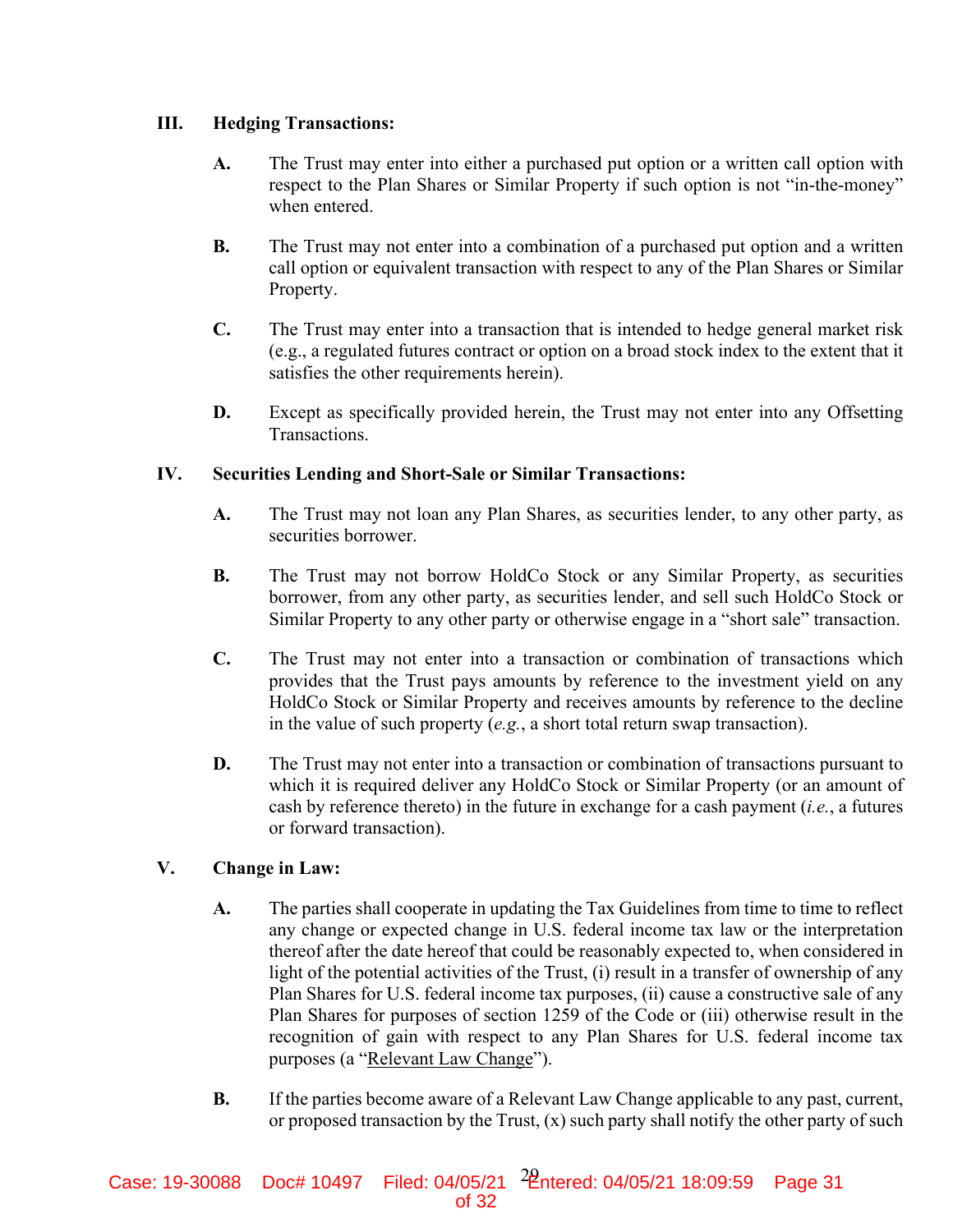Relevant Law Change and (y) and the Trust shall abstain from further engaging in any activities that because of such Relevant Law Change could reasonably be expected to (i) result in a transfer of ownership of any Plan Shares for U.S. federal income tax purposes, (ii) cause a constructive sale of any Plan Shares for purposes of section 1259 of the Code or (iii) otherwise result in the recognition of gain with respect to any Plan Shares for U.S. federal income tax purposes.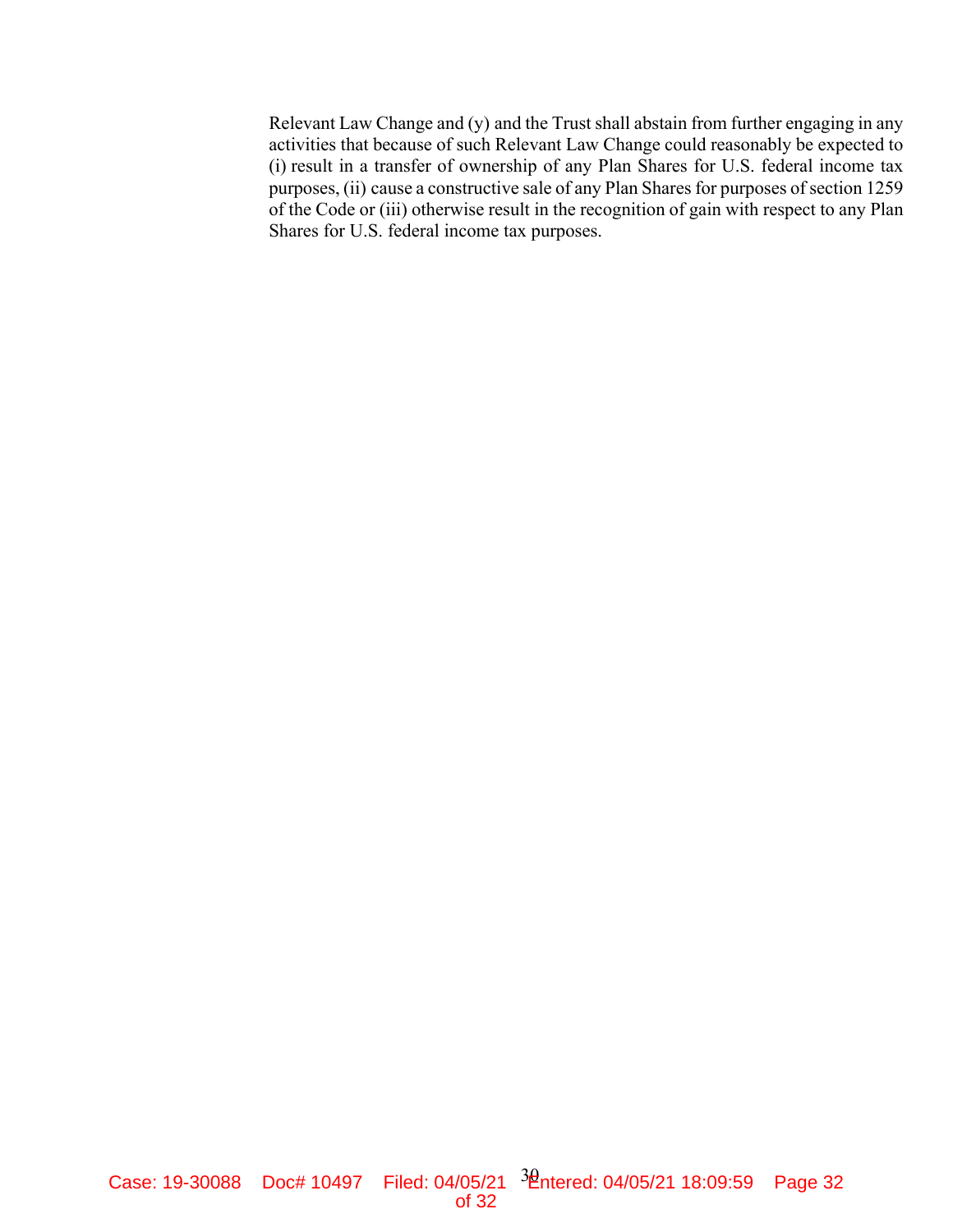| $\mathbf{1}$   | WEIL, GOTSHAL & MANGES LLP                              | <b>BROWN RUDNICK LLP</b>                                                                      |
|----------------|---------------------------------------------------------|-----------------------------------------------------------------------------------------------|
| $\overline{2}$ | Jessica Liou (pro hac vice)                             | Joel S. Miliband (#077438)                                                                    |
|                | (jessica.liou@weil.com)<br>Matthew Goren (pro hac vice) | (jmiliband@brownrudnick.com)<br>2211 Michelson Drive                                          |
| $\overline{3}$ | (matthew.goren@weil.com)                                | Seventh Floor                                                                                 |
| $\overline{4}$ | 767 Fifth Avenue                                        | Irvine, CA 92612                                                                              |
|                | New York, NY 10153-0119                                 | Tel: 949 725 7100                                                                             |
| 5              | Tel: 212 310 8000                                       | Fax: 949 2521514                                                                              |
| 6              | Fax: 212 310 8007                                       |                                                                                               |
|                |                                                         | David J. Molton (#262075)                                                                     |
| $\overline{7}$ | KELLER BENVENUTTI KIM LLP<br>Tobias S. Keller (#151445) | (dmolton@brownrudnick.com)<br>Seven Times Square                                              |
| 8              | (tkeller@kbkllp.com)                                    | New York, NY 10036                                                                            |
|                | Jane Kim (#298192)                                      | Tel: 212 209 4800                                                                             |
| 9              | (jkim@kbkllp.com)                                       | Fax: 212 209 4801                                                                             |
|                | 650 California Street, Suite 1900                       |                                                                                               |
| 10             | San Francisco, CA 94108                                 | Attorneys for the Hon. John K. Trotter (Ret.)                                                 |
| 11             | Tel: 415 496 6723                                       | as Trustee of PG&E Fire Victim Trust                                                          |
|                | Fax: 650 636 9251                                       |                                                                                               |
| 12             | Attorneys for Debtors and Reorganized                   |                                                                                               |
| 13             | <b>Debtors</b>                                          |                                                                                               |
|                | UNITED STATES BANKRUPTCY COURT                          |                                                                                               |
| 14             | FOR THE NORTHERN DISTRICT OF CALIFORNIA                 |                                                                                               |
| 15             | <b>SAN FRANCISCO DIVISION</b>                           |                                                                                               |
|                |                                                         |                                                                                               |
| 16             | In re:                                                  | Bankruptcy Case No. (DM)                                                                      |
| 17             | PG&E CORPORATION,                                       | Chapter 11<br>(Lead Case)                                                                     |
|                |                                                         | (Jointly Administered)                                                                        |
| 18             | -and-                                                   |                                                                                               |
| 19             |                                                         | <b>DECLARATION OF FIRE VICTIM</b>                                                             |
|                | <b>PACIFIC GAS AND ELECTRIC</b>                         | <b>TRUSTEE IN SUPPORT OF JOINT</b>                                                            |
| 20             | COMPANY,                                                | <b>MOTION REGARDING EXCHANGE</b>                                                              |
| 21             |                                                         | <b>TRANSACTION IN SUPPORT OF A</b><br><b>GRANTOR TRUST TAX ELECTION</b>                       |
|                | Debtors.<br><b>Affects PG&amp;E Corporation</b>         |                                                                                               |
| 22             | <b>Affects Pacific Gas and Electric</b>                 | <b>Hearing</b>                                                                                |
| 23             | Company                                                 | Date: April 28, 2021                                                                          |
|                | $\boxtimes$ Affects both Debtors                        | Time: 10:00 a.m.                                                                              |
| 24             |                                                         | <b>Place: (Telephone or Video Only)</b>                                                       |
| 25             | *All papers shall be filed in the Lead Case, No.        | Courtroom 17, 16 <sup>th</sup> Fl.                                                            |
|                | 19-30088 (DM).                                          | 450 Golden Gate Ave.                                                                          |
| 26             |                                                         | San Francisco, CA 94102                                                                       |
| 27             |                                                         |                                                                                               |
|                |                                                         | I, John K. Trotter, hereby declare under penalty of perjury that the following is true to the |
| 28             |                                                         |                                                                                               |
|                |                                                         |                                                                                               |
| Casel          | 19-30088<br>Doc# 10497-1<br>Filed: 04/05/21             | Entered: 04/05/21 18:09:59<br>Page 1                                                          |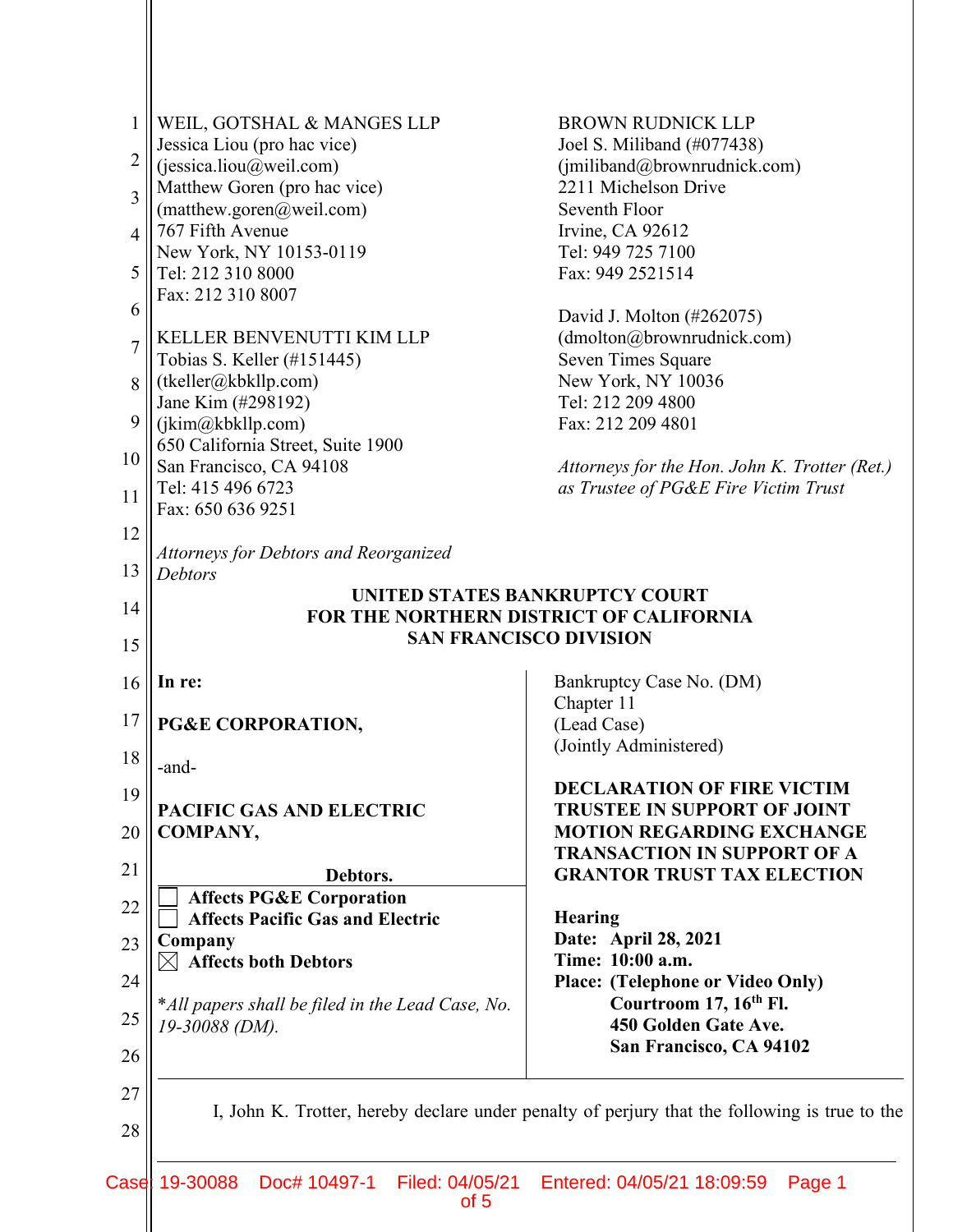1 best of my knowledge, information, and belief:

2 3 4 5 6 1. I was retained as Trustee of the PG&E Fire Victim Trust ("**Trustee**") by Order of this Court dated April 14, 2020 [Docket No. 6760]. I am duly authorized to make this Declaration (the "**Declaration**") on behalf of the PG&E Fire Victim Trust (the "**Trust**," and its beneficiaries, the "**Fire Victims**"). Unless otherwise stated in this Declaration, I have knowledge of the facts set forth herein and, if called as a witness, I would testify thereto.

7 8 9 10 11 2. I am a former justice of the California Court of Appeals. Since retiring from the bench in 1987, I have served as a Special Master in several Multi District Litigation Pharmaceutical matters and other complex cases in both federal and state court, including supervising the resolution of the wildfire victim claims resulting from the Witch Creek Fire and the Rice Canyon Fire caused by San Diego Gas & Electric power lines in 2007.

12 13 14 3. I submit this Declaration in support of the *Joint Motion of Fire Victim Trustee and Reorganized Debtors Regarding Exchange Transaction in Support of a Grantor Trust Tax Election* (the "**Motion**").

15 16 17 18 19 20 21 4. On behalf of the Trust, I intend to finalize an agreement (the "**Exchange Transaction Agreement**") based on substantially the same terms as are set forth in the Exchange Transaction Term Sheet attached to the Motion as Exhibit B (the "**Term Sheet**"), with PG&E Corporation and Pacific Gas and Electric Company, as reorganized debtors (collectively, the "**Reorganized Debtors**" and together with the Trustee, the "**Parties**") regarding the Reorganized Debtors' election (the "**Grantor Trust Election**") to treat the Trust as a grantor trust for U.S. federal income tax purposes pursuant to the terms of the Plan, Confirmation Order and Trust Documents.<sup>[1](#page-33-0)</sup>

22 23 24 25 5. The potential benefit to the Trust of the Exchange Transaction Agreement is hundreds of millions of dollars of tax savings, which then could be available for distribution to Fire Victims. I understand that this tax benefit turns on the status of the Trust as a grantor trust for tax purposes.

26

<span id="page-33-0"></span><sup>27</sup> 28 <sup>1</sup> "Trust Documents" means the PG&E Fire Victim Trust Agreement dated July 1, 2020 (the "**Trust Agreement**") together with the Claims Resolution Procedures attached as Exhibit 2 thereto, including all related exhibits.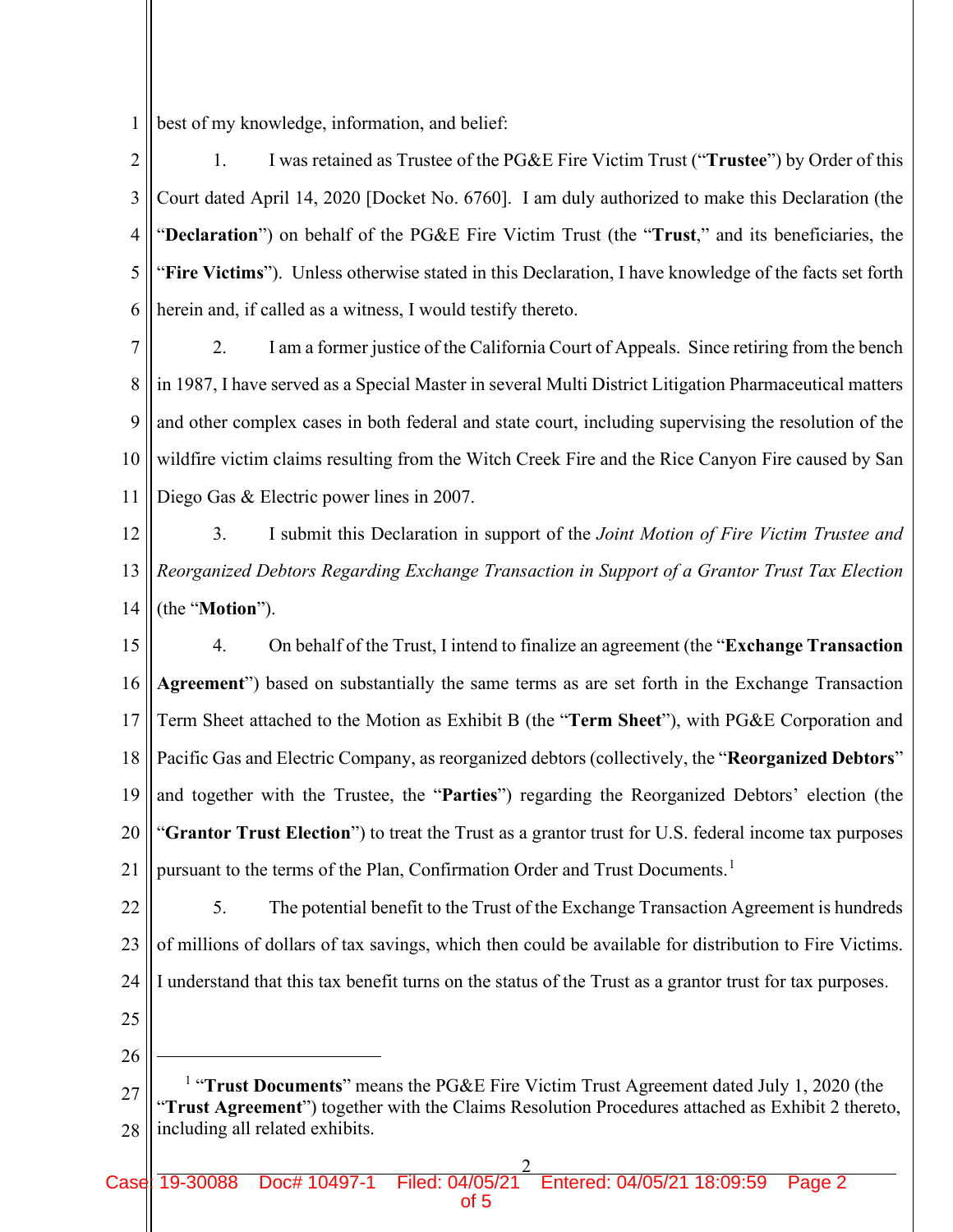1 2 3 4 5 6 7 6. Section 6.7(b) of the Plan and Paragraph 18(b) of the Confirmation Order provide that the Reorganized Debtors may elect to treat the Trust as a grantor trust for U.S. federal income tax purposes, in which case the Trust shall be treated consistently for state and local tax purposes, to the extent applicable. I am obligated by these provisions to report consistently with any such election and by Section 6.7(b) of the Plan to cooperate fully with the Reorganized Debtors in connection with tax-related matters to the extent they relate to any transfers to, distributions by, or the operations of the Trust.

8 9 10 11 12 13 14 15 16 7. I have been advised by the Reorganized Debtors that they have spent months in discussions with the Internal Revenue Service ("**IRS**") to ensure compliance with applicable Treasury Regulations, which resulted in a confidential private letter ruling ("**PLR**") that approved a series of steps, consistent with applicable Treasury Regulations, which the Reorganized Debtors and the Trust could follow to meet the requirements of the applicable Treasury Regulations and achieve the desired tax benefits of grantor trust status. Based on this information, I understand that the necessary series of securities transactions regarding the sale of PG&E Stock (as defined below) by the Trust to achieve the Grantor Trust Election tax benefits, which are described in the PLR, were neither known nor anticipated at the time the Plan was filed or the Confirmation Order was entered.

17 18 19 20 21 8. For the Reorganized Debtors to make the Grantor Trust Election, they must be assured that the Trust will be able to comply with applicable Treasury Regulations requirements as described in the PLR. If the Reorganized Debtors make the election and the Trust is unable to comply with the requirements of the applicable Treasury Regulations, the Reorganized Debtors will recognize taxable gain that they would not otherwise recognize.

22 23 24 25 26 9. The potential savings of many hundreds of millions of dollars in tax liability under the Exchange Transaction Agreement depends upon the appreciation of the shares of PG&E Corporation common stock issued to the Trust pursuant to the Plan (the "**PG&E Stock**"). As of the time of this declaration, there is unrealized appreciation in the value of the PG&E Stock held by the Trust of nearly \$1.2 billion. [2](#page-34-0)

27

<span id="page-34-0"></span>28

<sup>2</sup> Based on a stock price of \$11.50 per share as of market close on April 1, 2021.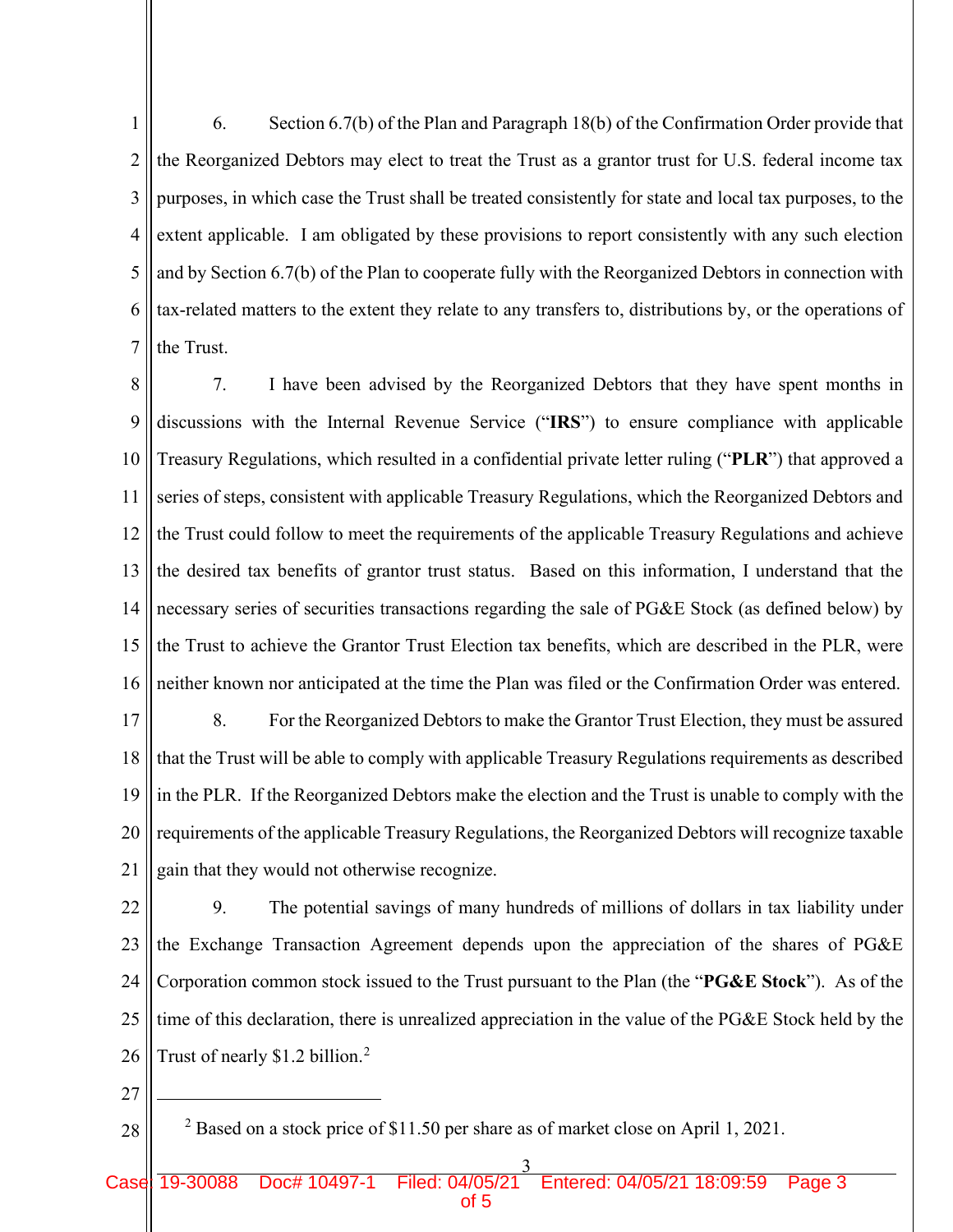1 2 3 4 5 6 7 8 9 10 11 12 13 14 15 16 17 18 19 20 21 22 23 24 25 26 27 28 10. There is no assurance that the Trust will be able to realize any or all of the currently unrealized appreciation. The future appreciation to be realized by the Trust may be larger or smaller, potentially materially so, depending on the future value of PG&E Stock. The potential tax savings can be illustrated with a hypothetical: Pursuant to the Plan, Confirmation Order and Trust Documents, the Trust received approximately 478 million shares of PG&E Stock at a market value at the time of approximately \$9 per share. This would be the tax basis of the shares, *but for* the proposed Grantor Trust Election. If the Trust were to sell all of its PG&E Stock for approximately \$11 per share, there would be gain of approximately \$2.00 per share, for a total gain of approximately \$954 million. Absent the Grantor Trust Election, the Trust would pay California income tax on this gain at the rate of 8.84% (more than \$84 million), plus federal income tax at the rate of 37% (more than \$320 million, after the benefit of a federal tax deduction in respect of California income taxes). Thus, under this hypothetical, *but for* the Grantor Trust Election, there would be a tax burden to the Trust of more than \$400 million. On these same hypothetical facts, *all* of this tax burden would be saved if the series of securities transactions described in the PLR are followed. 11. The Trust has been negotiating with the Reorganized Debtors in good faith to assure the favorable tax outcome to the Trust and to the Reorganized Debtors through compliance with the steps required under the applicable Treasury Regulations as set forth in the PLR. I have been evaluating the Term Sheet negotiations in consultation with Houlihan Lokey Capital, Inc. (advisors to the Trust in connection with matters pertaining to the PG&E Stock), Brown Rudnick LLP (counsel to the Trust) and Morgan Stanley & Co. LLC (capital markets advisor to the Trust) (collectively, the "**Trust Advisors**") and I believe that the Trust's execution of the Exchange Transaction Agreement will be prudent and consistent with the terms of the Trust Documents, the Plan and the Confirmation Order. 12. Section 1.4(c) of the Trust Agreement requires that the Reorganized Debtors inform me by April 1, 2021 of their decision with respect to the Grantor Trust Election. The Reorganized Debtors informed me on March 29, 2021 that, in the event that the Reorganized Debtors and the Trust enter into definitive documentation consistent with the Term Sheet (or as otherwise agreed between the Parties) on or prior to the date required to make a timely Grantor Trust Election, the Reorganized Debtors will make the Grantor Trust Election. The Parties must therefore be able to act with certainty before the tax election deadline that will occur later this year.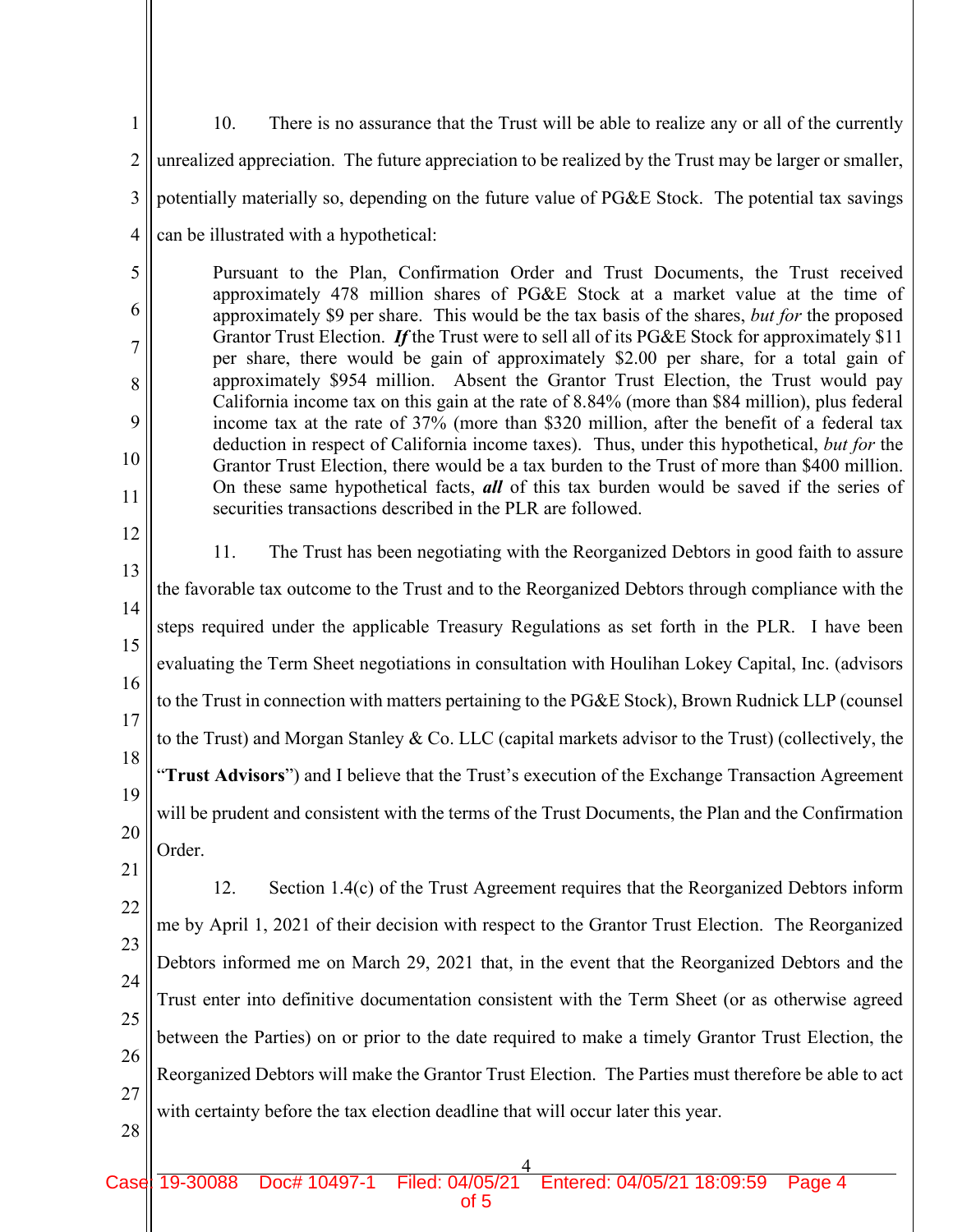|                | I have sought and obtained the consent of the Trust Oversight Committee (the<br>13.                    |  |
|----------------|--------------------------------------------------------------------------------------------------------|--|
| $\overline{c}$ | "TOC") with regard to the Term Sheet and the contemplated Exchange Transaction Agreement and           |  |
| 3              | have made the Trust Advisors available to the TOC on several occasions, in accordance with the         |  |
| 4              | provisions of the Trust Agreement.                                                                     |  |
| 5              | 14.<br>I believe that the execution of the Exchange Transaction Agreement on behalf of the             |  |
| 6              | Trust is in the best interests of Fire Victims and is consistent with the Plan, Confirmation Order and |  |
| $\overline{7}$ | Trust Documents. In the interest of transparency, I am seeking this Court's approval of the Exchange   |  |
| 8              | Transaction Agreement and the transactions contemplated thereby as consistent with the Plan,           |  |
| 9              | Confirmation Order, and Trust Documents, and within my authority as Trustee of the Fire Victim         |  |
| 10             | Trust.                                                                                                 |  |
| 11             | I declare under penalty of perjury, as set forth in 28 U.S.C. § 1746, that the foregoing is true       |  |
| 12             | and correct to the best of my knowledge, information, and belief. Executed this 5th day of April,      |  |
| 13             | 2021, in Santa Ana, California.                                                                        |  |
| 14             | By                                                                                                     |  |
| 15             | Hon John K. Trotter (Ret.), in his capacity as<br>Trustee of the PG&E Fire Victim Trust                |  |
| 16             |                                                                                                        |  |
| 17             |                                                                                                        |  |
| 18             |                                                                                                        |  |
| 19             |                                                                                                        |  |
| 20             |                                                                                                        |  |
| 21             |                                                                                                        |  |
| 22             |                                                                                                        |  |
| 23             |                                                                                                        |  |
| 24             |                                                                                                        |  |
| 25<br>26       |                                                                                                        |  |
| 27             |                                                                                                        |  |
| 28             |                                                                                                        |  |
|                |                                                                                                        |  |
|                |                                                                                                        |  |

Case: 19-30088 Doc# 10497-1 Filed: 04/05/21 Entered: 04/05/21 18:09:59 Page 5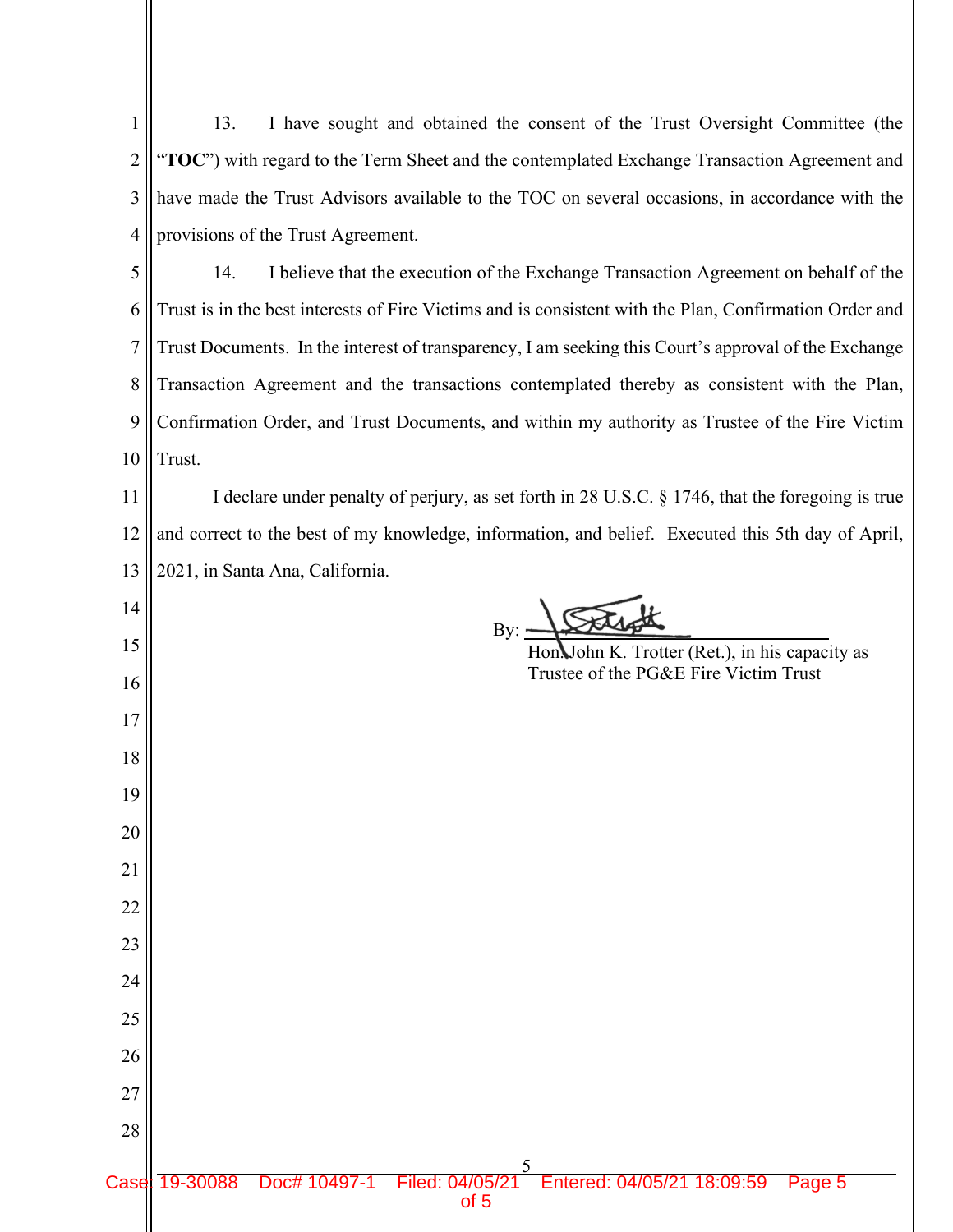| $\mathbf{1}$<br>$\overline{2}$<br>$\overline{3}$<br>4<br>5<br>6 | WEIL, GOTSHAL & MANGES LLP<br>Jessica Liou ( <i>pro hac vice</i> )<br>$($ jessica.liou $@$ weil.com)<br>Matthew Goren (pro hac vice)<br>(mattlew.goren@weil.com)<br>767 Fifth Avenue<br>New York, NY 10153-0119<br>Tel: 212 310 8000<br>Fax: 212 310 8007 | <b>BROWN RUDNICK LLP</b><br>Joel S. Miliband (#077438)<br>(jmiliband@brownrudnick.com)<br>2211 Michelson Drive<br>Seventh Floor<br>Irvine, CA 92612<br>Tel: 949 725 7100<br>Fax: 949 252 1514<br>David J. Molton (#262075) |
|-----------------------------------------------------------------|-----------------------------------------------------------------------------------------------------------------------------------------------------------------------------------------------------------------------------------------------------------|----------------------------------------------------------------------------------------------------------------------------------------------------------------------------------------------------------------------------|
| $\overline{7}$                                                  | KELLER BENVENUTTI KIM LLP<br>Tobias S. Keller (#151445)                                                                                                                                                                                                   | (dmolton@brownrudnick.com)<br>Seven Times Square                                                                                                                                                                           |
| 8                                                               | (tkeller@kbkllp.com)<br>Jane Kim (#298192)<br>(jkim@kbkllp.com)                                                                                                                                                                                           | New York, NY 10036<br>Tel: 212 209 4800<br>Fax: 212 209 4801                                                                                                                                                               |
| 9                                                               | 650 California Street, Suite 1900<br>San Francisco, CA 94108                                                                                                                                                                                              |                                                                                                                                                                                                                            |
| 10                                                              | Tel: 415 496 6723<br>Fax: 650 636 9251                                                                                                                                                                                                                    | Attorneys for the Hon. John K. Trotter (Ret.)<br>as Trustee of PG&E Fire Victim Trust                                                                                                                                      |
| 11                                                              | Attorneys for Debtors and Reorganized                                                                                                                                                                                                                     |                                                                                                                                                                                                                            |
| 12                                                              | <b>Debtors</b>                                                                                                                                                                                                                                            |                                                                                                                                                                                                                            |
| 13                                                              |                                                                                                                                                                                                                                                           | UNITED STATES BANKRUPTCY COURT                                                                                                                                                                                             |
| 14                                                              |                                                                                                                                                                                                                                                           | <b>NORTHERN DISTRICT OF CALIFORNIA</b><br><b>SAN FRANCISCO DIVISION</b>                                                                                                                                                    |
| 15                                                              |                                                                                                                                                                                                                                                           |                                                                                                                                                                                                                            |
| 16                                                              | In re:                                                                                                                                                                                                                                                    | Case Nos. 19-30088 (DM) (Lead Case)                                                                                                                                                                                        |
| 17                                                              | PG&E CORPORATION,                                                                                                                                                                                                                                         | (Jointly Administered)                                                                                                                                                                                                     |
| 18                                                              |                                                                                                                                                                                                                                                           | <b>NOTICE OF HEARING ON JOINT</b>                                                                                                                                                                                          |
|                                                                 | $-$ and $-$                                                                                                                                                                                                                                               | <b>MOTION OF FIRE VICTIM TRUSTEE</b>                                                                                                                                                                                       |
| 19                                                              | PACIFIC GAS AND ELECTRIC                                                                                                                                                                                                                                  | <b>AND REORGANIZED DEBTORS</b>                                                                                                                                                                                             |
| 20                                                              | COMPANY,                                                                                                                                                                                                                                                  | <b>REGARDING EXCHANGE</b><br><b>TRANSACTION IN SUPPORT OF A</b>                                                                                                                                                            |
| 21                                                              | Debtors.                                                                                                                                                                                                                                                  | <b>GRANTOR TRUST TAX ELECTION</b>                                                                                                                                                                                          |
| 22                                                              | $\Box$ Affects PG&E Corporation                                                                                                                                                                                                                           | April 28, 2021<br>Date:<br>Time: 10:00 a.m. (Pacific Time)                                                                                                                                                                 |
| 23                                                              | $\Box$ Affects Pacific Gas and Electric Company<br><b>E</b> Affects both Debtors                                                                                                                                                                          | Place: (Telephonic or Video Only)                                                                                                                                                                                          |
| 24                                                              |                                                                                                                                                                                                                                                           | United States Bankruptcy Court<br>Courtroom 17, 16th Floor                                                                                                                                                                 |
| 25                                                              | * ALL PAPERS SHALL BE FILED IN THE<br>LEAD CASE, NO. 19-30088 (DM).                                                                                                                                                                                       | San Francisco, CA 94102                                                                                                                                                                                                    |
| 26                                                              |                                                                                                                                                                                                                                                           | <b>Objection Deadline:</b><br>April 21, 2021, 4:00 pm (PT)                                                                                                                                                                 |
| 27                                                              |                                                                                                                                                                                                                                                           |                                                                                                                                                                                                                            |
| 28                                                              |                                                                                                                                                                                                                                                           |                                                                                                                                                                                                                            |
|                                                                 | ase: 19-30088<br>Doc# 10498                                                                                                                                                                                                                               | Filed: 04/05/21 <sup>1</sup> Entered: 04/05/21 18:15:36                                                                                                                                                                    |

 $\overline{0}$  of 3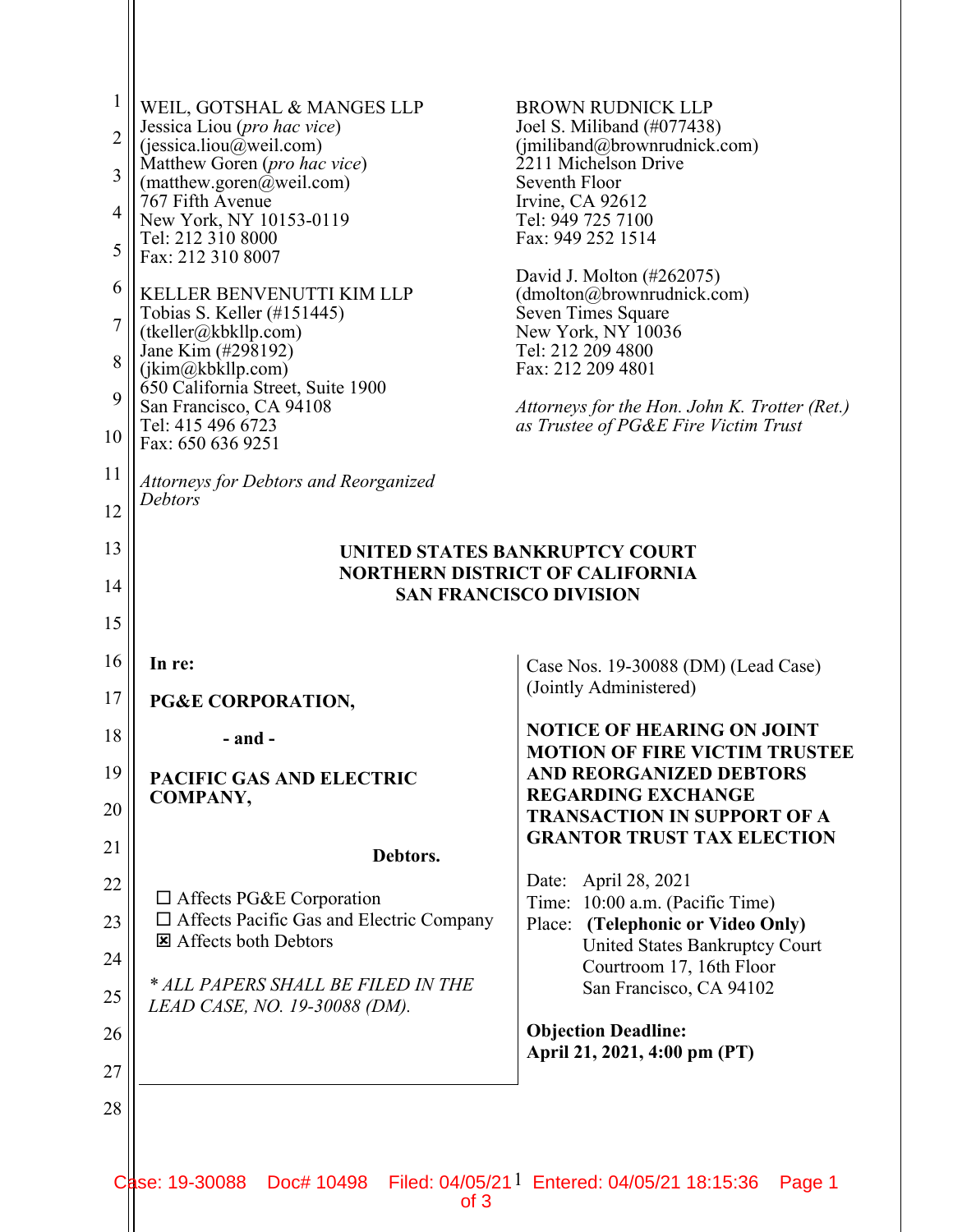1 2 3 4 5 6 7 8 9 10 **PLEASE TAKE NOTICE** that on January 29, 2019, PG&E Corporation and Pacific Gas and Electric Company (collectively, the "**Debtors**" or "**Reorganized Debtors**") filed voluntary cases for relief under chapter 11 of the United States Code with the United States Bankruptcy Court for the Northern District of California (the "**Bankruptcy Court**"). On June 20, 2020, the Bankruptcy Court confirmed the *Debtors' and Shareholder Proponents' Joint Chapter 11 Plan of Reorganization Dated June 19, 2020* [Dkt. No. 8048] (as may be modified, supplemented, or amended from time to time, and together with all schedules and exhibits thereto, the "**Plan**"). The Plan became effective on July 1, 2020. The Honorable John K. Trotter (Ret.) is the Trustee (the "**Trustee**") of the PG&E Fire Victim Trust (the "**Trust**," together with the Reorganized Debtors, the "**Movants**").

11 12 13 14 15 16 17 18 19 20 21 **PLEASE TAKE FURTHER NOTICE** that the Bankruptcy Court will hold a hearing on **April 28, 2021, at 10:00 a.m. (Pacific Time)** (the "**Omnibus Hearing**") before the Honorable Dennis Montali, United States Bankruptcy Judge. Pursuant to the Bankruptcy Court's *Sixth Amended General Order No. 38 In re: Coronavirus Disease Public Health Emergency*, effective March 1, 2021 and until otherwise ordered, **all hearings shall be conducted by video or teleconference. The Courtroom will be closed.** All interested parties should consult the Bankruptcy Court's website at www.canb.uscourts.gov for information about court operations during the COVID-19 pandemic. The Bankruptcy Court's website provides information regarding how to arrange a telephonic or video appearance. If you have any questions regarding how to appear at a court hearing, you may contact the Bankruptcy Court by calling 888-821-7606 or by using the Live Chat feature on the Bankruptcy Court's website.

22 23 24 25 **PLEASE TAKE FURTHER NOTICE** that, in addition to any other matters to be heard at the Omnibus Hearing, the Bankruptcy Court is scheduled to hear the *Joint Motion of Fire Victim Trustee and Reorganized Debtors Regarding Exchange Transaction in Support of a Grantor Trust Tax Election*, filed by the Movants on April 5, 2021 [Dkt. No. 10497] (the "**Motion**").

26 27 28 **PLEASE TAKE FURTHER NOTICE** that any oppositions or responses to the Motion must be in writing, filed with the Bankruptcy Court, and served on the counsel for the Movants at the above-referenced addresses so as to be received by no later than **4:00 p.m. (Pacific Time) on** 

 $\mathcal{L}$